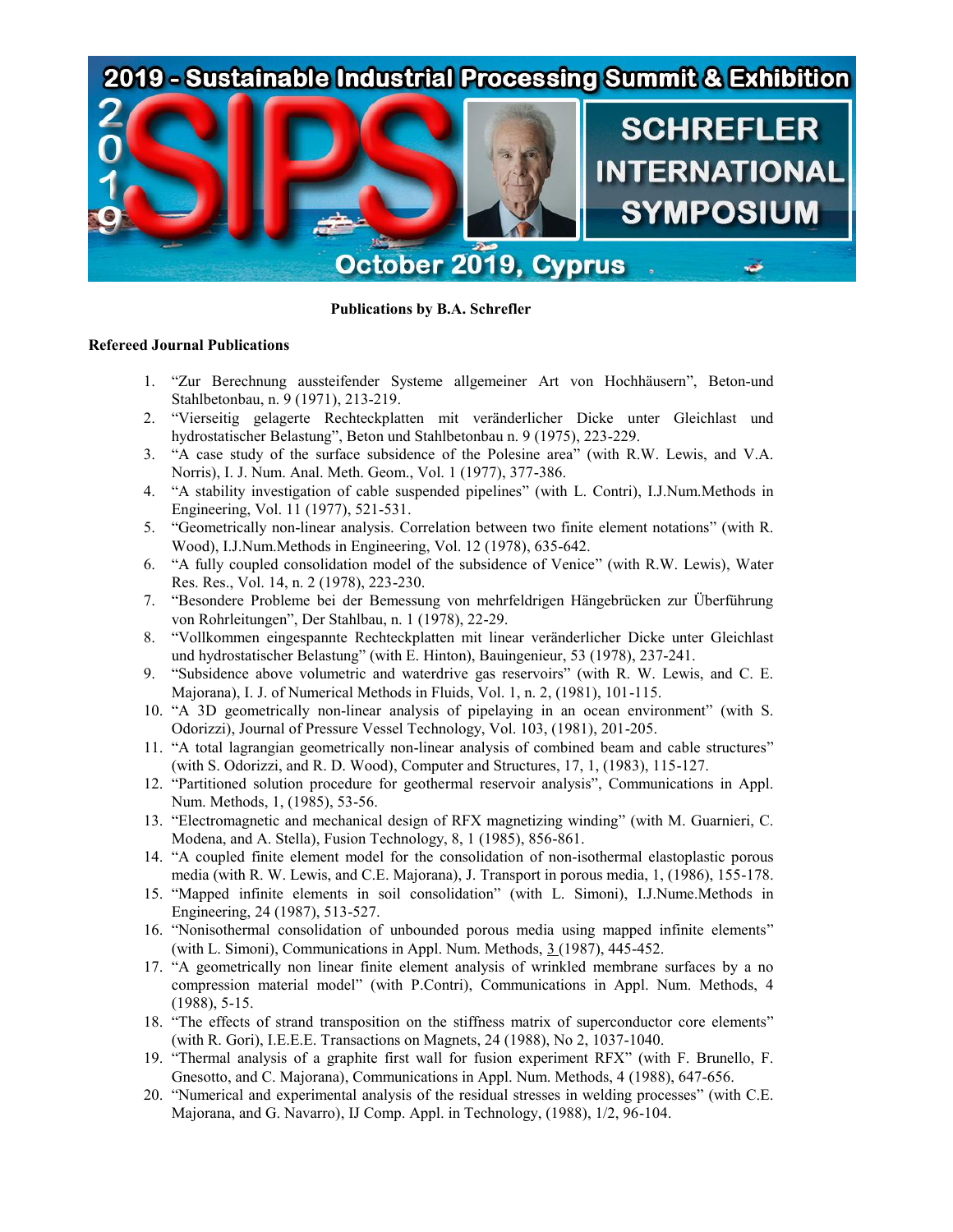- 21. "Aids to research and engineering techniques: modelling, computer science, data banks and expert systems" (with M. Fremont), Materials and Structures, 21, (1988), 139-142.
- 22. "A fast buckling analysis of statically indeterminate variable section struts" (with R. Gori), Microcomputers in Civil Engineering, 4,3 (1988), 275-287.
- 23. "Finite element modelling of two phase heat and fluid flow in deforming porous media" (with R.W. Lewis, and P.J.Roberts), Transport in Porous Media, 4 (1989), 319-334.
- 24. "Numerical modelling of infinite domains in coupled field problems" (with L. Simoni), Meccanica, 24 (1989), 98-106.
- 25. "A general model for the mechanics of saturated-unsaturated porous materials" (with L. Simoni, and C.E, Majorana), Materials and Structures, 131, 22 (1989), 323-334.
- 26. "A modified beam stiffness matrix for superconductor elements" (with R. Gori), Fusion Engineering and Design, 11 (1989), 279-292.
- 27. "F. E. solution of a vertically averaged model for regional land subsidence" (with L. Simoni), I.J.Num. Methods in Engineering, 27 (1989), 215-230.
- 28. "A partially bonded beam element model for superconducting magnet pancakes" (with R. Gori), I.J.Num. Methods in Engineering,, 27 (1989), 299-321.
- 29. "Static and dynamic behaviour of geomaterials- A rational approach to quantitative solutions Part II- Semi-saturated problems" (with O.C. Zienkiewicz, Y.M. Xie, A. Ledesma, and N. Bicanic), Proc. R. Society, London, A. 429, 311-321 (1990).
- 30. "F.E.M. in steady MHD duct flow problems" (with R. Scandiuzzi), I.J.Num. Methods in Engineering, 30 (1990), 647-659.
- 31. "A composite beam model for the mechanical analysis of superconducting magnet pancakes" (with R. Gori), Fusion Engineering and Design, 13 (1990), 103-123.
- 32. "Recent advances in numerical modelling of geomaterials", Meccanica, Vol. 26, 2/3 (1991), 93- 99.
- 33. "An algorithm for generation of shape functions in Serendipity elements" (with G. Zavarise, and R. Vitaliani), Engineering Computations, 8, 19-31 (1991).
- 34. "A staggered F.E. solution for water and gas flow in deforming porous media" (with L. Simoni), Commun. Applied Num. Methods, 7, 213-223, (1991).
- 35. Coupling versus uncoupling in soil consolidation" (with R.W. Lewis, and L. Simoni), Int. J. Num. Anal. Methods in Geomech. 15, 533-548 (1991).
- 36. "A numerical model for thermomechanical contact based on microscopic interface laws" (with G. Zavarise, P. Wriggers, and E. Stein), Mechanics Research Communications, 19 (3), 173-182 (1992).
- 37. "Real contact mechanisms and finite element formulation- a thermomechanical coupled approach" (with G. Zavarise, P. Wriggers, and E. Stein), I.J.Num. Methods in Engineering, 35, 767-785 (1992).
- 38. "Authors reply- Coupling versus uncoupling in soil consolidation" (with R.W. Lewis, and L. Simoni), Int. J. Numer. Analytic. Meth. Geomech., 16, 835-837, (1992).
- 39. "Performance of a Hermitian element for a beam with rotational constraints" (with K. Wisniewski, and E. Turska), Commun. Numer. Methods Eng., 9, 27-34 (1993).
- 40. "A fully coupled model for water flow and airflow in deformable porous media" (with X.Y. Zhan), Water Resources Research, 29, 1, 155-167 (1993).
- 41. "On convergence conditions of partitioned solution procedures for consolidations problems" (with E. Turska), Computer Methods in Applied Mech. and Engng. 106 (1993), 51-63.
- 42. "A fast error check for structural analysis using the virtual force principle" (with G. Zavarise, R. Gori, and E. Turska), Int. J. Num. Methods Eng., 36, 3223-3237 (1993).
- 43. "The Carbonation of concrete and the mechanism of moisture, heat and carbon dioxide flow through porous materials" (with A. V. Saetta, and R. Vitaliani), I.J. Cement and Concrete Research, 23, (1993), 761-772.
- 44. "Hierarchical multi-layered element of assembled Timoshenko beams" (with K. Wisniewski), Computers and Structures, 48 (1993), 255-261.
- 45. "Zur Berechnung von ungesättigten Konsolidationsproblemen" (with L. Simoni, E. Turska, and X.Y. Zhan), Bauingenieur, 68, (1993), 375-384
- 46. "Constitutive laws for normal stiffness and thermal resistance of a contact element" (with G. Zavarise), Microcomputers in Civil Engineering, 8 (1993), 299-308.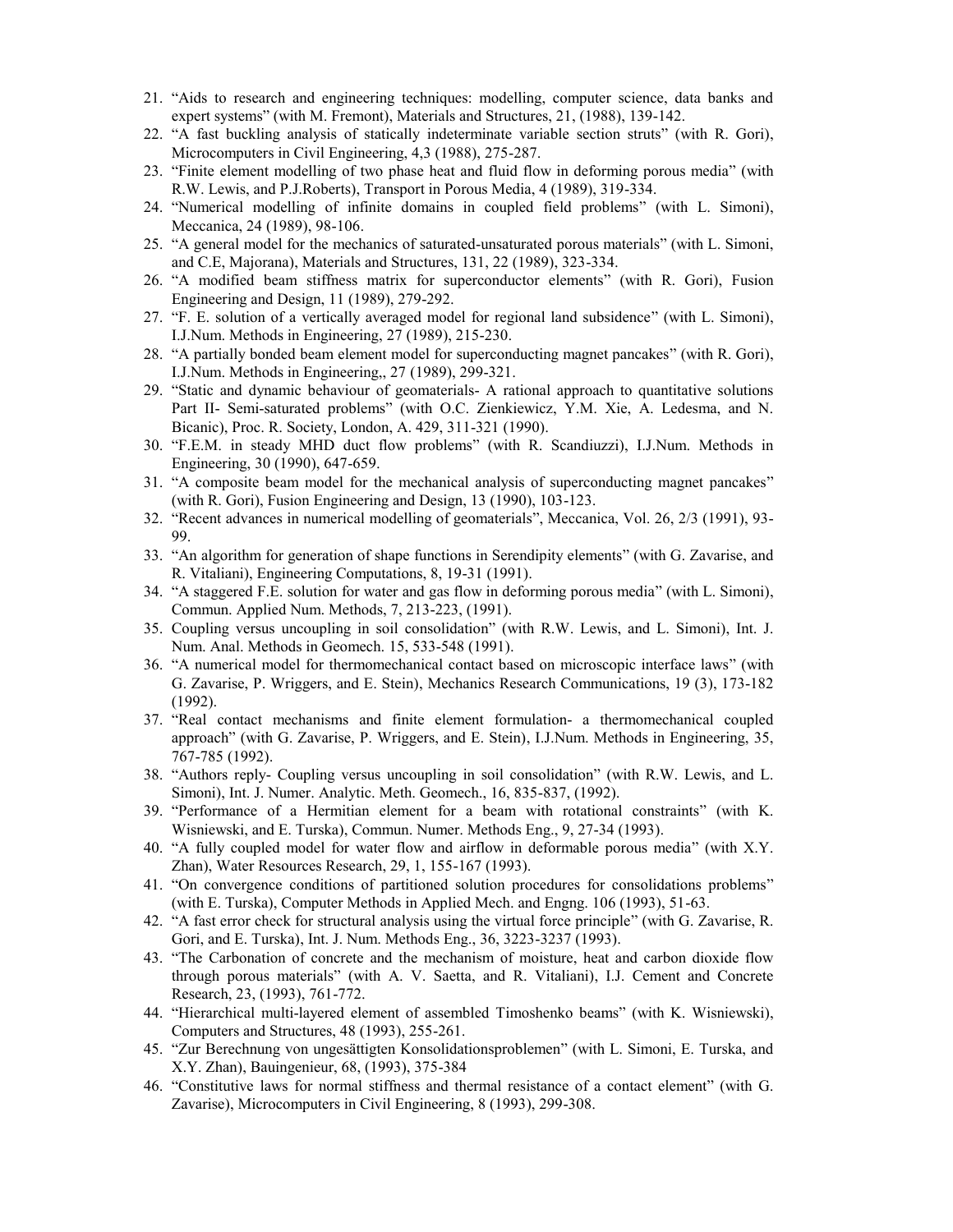- 47. "On recovery of stresses for a multi-layered beam element" (with K. Wisniewski), Engineering Computations, 10, 563-569 (1993).
- 48. "Error propagation of staggered solution procedures for transient problems" (with E. Turska, and K. Wisniewski), Computer Methods in Appl. Mech. and Engng., 144, 177-188 (1994).
- 49. "3-D finite element analysis of composite beams with parallel fibres based on homogenization theory" (with M. Lefik), Computational Mechanics, 14, 1, 2-15(1994).
- 50. "Application of the homogenization method to the analysis of superconducting coils" (with M. Lefik), Fusion Engineering and Design, 24 (1994), 231-255.
- 51. "Pollutant transport in deforming porous media" (with L. D'Alpaos, X.Y. Zhan, and L. Simoni), Plenary lecture, 2nd European Solid Mech. Conf., 1994, Eur. J. of Mech. A/Solids, 13, n°4 suppl. (1994) 175-194.
- 52. "A coupled model for water flow, airflow and heat flow in deformable porous media" (with X.Y. Zhan and L. Simoni), I.J. Num. Methods Heat and Fluid Flow, 5 (1995), 531-547.
- 53. "Large strain static and dynamic semisaturated soil behaviour" (with E. Meroi and O.C. Zienkiewicz), Int. J. Num. Anal. Meth. Geomech., 19,2 (1995), 81-106.
- 54. "State surfaces of partially saturated soils: an effective pressure approach" (with G. Bolzon), Applied Mechanics Review, 48,10 (1995), 643-649.
- 55. "On augmented Lagrangian algorithms for thermomechanical contact problems with friction" (with G. Zavarise and P. Wrigers), Int. J. Num. Meth. Eng., 38 (1995), 2929-2949.
- 56. "Coupled heat, water and gas flow in deformable porous media" (with D. Gawin and F. Pesavento), Int.J. Num. Methods in Fluids, 20 (1995), 969-987.
- 57. "Thermo-hygro-mechanical analysis of concrete" (with P. Baggio and C.E. Majorana), Num. Meth. in Fluids, 20 (1995), 573-595.
- 58. "F.E. in environmental engineering: coupled thermo-hydro-mechanical processes in porous media including pollutant transport, Archives of Computational Methods in Engineering, Vol. 2,3 (1995), 1-54.
- 59. "Shear band localization in saturated porous media" (with C.E. Majorana and L. Sanavia), Archives of Mechanics, 47(1995), 577-599.
- 60. "2-D model for carbonation and moisture/heat flow in porous materials" (with A.V. Saetta and R.V. Vitaliani), Cement and Concrete Research., 25,8 (1995), 1703-1712.
- 61. "Experimental investigation on the use of fly-ash for lightweight precast structural elements" (with G. Dinelli, G.Belz, and C.E. Majorana), Materials and Structures, 29 (1996), 632-638.
- 62. "Elastoplastic soil constitutive laws generalized to semisaturated states" (with G.Bolzon,and O.C. Zienkiewicz), Géotechnique, 46, 2 (1996), 279-289.
- 63. "F.E. modelling of boundary layer correctors for composites, using the homogenization theory" (with M. Lefik), Engineering Computations, 13, 6 (1996), 31-42
- 64. "Thermo-hydro-mechanical analysis of partially saturated porous materials" (with D. Gawin), Engineering Computations, 3,7 (1996), 113-143.
- 65. "A multiphase media model for simulation of localisation and post localisation behaviour in geomaterials" (with L. Sanavia and C.E. Majorana), Mechanics of Cohesive -Frictional Materials and Structures, 1, 1 (1996), 95-114.
- 66. "The effective stress principle: incremental or finite form" (with D. Gawin), Int. J. Num. Anal. Meth. Geomech., 20,11 (1996), 785-814.
- 67. "Use of homogenization theory to build a beam element which captures thermo-dynamic microscale properties" (with M.Lefik), Structural Engrng and Mech., 4,6(1996), 613-630.
- 68. "A parallel algorithm for thermo-hydro-mechanical analysis of deforming porous media" (with X.C. Wang and D. Gawin), Computational Mechanics, 19 (1996), 94-104.
- 69. "On Cross-constraint method and physical contact laws" (with G. Zavarise), Mathematical Modeling, 8, 9 (1996), 85-94.
- 70. "Standard staggered and staggered Newton schemes in thermo-hydro-mechanical problems" (with L. Simoni and E.Turska), CMAME, 144 (1997), 93-109.
- 71. "Correctors in a beam model for unidirectional composites" (with M. Lefik and U. Galvanetto), Mechanics of Composite Materials and Structures, 4 (1997), 159-190.
- 72. "Some considerations on modeling heat and mass transfer in porous media" (with P. Baggio and C. Bonacina), Transport in Porous Media, 28(1997), 233-251.
- 73. "Quantitative solutions in mechanics of unsaturated porous media" (with D. Gawin, R. Matteazzi, and X. C. Wang), ZAMM, 77, 2 (1997), 409-412.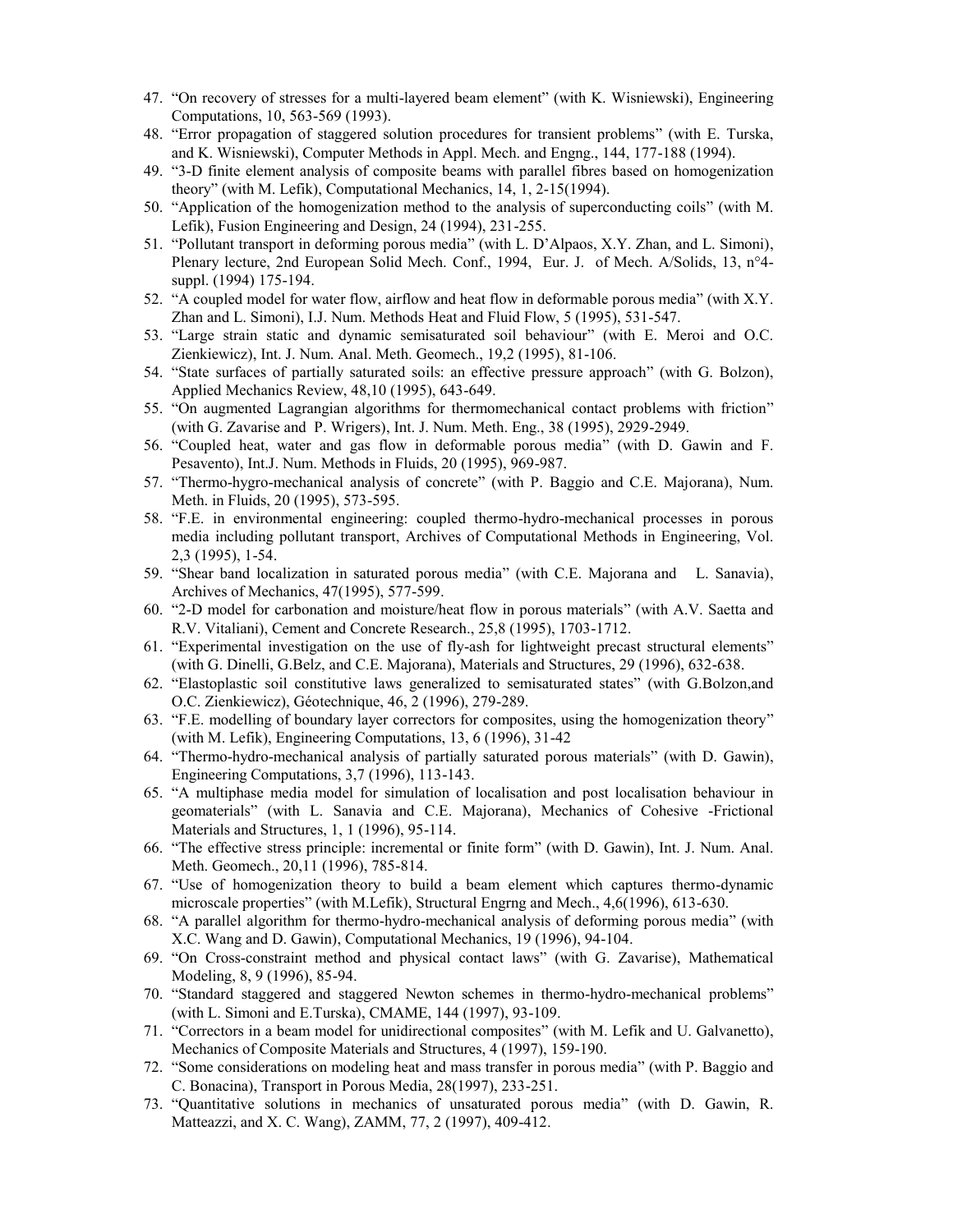- 74. "Stress distribution in optical-fibre ribbons" (with A. Galtarossa, C. G. Someda, A.Tommassini, G. Zavarise, and G. Schiano), IEEE Photonics Technology Letters, Vol. 9,3 (1997), 354-356.
- 75. "A homogenized constitutive law for periodic composite materials with elasto-plastic components" (with U.Galvanetto and F. Ohmenhaeuser), Composite Structures, 39, 3-4(1997), 263-271.
- 76. "Hygrothermal and mechanical model of concrete at high temperature" (with C. E. Majorana and V. Salomoni), Materials and Structures, 31 (1998), 378-386.
- 77. "Cavitation modelling in saturated geomaterials with application to dynamic strain localization" (with D. Gawin and L. Sanavia), I.J. Num. Methods in Fluids, 27, 1-4, (1998), 109-125.
- 78. "A method for solving contact problems" (with G. Zavarise and P. Wriggrs), Int. J. Num. Meth Engng, 42(1998), 473-498.
- 79. "A finite element analysis of multiphase immiscible flow in deforming porous media for subsurface systems" (with R. W. Lewis and N. A. Rahman), Comm. Num. Methods Engng., 14 (1998), 135-149.
- 80. "A multifrontal parallel algorithm for coupled thermo-hydro-mechanical analysis of deforming porous media" (with X. C. Wang), Int. J. Num. Meth. Engng., 43 (1998), 1069-1083
- 81. "Strain localisation modelling in saturated sand samples" (with H. W. Zhang, M. Pastor, and O. C. Zienkiewicz), Computational Mechanics, 22 (1998), 266-280.
- 82. "A three-dimensional stress recovery procedure for composite materials" (with U. Galvanetton and C. Pellegrino), Computers and Structures, 69 (1998), 567-575.
- 83. "Plane stress plasticity in periodic composites" (with U. Galvanetto and C. Pellegrino), Computational Material Science, 13 (1998), 31-41.
- 84. "Some observations about strain localisation and shear band formation in concrete samples" (with C. E. Majorana and V. Salomoni), J. Mat. Processing Technology, 78 (1998), 124-137.
- 85. "Numerical analysis of hygro-thermic behaviour, stresses and damage of concrete at high temperature" (with D. Gawin and C. E. Majorana), Mechanics of Cohesive-Frictional Materials, 4 (1999), 37-76.
- 86. "Elastoplastic subsidence models with and without capillary effects" (with L. Simoni and V. Salomoni), Comp. Methods in Appl. Mech. and Engng., 171 (1999), 491-502.
- 87. "Fluid-structure interaction in the localisation of saturated porous media" (with H. W. Zhang and L. Sanavia), ZAMM, **79** (1999) 7, 481-484.
- 88. "A multi-level frontal algorithm for finite element analysis and its implementation on parallel computation" (with X. C. Wang and P. Baggio), Engineering Computations, **16**, 4 (1999), 406- 427.
- 89. "A porous media approach to finite deformation behaviour in soft tissues" (with E. A. Meroi and A. N. Natali), Comp. Meth. Biomech. Biomed. Eng., 2 (1999), 157-170.
- 90. "An internal length scale in strain localization of multiphase porous media" (with H. W. Zhang and L. Sanavia), Mech. of Cohes.-Frict. Mater., 4 (1999), 443-460.
- 91. "An efficient parallel algorithm for three-dimensional analysis of subsidence above gas reservoirs" (with X. C. Wang, V. A. Salomoni, and G. Zuccolo), Int. J. Numer. Meth. Fluids, 31 (1999), 247-260.
- 92. "Numerical homogenisation of periodic composite materials with non-linear material components" (with C. Pellegrino and U. Galvanetto), Int. J. Num. Meth Engng., 46, 10 (1999), 1609-1637.
- 93. "Local analysis and global nonlinear behaviour of periodic assemblies of bodies in elastic contact" (with H. W. Zhang and U. Galvanetto), Computational Mechanics, **24**, 4 (1999), 217- 229.
- 94. "Two parallel computing methods for coupled thermo-hydro-mechanical problems" (with R. Matteazzi, D. Gawin, and X. C. Wang), Computer-Aided Civil and Infrastructure Engineering, 15 (2000), 176-188.
- 95. "Modelling of nonstationary heat conduction problems in micro-periodic composites using homogenisation theory with corrective terms" (with M. Lefik), Archives of Mechanics, 52, 2 (2000), 203-223.
- 96. "Gradient dependent plasticity model and dynamic strain localisation analysis of saturated and partially saturated porous media: one dimensional model" (with H. W. Zhang), European Journal of Mechanics A/Solids, 19 (2000), 503-524.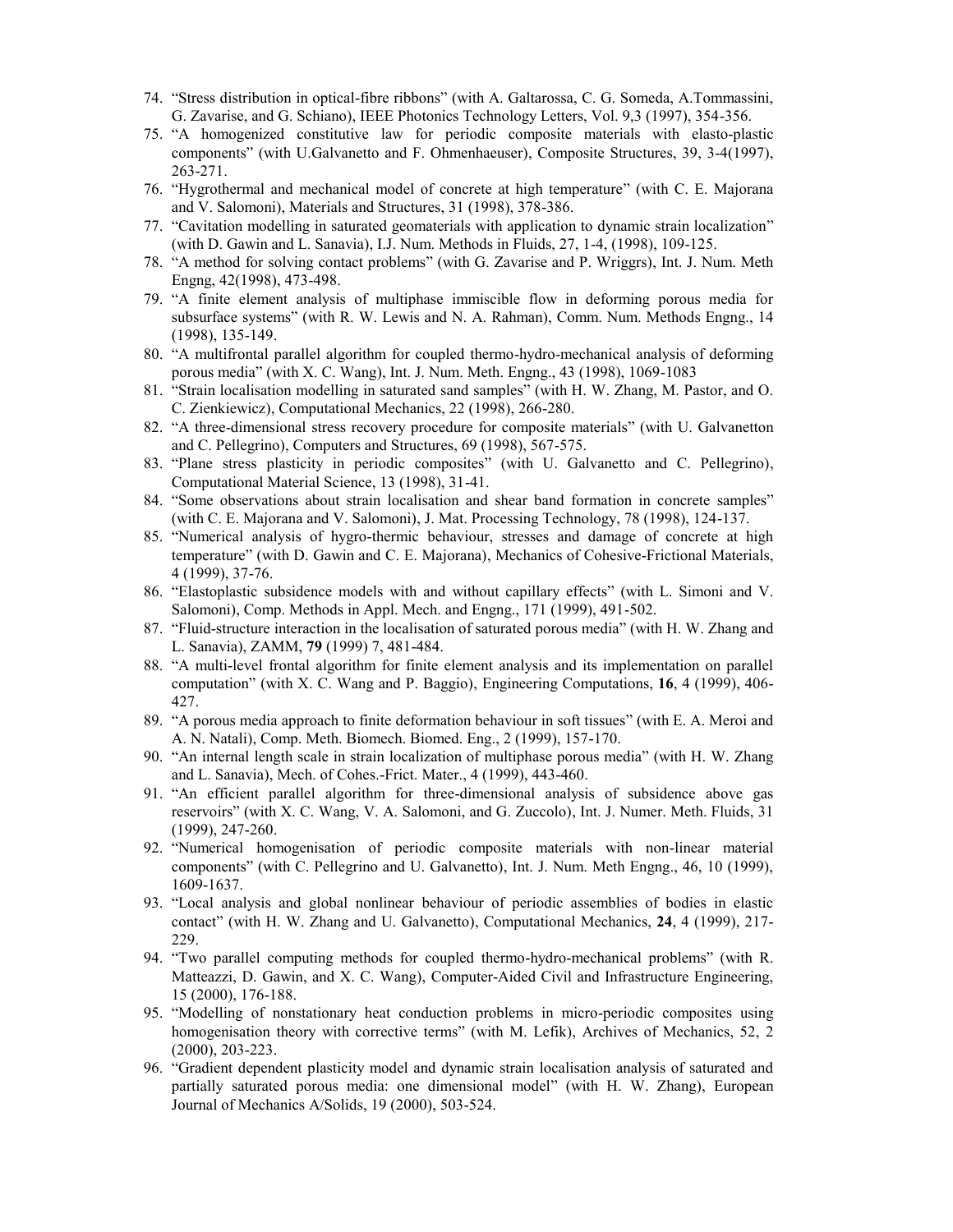- 97. "Macroscopic damage in periodic composite materials" (with D. Boso, C. Pellegrino, and U. Galvanetto), Comm. Numer. Meth.Engng, (2000),615-623.
- 98. "Probabilistic effective characteristics of cables for superconducting coils" (with M. Kaminski), Comput. Methods Appl. Mech. Engrg. 188(2000), 1-16.
- 99. "Global constitutive behaviour of periodic assemblies of inelastic bodies in contact" (with H. W. Zhang), Mechanics of Composite Materials and Structures, 7 (2000), 355-382.
- 100."Analysis of the mechanical behaviour of cable-in-conduit superconductors" (with U.Galvanetto, V. Naumov, and V. Palmov), IJ Comp. Civil Struct. Engn.,1 (2000), 1-10.
- 101."Application of subplex optimization to solute transport problem" (with X. Y. Zhan), Geotectonica et Metallogenia, 24, 2 (2000), 48-54.
- 102."Uniqueness and localisation analysis of elastic-plastic saturated porous media" (with H. W. Zhang), Int. J. Numer. Anal. Meth. Geomech., 25 (2001), 29-48.
- 103."Numerical analysis of dynamic strain localisation in initially water saturated dense sand with a modified generalised plasticity model" (with H. W. Zhang and L. Sanavia), Computers and Structures, 79 (2001), 441-459.
- 104."ANN-FE modelling of coupled hygro-thermo-mechanical phenomena in deformable porous media with sorption hysteresis" (with D. Gawin and M. Lefik), Int. J. Num. Meth. Engng. 50 (2001) 299-323.
- 105."An accelerated algorithm for parameter identification in a hierarchical plasticity model accounting for material constraints" (with L. Simoni), Int. J. Numer. Anal. Meth. Geomech., 25 (2001), 263-272.
- 106."Parameter identification for a suction dependent plasticity model" (with L. Simoni), Int.J. Numer. Anal. Methods Geomech., 25 (2001), 273-288.
- 107. "Implicit integration of a generalized plasticity constitutive model for partially saturated soil" (with H. W. Zhang, O. M. Heeres, and R. de Borst), Engineering Computation, 18,1/2 (2001), 314-336.
- 108."A fully coupled dynamic model for two-phase fluid flow in deformable porous media" (with R. Scotta), Comput. Methods Appl. Mech. Engrg. 190 (2001), 3223-3246.
- 109."Thermodynamic approach to effective stress in partially saturated porous media" (with W. G. Gray), Eur. J. Mech. A/Solids, 20 (2001), 521-538.
- 110."Computer modelling in environmental geomechanics", Computers and Structures, 79 (2001), 2209-2223.
- 111."Simulation of damage-permeability coupling in hygro-thermal-mechanical analysis of concrete at high temperature" (with D. Gawin and F. Pesavento), Communications in Numerical Methods in Engineering, 18 (2002),113-119.
- 112. "Modelling of hygro-thermal behaviour and damage of concrete at temperature above the critical point of water" (with D. Gawin and F. Pesavento), Numer. Anal. Meth. Geomech. 26 (2002), 537-562.
- 113. "A formulation for an unsaturated porous medium undergoing large inelastic strains" (with L. Sanavia and P. Steinmann), Computational Mechanics 28 (2002) 2, 137-151.
- 114. "One-dimensional model of cable-in-conduit superconductors under cyclic loading using Artificial Neural Networks" (with M. Lefik), Fusion Engineering and Design, 60/2 (2002), 105-117.
- 115. "Modelling of heated concrete" (with G. A. Khoury, C. E. Majorana, and F. Pesavento), Magazine of Concrete Research, 54 (2002), 77-101.
- 116. "Concrete at high temperature with application to tunnel fire" (with P. Brunello, D. Gawin, C. E. Majorana, and F. Pesavento), Computational Mechanics 29 (2002), 43-51.
- 117."Mechanics and thermodynamics of saturated-unsaturated porous materials and quantitative solutions", Applied Mechanics Reviews, Appl Mech Rev **55**(4) (2002), 351-388.
- 118. "Artificial Neural Network for parameter identifications for an elasto-plastic model of superconducting cable under cyclic loading" (with M. Lefik), Computers and Structures, 80 (2002) 1699-1713.
- 119. "Modeling a multistrand SC cable with an electrical DC lumped network" (with F. Bellin, D. Boso, and G. Zavarise), IEEE Transactions on Applied Superconductivity, 12, 1 (2002), 1408- 1412.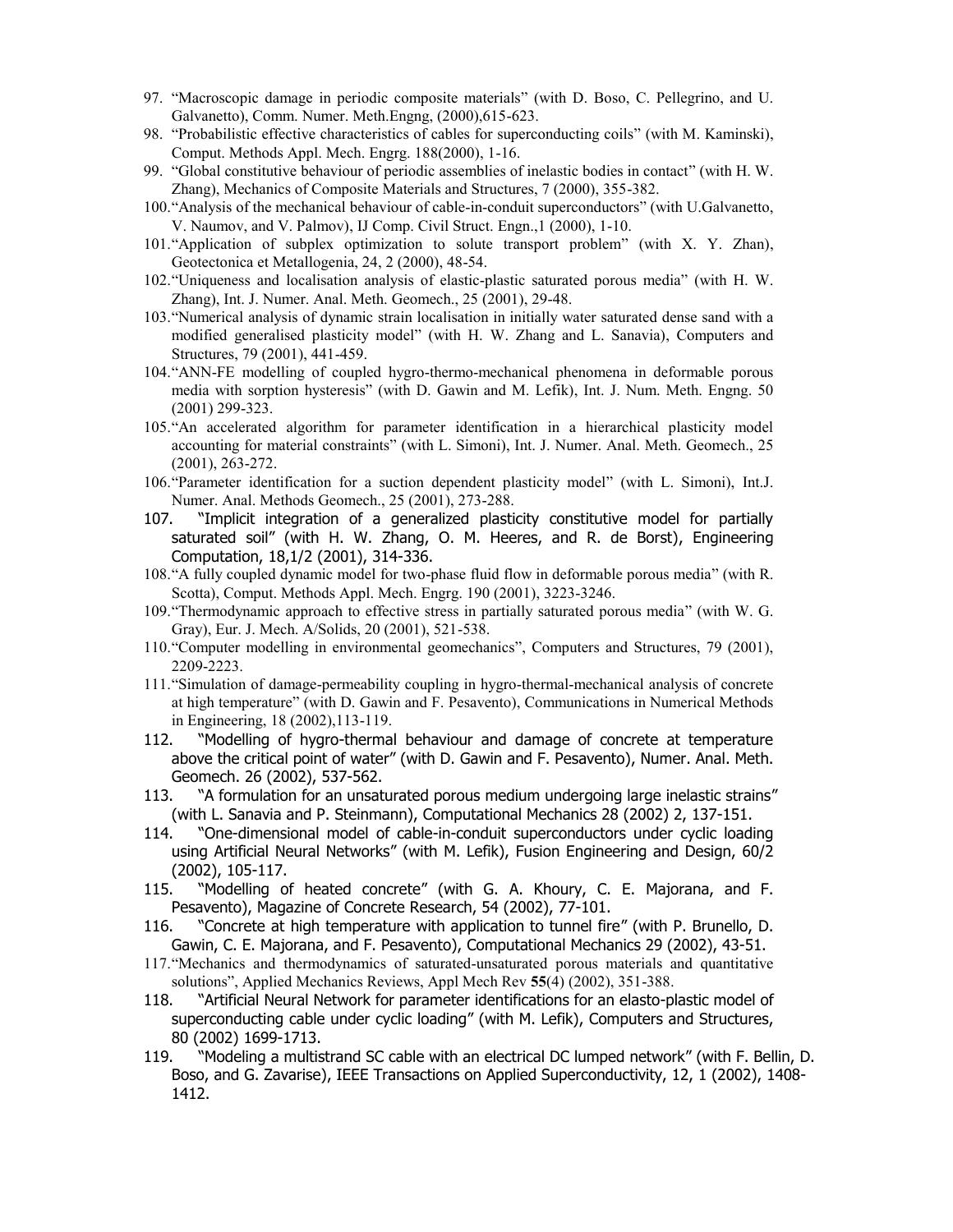- 120. "Analytical and numerical investigation of uniqueness and localisation in saturated porous media" (with H. W. Zhang), Int.J. Numer. Anal. Meth. Geomechanics, 26 (2002), 1429-1448.
- 121. "A multi-phase media formulation for biomechanical analysis of periodontal ligament" (with A. Natali, P. G. Pavan, and S. Secchi), Meccanica, 37, 4, (2002) 407- 418.
- 122. "Thermo-hydro-mechanical modelling of high performance concrete at high temperatures" (with G. A. Khoury, D. Gawin, and C. E. Majorana), Engineering Computations, 19,7 (2002), 787-819.
- 123."Interaction between different internal length scales for strain localisation analysis of single phase materials" (with H. W. Zhang and P. Wriggers), Computational Mechanics, 30 (2003), 212-219.
- 124. "Modelling of hygro-thermal behaviour of concrete at high temperature with thermomechanical and mechanical material degradation" (with D. Gawin and F. Pesavento), CMAME, 192 (2003), 1731-1771.
- 125. "A computational strategy for multiphysics problems application to poroelasticity" (with D. Dureisseseix and P. Ladeveze), Int. J. Numer.Methods Engng., 56 (2003), 1489-1510.
- 126. "Fully coupled thermo-hydro-mechanics analysis by an algebraic multigrid method" (with X. C. Wang), Engineering Computations, 20,2 (2003), 211-229.
- 127. "Modelling of cutting tool-soil interaction part I: contact behaviour" (with A. Nardin and G. Zavarise), Computational Mechanics, 31(2003), 327-339.
- 128. "Artificial neural network as an incremental non-linear constitutive model for a finite element code" (with M. Lefik), Comput. Methods Appl. Mech. Engrg. 192 (2003) 3265-3283.
- 129. "A frontal solver tuned for fully coupled non-linear hygro-thermo-mechanical problems" (with M. Bianco, G. Bilardi, F. Pesavento, and G. Pucci), Int.J.Numer.Meth.Engng., 57 (2003), 1801-1818.
- 130. "Application of artificial neural network for identification of parameters of a constitutive law for soils" (with A. Nardi ad M. Lefik), Lecture Notes in Artificial Intelligence (LNAI), Springer, 2718/2003, 545-554.
- 131. "Biomechanical multiphase approaches in soft biological tissues" (with E. A.Meroi), International Journal of Mechanics in Medicine and Biology, 3, 2 (2003), 197-213.
- 132. "Homogeneous analysis of periodic assemblies of elastoplastic disks in contact" (with W. W. Zhang and D. P. Boso), Int. J. Multiscale Computational Engineering, 1, 4,(2003) 359-380.
- 133. **"**A multi-time-scale strategy for multiphysics problems: application to poroelasticity" (with D. Dureisseix, P.Ladeveze, and D. Neron), I.J. Multiscale Computational Engineering 1, 4(2003), 387-400.
- 134. "Modelling of deformation of high strength concrete at elevated temperatures" (with D. Gawin and F. Pesavento), Materials and Structures, 37(2004), 218-236.
- 135. "Multiphase flow in deforming porous materials", Int. J. Numer. Meth. Engn. 60(2004), 27-50.
- 136. "Particular aspects of internal length scales in strain localization analysis of multiphase porous materials" (with H. W. Zhang), Comput. Methods Appl. Mech. Engrg., 193 (2004), 2867-2884.
- 137. "Multiphase flow in deforming porous material" (with F. Pesavento), Computers and Geotechnics, 31 (2004), 237-250.
- 138. "Numerical simulation of rock behaviour trough a discrete model" (with A. Nardin), I.J. Solids and Structures, 41(2004) 5945-5965.
- 139. "Coesive fracture growth in a thermoelastic bi-material medium" (with S. Secchi and L. Simoni), Computers and Structures, 82 (2004), 1875-1887.
- 140. "A multilevel homogenised model for superconducting strands thermomechanics" (with D. P. Boso and M.Lefik), Cryogenics, 45,4 (2005), 259-271.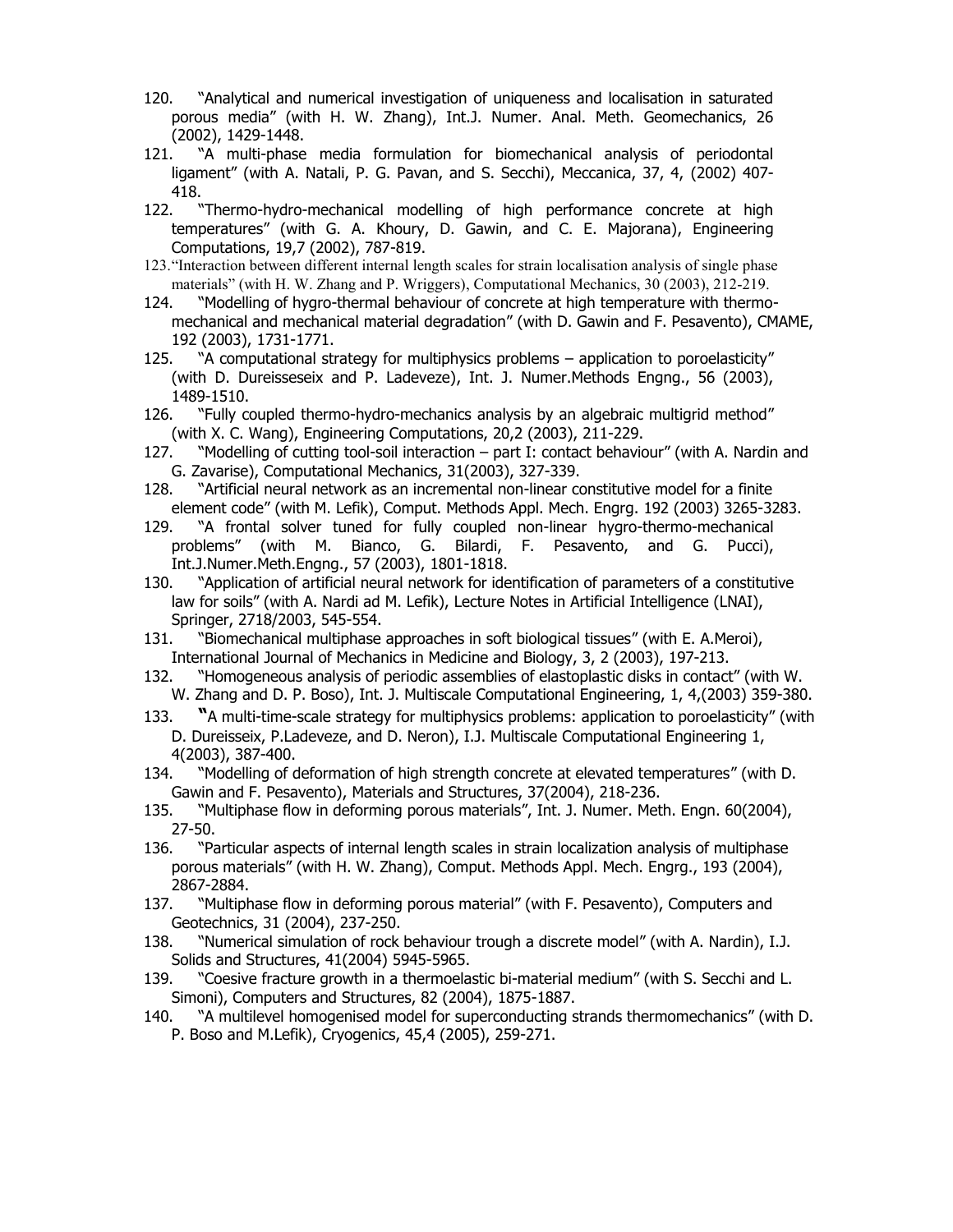- 141. "2D phenomenological model for transversal deformations of superconducting cables" (with V. Naumaov and V. Palmov), ZAMM, 85(2005)1, 36-50.
- 142. "Intrinsic permeability evolution in high temperature concrete: an experimental and numerical analysis" (with S. Dal Pont and A. Ehrlacher), Transport in Porous Media, 60 (2005), 43-74.
- 143. "Effect of damage on permeability and hygro-thermal behaviour of high performance concretes at elevated temperature – Part 2: Numerical analysis" (with D. Gawin, C. E. Majorana, and F. Pesavento), Computers&Concrete, 2 (2005) 203-214,
- 144. "CO2 will probably not help to save Venice from the sea" (with C. Bonacina), Mechanics Research Communications, 32/6 (2005), 617-627.
- 145. "A CBS-type stabilizing algorithm for the consolidation of saturated porous media" (with V. Salomoni), Int. J. Numer. Meth. Engng., 63 (2005), 502-527.
- 146. "Experimental and finite element analysis of a hollow cylinder submitted to high temperatures" (with S. Dal Pont and A. Ehrlacher), Materials and Structures, 38 (2005), 681- 690.
- 147. "Thermal effects in partially saturated soils: a constitutive model" (with G. Bolzon), Int. J. Num. Anal. Methods Geomechanics 29 (2005), 861-877.
- 148. "Modelling of cutting tool–soil interaction part II: macromechanical model and upscaling" (with A. Nardin), Computational Mechanics 36 (2005), 343-359.
- 149. "A formulation for electrostatic-mechanical contact and its numerical solution" (D.P. Boso and G. Zavarise), Int. J. Num. Meth. Engng. (2005), 64, 382-400.
- 150. "Material instabilities of anisotropic saturated multiphase porous media" (with H. W. Zhang and L. Zhou), EJM/A, 24 (2005), 713-727.
- 151. "Some Investigations on Finite Element Method for Contact Analysis of Multiple Cosserat Bodies" (with H. W. Zhang, H. Wang, and P. Wriggers), Computational Mechanics, 36 (2005), 444-458.
- 152. "Analysis of the influence of the triplet helicoidal geometry on the strain state of a Nb3Sn based strand for ITER coils" (with D. P. Boso and M. Lefik), Cryogenics 45 (2005), 589–605.
- 153. "A 3D beam-to-beam contact finite element for coupled electric–mechanical fields" (with P. Boso, P. Litewka, and P.Wriggers), Int. J. Numer. Methods Engng, 64 (2005), 1800–1815.
- 154. "Thermo-mechanics of the Hierarchical Structure of ITER Superconducting Coils" (with D.P. Boso and M.Lefik), IEEE Transactions on Applied Superconductivity, 17(2), 1362-1365, 2007.
- 155. "On adaptive refinement techniques in multifield problems including cohesive fracture" (with S. Secchi and L. Simoni), Comp. Meth. Appl. Mech. Engng., 195 (2006), 444-461.
- 156. "Interaction between different internal length scales in fully and partially saturated porous media" (with H.W. Zhang and L. Sanavia), Int. J. Numer. Anal. Meth. Geomech,. 30 (2006), 45-70.
- 157. "Finite element analysis of non-isothermal multiphase geomaterials with application to strain localisation simulation" (with L. Sanavia and F. Pesavento), Computational Mechanics, 37(2006), 331-348.
- 158. "Neglected phenomena in measuring in situ reservoir compaction" (with P. Macini, E. Mesini, and V.A. Salomoni), Journal of Petroleum Science and Engineering, 50 (2006), 40-54.
- 159. "Stabilized-coupled modeling of creep phenomena for saturated porous media" (with V. Salomoni), Int. J. Num. Methods Engng., 66 (2006), 1587-1617.
- 160. "Homogenisation methods for the thermo-mechanical analysis of Nb3Sn strand" (with D.P. Boso and M. Lefik), Cryogenics (2006), 46(7/8), 569–580.
- 161. "Hygro-thermo-chemo-mechanical modelling of concrete at early ages and beyond. Part I: Hydration and hygro-thermal phenomena" (with D. Gawin and F. Pesavento), Int. J. Numer. Meth. Engng. (2006), 67, 299-331.
- 162. "Hygro-thermo-chemo-mechanical modelling of concrete at early ages and beyond. Part II: Shrinkage and creep of concrete" (with D. Gawin and F. Pesavento), Int. J. Numer. Meth. Engng. (2006), 67, 332-363.
- 163. "A coupled chemo-thermo-hygro-mechanical model of concrete at high temperature and failure analysis" (with X. Li, and R. Li), Int.J.Numer.Anal.Meth.Geom. (2006), 30, 635-681.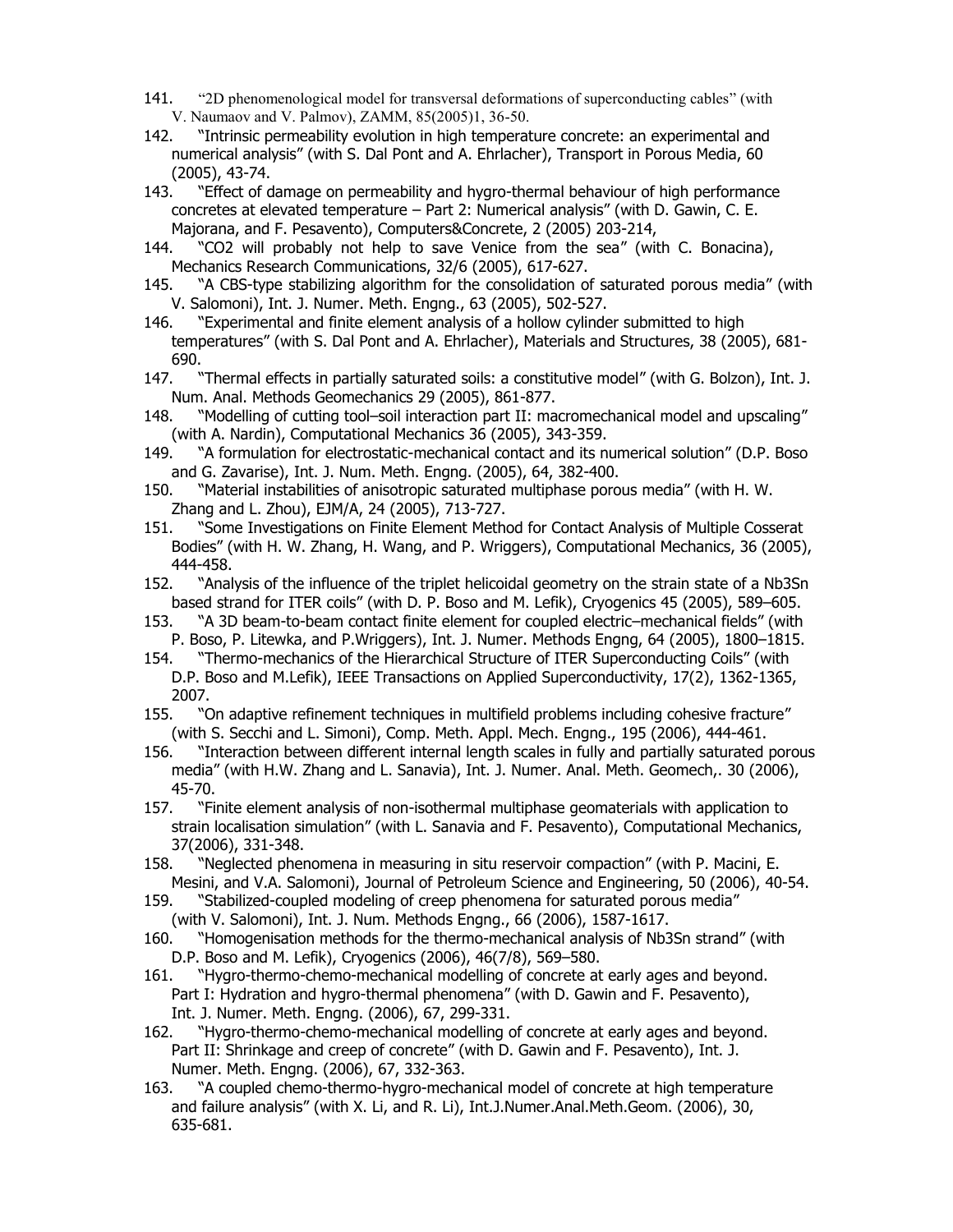- 164. "Towards prediction of the thermal spalling risk through a multi-phase porous media model of concrete" (with D. Gawin and F. Pesavento), Comput. Methods Appl. Mech.Engng. 195 (2006) 5707-5729.
- 165. "THELMA code analysis of Bronze route Nb3Sn strand bending effect on Ic" (with P.L. Ribani, D.P. Boso, M. Lefik, Y. Nunoya, L. Savoldi Richard, and R. Zanino), IEEE Transaction on Applied Superconductivity, 16 (2006), 860-863.
- 166. "Thermal and Bending Strain on Nb3Sn Strands" (with D. P. Boso and M. Lefik), IEEE Transaction on Applied Superconductivity, 16 (2006), 1823-1827.
- 167. "Modelling damage processes of concrete at high temperature with thermodynamics of multi-phase porous media" (with D. Gawin and F. Pesavento), Journal of Theoretical and Applied Mechanics, 44 (2006), 3: 505-532.
- 168. "Enhancing the Bolzon-Schrefler-Zienkiewicz Constitutive Model for Partially Saturated Soil" (with R. Santagiuliana), Transport in Porous Media, 65 (2006):1-30.
- 169. "Finite Element analysis of various methods for protection of concrete structures against spalling during fire" (with A. Witek, D. Gawin, and F. Pesavento), DOI 10.1007/s00466-005- 0024-7, Comp. Mech., 39 (2007), 271-292.
- 170. "Thermo-mechanical analysis of periodic multiphase materials by a multiscale asymptotic homogenization approach" (with H.W. Zhang, S. Zhang, and J. Y. Bi), Int. J. Numer. Meth. Engng. 69 (2007), 1:87- 113, DOI: 10.1002/nme.1757.
- 171. "Mesh adaptation and transfer schemes for discrete fracture propagation in porous materials" (with S. Secchi and L. Simoni), Int. J. Numer. Anal. Meth. Geomech., (2007), 31:331-345. DOI:10.1002/nag581
- 172. "Some theoretical aspects of strain localization analysis of multiphase porous media with regularized constitutive models" (H.W. Zhang, J.M. Qin, and L. Sanavia), Mechanics of Advanced Materials and Structures, 14 (2007): 107-130.
- 173. "Modelling creep and shrinkage of concrete by means of effective stress" (with D. Gawin and F. Pesavento), Materials & Structures, 40 (2007):579-591.
- 174. "Analysis of the solid phase stress tensor in multiphase porous media" (with W.G. Gray), IJ Num Anal Meth Geomechanics, 31 (2007): 541-581.
- 175. "Comments to the paper: An application of a damage constitutive model to concrete at high temperature and prediction of spalling" by R Tenchev, and Ph. Burnell [Int. J. Solids Struct., 42 (26) (2005) 6550-6565] (with D. Gawin and F. Pesavento), Int. J. Solids Struct., 44 (11-12) (2007), 4234-4237.
- 176. "A multiphase thermo-hydro-mechanical model for concrete at high temperatures finite element implementation and validation under LOCA load" (with S. Dal Pont and S. Durand), Nuclear Engineering and Design, 237(2007),22:2137-2150.
- 177. "Safety assessment of shallow tunnels subjected to fire loading considering thermohydro-chemical couplings" (with M. Zeiml, R. Lackner, and F. Pesavento), Fire Safety Journal, 43 (2008), 83-95.
- 178. "A mechanism contributing to subsidence above gas reservoirs and its application to a case study" (with A. Menin, V.A. Salomoni, R. Santagiuliana, L. Simoni, and A. Gens), International Journal for Computational Methods in Engineering Science & Mechanics, 9(5), 270-287, 2008 (ISSN: 1550-2287, DOI:10.1080/15502280802225234)
- 179. "Coupled thermo-hydro-mechanical analysis of Venice lagoon marshes" (with S. Cola, L. Sanavia, and P. Simonini), Water Resources Research 44 (2008), W00C05, doi:10.1029/2007WR006570,2008.
- 180. "Analysis of Bending Effects on Performance Degradation of ITER-Relevant Nb3Sn Strand Using the THELMA Code" (with R. Zanino, D.P. Boso, M. Lefik, P.L. Ribani, and L. Savoldi Richard), IEEE Transactions on Applied Superconductivity vol. 18/2, 1067-1071, 2008
- 181. "Modeling of cementitious materials exposed to isothermal calcium leaching, with considering process kinetics and advective water flow. Part 1: Theoretical model" (with D. Gawin and F. Pesavento), Int. J. Solids and Structures, 45, 6221-6240 (2008)
- 182. "Modeling of cementitious materials exposed to isothermal calcium leaching, with considering process kinetics and advective water flow. Part 2: Numerical solution" (with D. Gawin and F. Pesavento), Int. J. Solids and Structures, 45, 6241-6286 (2008).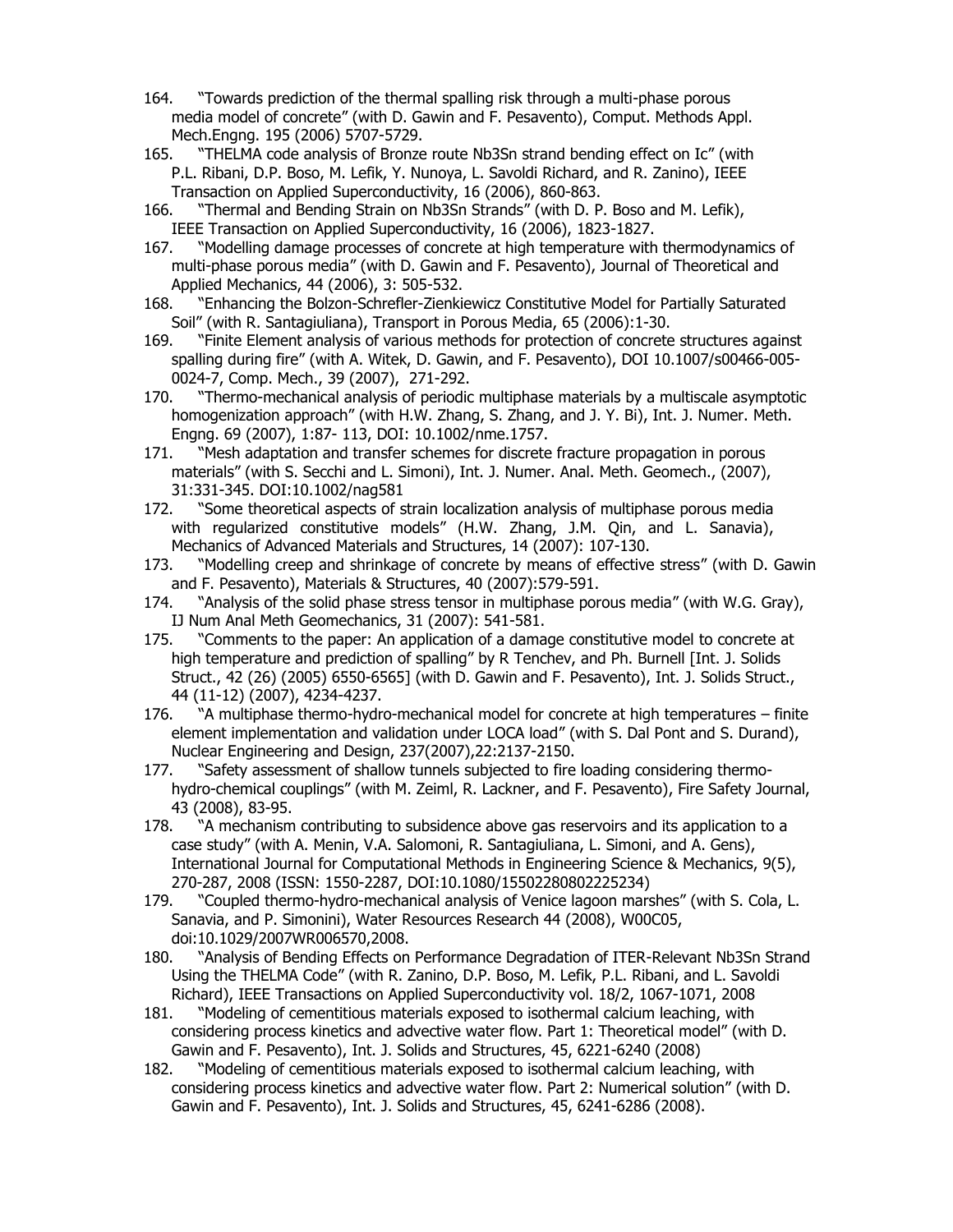- 183. "Numerical Difficulties and Computational Procedures for Thermo-Hydro-Mechanical Coupled Problems of Saturated Porous Media" (with S. Secchi and L. Simoni), Computational Mechanics, 43:179-189, 2008.
- 184. "Modeling cementitious materials as multiphase porous media: theoretical framework and applications" (with F. Pesavento and D. Gawin), Acta Mechanica, 201 (2008), 313-339.
- 185. "Multiscale modelling for composites: a Review" (with P. Kanoute, D.P. Boso, and J.L. Chaboche), Archives of Computational Mechanics (2009), 16:31-75.
- 186. "Ground displacement data around the city of Ravenna do not support uplifting Venice by water injection" (with G. Ricceri, V. achilli, A. Menin, and V.A. Salomoni), Terra Nova, 21 (2009), 144-150.
- 187. "The solid stress tensor in porous media mechanics and the Hill-Mandel condition" (with W.G. Gray and F. Pesavento), JMPS, 57 (2009), 539-544.
- 188. "Generalized self consistent homogenization using the finite element method" (with M. Lefik and D.P. Boso), ZAMM, 89(2009), 306-319.
- 189. "Artificial Neural Networks in numerical modelling of composites" (with M. Lefik and D.P. Boso), Comp. Meth. Appl. Mech. Engng., 198 (2009), 1785-1804.
- 190. "Modeling deterioration of cementitious materials exposed to calcium leaching in nonisothermal conditions" (with D. Gawin and F. Pesavento), Comput. Methods Appl. Mech. Engrg. 198 (2009) 30513083.
- 191. "Recent developments in numerical homogenization", (with D.P. Boso and M. Lefik), CAMES, 16 (2009), 161-183
- 192. "Generalized stiffness coefficients for ITER superconducting cables, direct FE modeling and initial configuration", (with A.S. Nemov, I.B. Voynov, A.I. Borovkov, and D.P. Boso), Cryogenics 50 (2010), 304-313.
- 193. "Work input for unsaturated elastic porous media", (with W.G. Gray and F. Pesavento), JMPS58 (2010), 752-765, MPS DOI 10.1016/j.jmps.2010.02.005.
- 194. "Description of compaction phenomena due to gas extraction in deep layers with advanced three-phase constitutive model", (with M. Nuth and L. Laloui), J. Petroleum Science and Engineering, 73 (2010), 33-40.
- 195. "Generalized self consistent homogenisation as an inverse problem", (with D.P. Boso, and M. Lefik), ZAMM, 90 (2010), 847-860.
- 196. "A general frame work for modelling long term behaviour of earth and concrete dams", (with E. Pesavento, L. Sanavia, G. Sciumè, S. Secchi, and L. Simoni), Front. Archit. Civ. Eng. China, 5, 41-52, DOI 10.1007/s11709-010-0070-x
- 197. "Thermal coupling of fluid flow and structural response of a tunnel induced by fire", (with R. Codina, F. Pesavento, and J. Principe), Int. J. Numer. Methods in Engineering, 87, 361- 385. 10.1002/nme.3077.
- 198. "Modeling concrete under severe conditions as a multiphase material", (with S. Dal Pont, and F. Meftah, Nuclear Engineering and Design, 241, 3 (2011), 562-572.
- 199. "What physical phenomena can be neglected when modelling concrete at high temperature? A comparative study: Part 1: physical phenomena and mathematical model" (with D. Gawin and F. Pesavento), Int. J. Solids Struct., 48 (13), 1927-1944, 2011 (DOI 10.1016/j.ijsolstr.2011.03.004)
- 200. "What physical phenomena can be neglected when modelling concrete at high temperature? A comparative study: Part 2: comparison between models" (with F. Pesavento and D. Gawin), Int. J. Solids Struct., 48 (13), 1945-1961, 2011 (DOI 10.1016/j.ijsolstr.2011. 03.003).
- 201. "Optimizing particle size for targeting diseased microvasculature: form experiments to artificial neural networks" (with D.P. Boso, S.Y. Lee, M. Ferrari, and P. Decuzzi), Int. J. of Nanomedicine, 6, 1517–1526, 2011.
- 202. **"**Generalized self-consistent like method for mechanical degradation of fibrous composites" (with M. Lefik and D.P. Boso), ZAMM, 12 (2011), 967-978.
- 203. "A three-dimensional staggered finite element approach for random parametric modeling of thermo-hygral coupled phenomena in porous media" (with F. Meftah and S. Dal Pont), NAG, 36, 574-596, 2012, DOI: 10.1002/nag.1017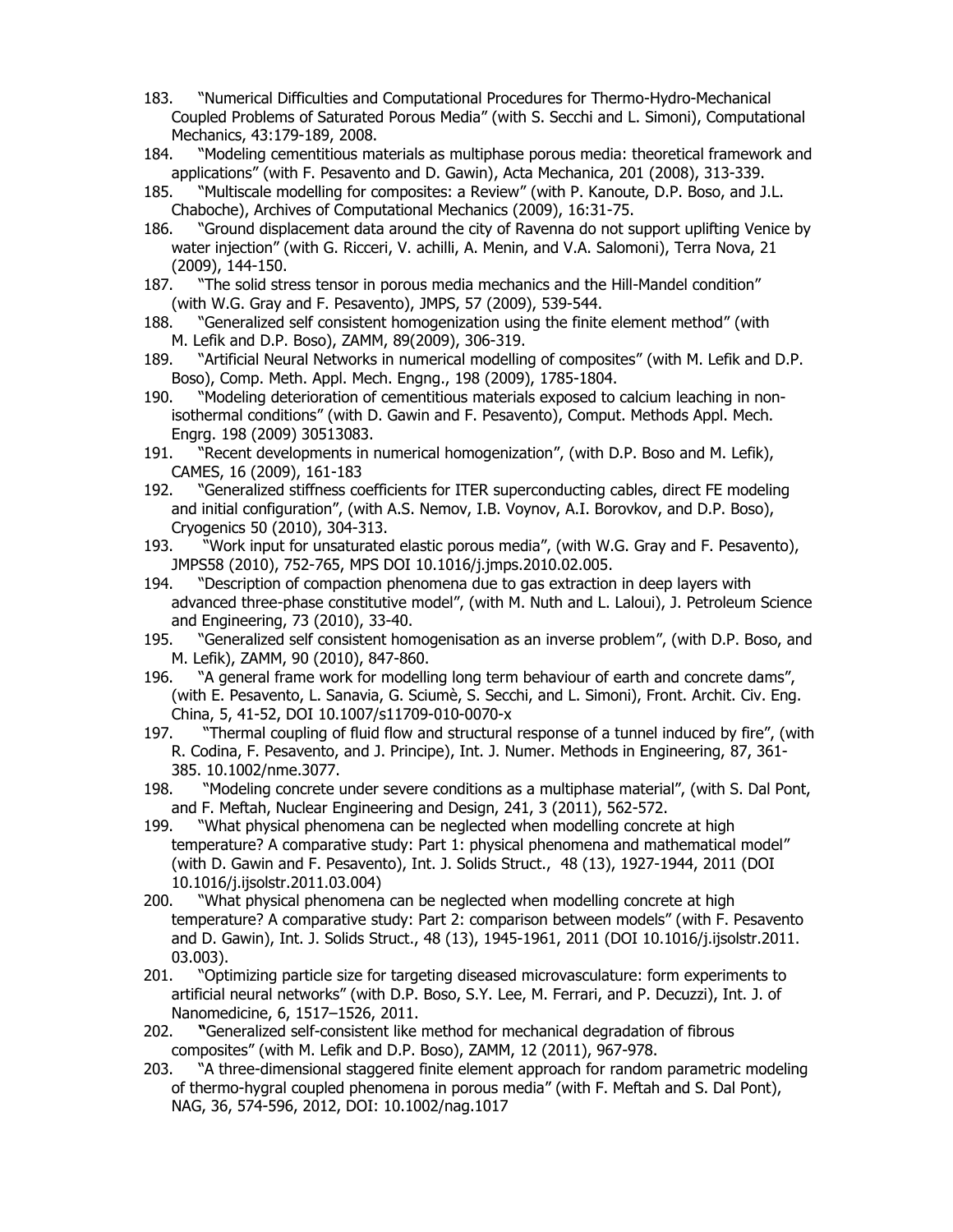- 204. "Averaging theory for description of environmental problems: What have we learned" (with W.G. Gray and C.T. Miller), Advances in Water Resources [http://dx.doi.org/10.1016/j.advwatres.2011.12.005.](http://dx.doi.org/10.1016/j.advwatres.2011.12.005)
- 205. "Modeling alkali-silica reaction in non-isothermal, partially saturated cement based materials" (with F. Pesavento, D. Gawin, M. Wyrzykowski, and L. Simoni),. Comp-Meth. Appl. Mech. Eng. (2012), 225-228, pp. 95-115.
- 206. **"**Return Mapping Algorithm for an Enhanced Generalized Plasticity Constitutive Model of Partially Saturated Soils" (with H.W. Zhang, R. Santagiuliana), Computers and Geotechnics, 45 (2012) 53-61,<http://dx.doi.org/10.1016/j.compgeo.2012.05.003>
- 207. **"**A method for 3-D hydraulic fracturing simulation, (with . Secchi), Int. J. of Fracture 178 (2012), 245-258, DOI: 10.1007/s10704-012-9742-y
- 208. **"**Sensitivity analysis applied to FEM model for coupled multiphase systems, (with R. Ngaradoumbe Nanhorngue, F. Pesavento) NAG, (2012), DOI: 10.1002/nag.2130
- 209. "Tumor Growth Modeling from the Perspective of Multiphase Porous Media Mechanics", (with G. Sciumè, S.E. Shelton, W.G. Gray, C.T. Miller, F. Hussain, M. Ferrari, P. Decuzzi) MCB (2012), 9, 3 193-212, doi:10.3970/mcb.2012.009.193
- 210. "Towards a framework for non-linear thermal models in shell domains", (with A. Leygue, F. Chinesta, M. Beringhier, T.L. Nguyen, J.C. Grandidier, and F. Pesavento) I.J. Heat and Fluid Flow, 23 (2013): 55-73, DOI 10.1108/09615531311289105
- 211. "A multiphase model for three dimensional tumor growth" (with G. Sciumè, S.E. Shelton, W.G. Gray, C.T. Miller, F. Hussain, M. Ferrari, P. Decuzzi) New Journal of Physics 15 (2013) 015005 (35p), http://www.njp.org/, doi:10.1088/1367-2630/15/1/015005
- 212. "Averaging theory for description of environmental problems: What have we learned" (with W.G. Gray, C.T.Miller) Advances in Water Resources 51 (2013) 123–138, doi.org/10.1016/j.advwatres.2011.12.005
- 213. "Response to Comment on ``Averaging Theory for Description of Environmental Problems: What Have We Learned?" (with W.G. Gray, C.T. Miller) Advances in Water Resources, 51 (2013) 331-333
- 214. **"**A multiphysics model for concrete at early age applied to repairs problems" (with G Sciumè, F Benboudgema C De Sa, F Pesavento, Y Berthaud) Engineering Structures, 57 (2013) 374–387
- 215. "On Computational modeling in tumor growth", (with G Sciumè, WG Gray, M Ferrari, P Decuzzi) Archives of Computational Methods in Engineering, 4 (2013), 327-352, DOI 10.1007/s11831-013-9090-8
- 216. "Three phase flow dynamics in tumor growth",( with G. Sciume, W.G. Gray, F. Hussain, M. Ferrari, P. Decuzzi, B.A. Schrefler), Computational Mechanics, 51 (2014), 465-484, DOI 10.1007/s00466-013-0956-2
- 217. "Nanomedicine", (with P. Decuzzi, W.K.Liu), Computational Mechanics, 53, 3 (2014), 401- 402
- 218. "Hydraulic fracturing and its peculiarities", (with S. Secchi), Asia Pacific Journal on Computational Engineering 2014, 1:8 doi:10.1186/2196-1166-1-8
- 219. "USNCTAM Perspectives on Mechanics in Medicine" (with G. Bao, Y. Bazilevs, J. H. Chung, P. Decuzzi, H.D. Espinosa, M. Ferrari, H. Gao, S.S. Hossain, T. J. R. Hughes, R. D. Kamm, W. K. Liu, A. Marsden), J. R. Soc. Interface 11: 20140301. http://dx.doi.org/10.1098/rsif.2014.0301,<http://sites.nationalacademies.org/pga/biso/iutam/>
- 220. "A two-phase model of plantar tissue: a step towards prediction of diabetic foot ulceration" (with G. Sciumè, D.P. Boso, W.G. Gray, C. Cobelli), Int. J. Num. Methods Biom. Engng., 30 (2014) 1153-1169, DOI: 10.1002/cnm.2650
- 221. "A mixed finite element procedure of gradient Cosserat continuum for second-order computational homogenisation of granular materials" (with X. Li, Y. Liang, Q. Duan, and Y. Du), Computational Mechanics, 54, 5 (2014) 1331-1356, DOI 10.1007/s00466-014-1062-9
- 222. "Saturation–pressure relationships for two- and three-phase flow analogies for soft matter" (with G. Sciumè and M. Ferrari), Mech. Res. Com., 62 (2014), 132-137, DOI 10.1016/j.mechrescom.2014.10.001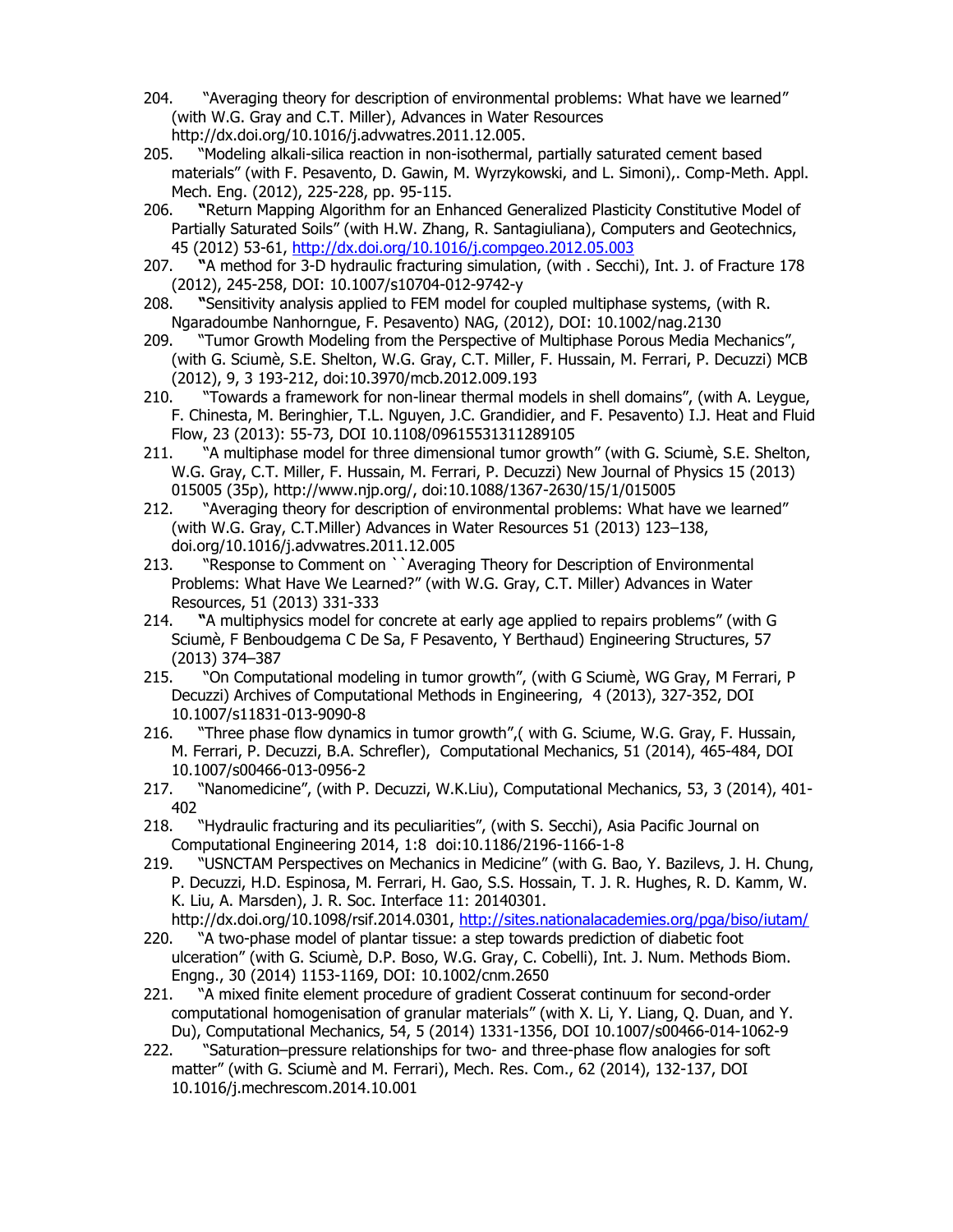- 223. "A tumor growth model with deformable ECM" (with G. Sciumè, R. Santagiuliana, M. Ferrari, P. Decuzzi), Phys. Biol. 11 (2014) 065004 (22pp), doi:10.1088/1478- 3975/11/6/065004
- 224. "Multi Field Simulation of Fracture" (with L. Simoni), Advances in Applied Mechanics, 47 (2014) 367-519.
- 225. "Subsidence above depleted gas fields" (with R. Santagiuliana, M. Fabris), Engineering Computations, 32 (2015), 3, 863-884,<http://dx.doi.org/10.1108/EC-12-2013-0308>
- 226. "The role of cell lysis and matrix deposition in tumor growth modeling" (with R. Santagiuliana, C. Stigliano, P. Mascheroni, M. Ferrari, and P. Decuzzi), Adv. Model. and Simul. in Eng. Sci. (2015) 2:19 DOI 10.1186/s40323-015-0040-x455.
- 227. "Local and non-local elsto-viscoplasticity in strain localization analysis of multiphase geomaterials" (with M. Lazari and L. Sanavia), Numerical and Analytical Methods in Geomechanics 39 (2015), 1570-1592.
- 228. "Modeling evolution of frost damage in fully saturated porous materials" (with M. Koniorczyk and D. Gawin), Comput. Methods Appl. Mech. Engrg., 292 (2015), 38-61.
- 229. "A porous media approach for plantar tissue during gait" (with D. P. Boso, G. Sciumè, and M. Pizzocaro), PAMM Proc. Appl. Math. Mech. 15, 87 - 88 (2015) / DOI 10.1002/pamm.201510034
- 230. "Simulation of angiogenesis in a multiphase tumor growth model" (with R. Santagiuliana, and M. Ferrari), Comp. Methods App. Mech. Engng., 304 (2016) 197–216, doi.org/10.1016/j.cma.2016.02.022
- 231. "Meso-hydro-mechanically informed effective stresses and effective pressures for saturated and unsaturated porous media" (with X. li, Y. Du, S. Zhang, andQ. Duan), European Journal of Mechanics A/Solids 59 (2016) 24-36.
- 232. "Avalanches in dry and saturated disordered media at fracture" (with E. Milanese, O. Yilmaz, J.-F. Molinari), Phys. Rev. E 93, 4, 043002 – Published 12 April 2016, <http://dx.doi.org/10.1103/PhysRevE.93.043002>
- 233. "Re: Room for a new generation –Academic life after retirement", Science e-letter, 8 April 2016, <http://science.sciencemag.org/content/351/6275/886.e-letters>
- 234. "An Explanation for the Intermittent Crack Tip Advancement and Pressure Fluctuations in Hydraulic Fracturing" (with E. Milanese, P. Rizzato, F. Pesavento, and S. Secchi), Hydraulic Fracturing Journal, 3, 2, (2016), 30-43.
- 235. "A thermo-hydro-mechanical model for multiphase geomaterials in dynamics with application to strain localization simulation" with (T.D. Cao and L. Sanavia), Int. J. Numer. Meth. Engng, 107 (2016), 312–337
- 236. "A porous media finite element approach for soil instability including the second order work criterion" (with E. Kakogiannou, L. Sanavia, F. Nicot, and F. Darve), Acta Geotecnica, 11 (2016), 805–825.
- 237. "Predicting the Growth of Glioblastoma Multiforme Spheroids using a Multiphase Porous Media Model" (with P. Mascheroni, C. Stigliano, M. Carfagna, L. Preziosi, P. Decuzzi), Biomechanics and Modeling in Mechanobiology, 15 (2016), 5, 1215-1228. DOI 10.1007/s10237-015-0755-0
- 238. "Multiphase flow in deforming porous media: a review" (with F. Pesavento, and G. Sciumè), Archives of Numerical Methods, 24, 2, (2017), 423-448. DOI 10.1007/s11831-016- 9171-6
- 239. "Avalanches in dry and saturated disordered media at fracture in shear and mixed mode scenarios" (with E. Milanese, O. Yilmaz and J.-F- Molinari), Mechanics Research Communications, 80, (2017), 58-68.<http://dx.doi.org/10.1016/j.mechrescom.2016.09.011>
- 240. "Interaction between crack tip advancement and fluid flow in fracturing saturated porous media" (with T.D. Cao, E. Milanese, E.W. Remij, P. Rizzato, J.J.C. Remmers, L. Simoni, J.M. Huyghe, and F. Hussain), Mechanics Research Communications, 80 (2017), 24-37.
- 241. "Evaluating the influence of mechanical stress on anticancer treatments through a multiphase porous media model) (with P. Mascheroni, D. Boso, L. Preziosi), Journal of Theoretical Biology, 421 (2017) 179–188.
- 242. "Multiphysics model for spalling prediction of brick due to in-pore salt crystallization" (with M. Koniorczyk, and D. Gawin), Computers and Structures, 196 (2018), 233-245.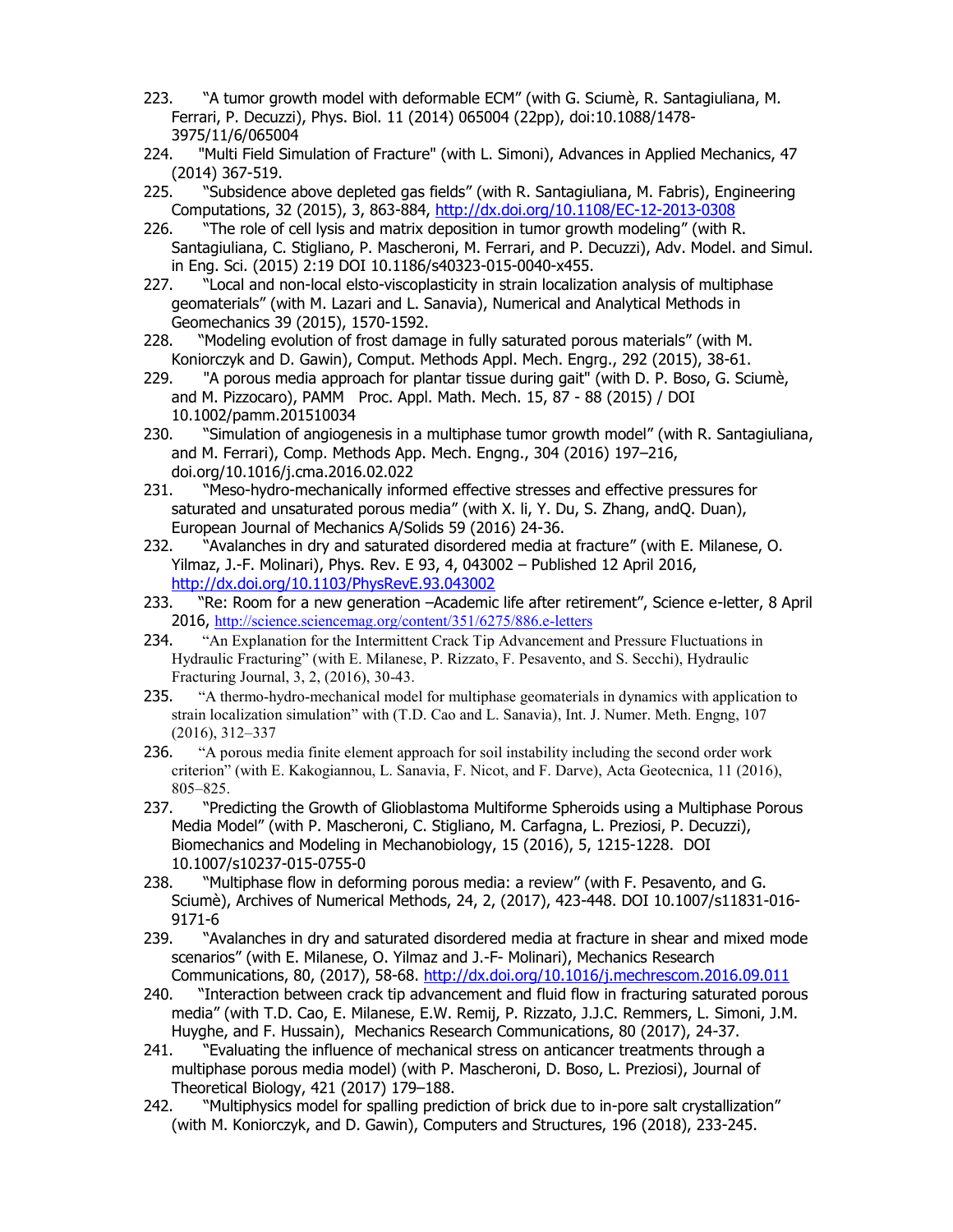- 243. "Porous media fracturing dynamics: stepwise crack advancement and fluid pressure oscillations" (with T.D. Cao and F. Hussain), JMPS, 111 (2018), 113-133, 10.1016/j.jmps.2017.10.014
- 244. "An avascular tumor growth model based on porous media mechanics and evolving natural states" (with P. Mascheroni, M. Carfagna, A. Grillo, D.P. Boso, L. Prezionsi), Mathematics and Mechanics of Solids, 23, 4, 686–712, (2018).
- 245. "Isogeometric analysis of hygro-thermo-chemical concrete at early ages, (with E.W. Remij, F. Pesavento, Y. Bazilevs, D.M.J. Smeulders, J.M.Huyghe), Journal of Engineering Mechanics, Volume 144, Issue 2, 1 February 2018, Article number 04017169.
- 246. "Predicting the role of microstructural and biomechanical cues in tumor growth and spreading", (with R. Santafgiuliana, R. Pereira, P. Decuzzi), Int J Numer Meth Biomed Engng. 2017; e2935, 18pp, <https://doi.org/10.1002/cnm.2935>
- 247. "A monolithic multiphase porous medium framework for (a-)vascular tumor growth", (with J. Kremheller, A-T. Vuong, L.Yoshihara, W.A. Wall). CMAME, 340 (2018), 657–683.

# **Other major publications**

- 1. "Del controventamento di edifici alti con gruppi di pareti di spessore variabile ed anche di sezione orizzontale chiusa", L'ingegnere, n. 12 (1970), 975-988.
- 2. "Contributo allo studio di reti di funi pretese entro strutture di bordo elasticamente deformabili" (with S. Odorizzi), Costruzioni Metalliche, n. 4 (1974), 160-167.
- 3. "Del calcolo di lastre rettangolari di spessore variabile linearmente nella direzione di una coppia di lati", Costruzioni Metalliche, n. 5 (1974), 314-321.
- 4. "Copertura a tensostruttura su pianta esagonale per una chiesa parrocchiale a Padova" (with F. Navarra), Acciaio, n. 7 e 8 (1975), 316-318.
- 5. "Copertura e tensostruttura su pianta ellittica per una chiesa parrocchiale" (with F. Navarra and R. Vitaliani), Acciaio, n. 6 (1977), 283-285.
- 6. "Analisi dell'instabilità d'insieme di ponti tubo sospesi a più campate secondo la teoria delle catastrofi", Costruzioni Metalliche, n.2 (1978), 78-81.
- 7. "Sul calcolo dei serbatoi a più celle con il metodo degli elementi finiti" (with L. Colussi), Giornale del Genio Civile, n. 7-8-9 (1978), 271-278.
- 8. "Investigation of land subsidence in the lower Po valley using a F.E. consolidation model", I.C.E.S. Journal, Vol. 10, n.3 (1978), 39-57.
- 9. "A finite element method for variable thickness plates" (with E. Hinton, A. Natali), I.C.E.S. Journal, Vol. 12, March (1980), 12-28.
- 10. "Introduzione al metodo degli elementi finiti nell'analisi delle strutture, (with S. Odorizzi) in Principi Base e Aspetti Applicativi del Metodo degli Elementi Finiti (ed. A. Frabetti e R. Passigato), Pitagora, Bologna 1981, 17-55.
- 11. "Three-dimensional geometrically non-linear finite element analysis of curved beams with thin walled open or closed variable cross-section" (with D. Minozzi and S. Odorizzi), Costruzioni Metalliche, n. 1 (1981), 28-40.
- 12. "Studio di corpi continui viscoelastici tridimensionali mediante il metodo degli elementi finiti" (with C.E. Majorana and R. Vitaliani), Tecnica Italiana, No 1, (1988), 59-79.
- 13. "T.E.S.T. (TABU Expert Tool): un pacchetto per l'analisi sismica di edifici alti con l'impiego di un sistema esperto" (with F. Gardi and F. Tesi), Ingegneria Sismica, VII, 2 (1990), 30-34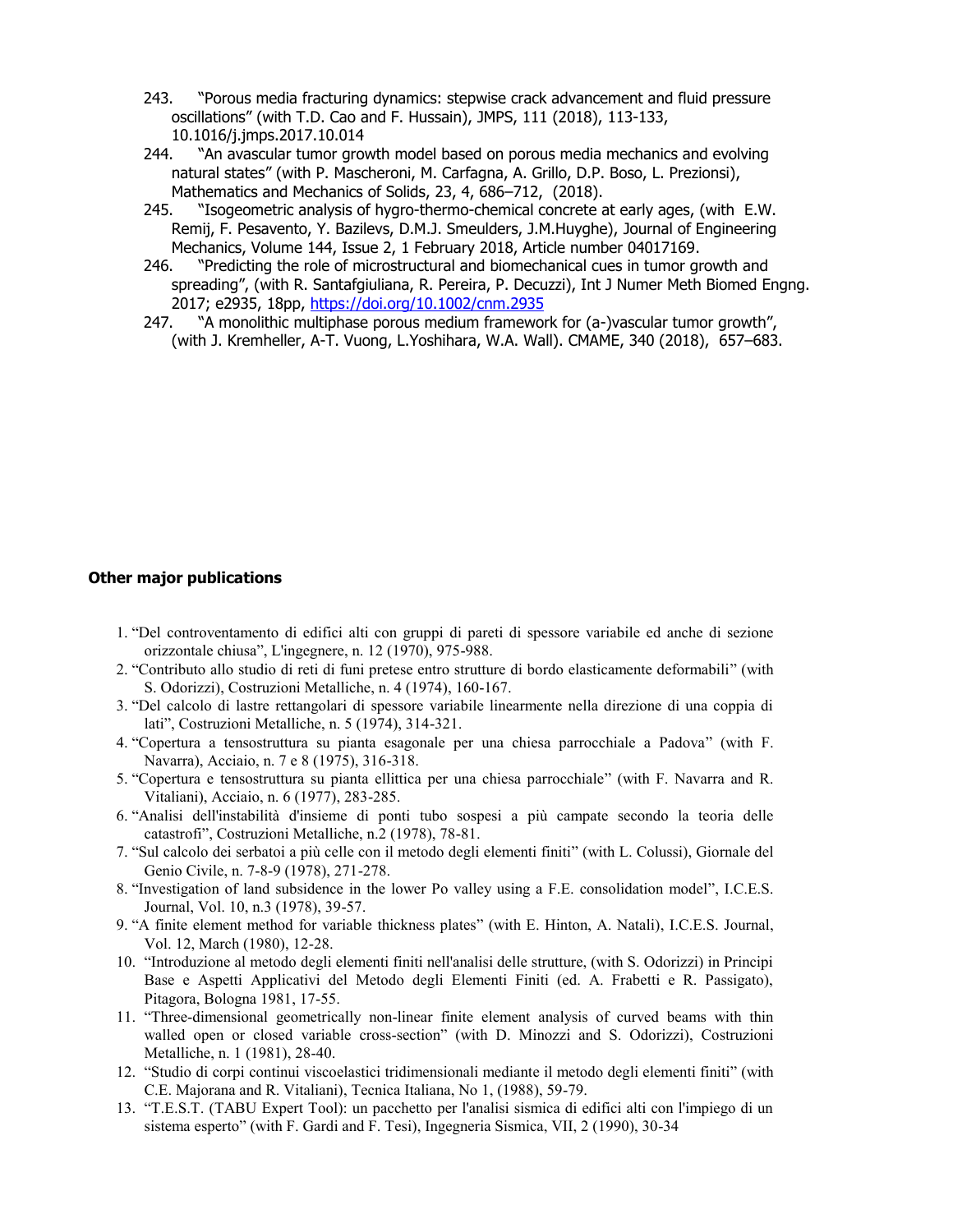- 14. "Controllo di qualità sulle barre per cemento armato" (with M. Piazza and G. Nardi), Galileo, II, June 1990, 21-25.
- 15. "L'insegnamento delle costruzioni metalliche nell'Università di Padova tra l'800 e il 900" (with L. Briseghella), Costruzioni Metalliche, 2 (1990), 118-124.
- 16. "Solution strategies for coupled consolidation analysis in porous media" (with A. Saetta and R. Vitaliani), I. J. Métodos numericos para cálculo y diseño en ingeniería, 7, 1, 55-66 (1991).
- 17. "On consistency, stability and convergence of staggered solution procedures" (with E. Turska), S. 9, v. 5: 265-271 (1994) Rend. Mat. Acc. Lincei.
- 18. "Recenti studi idrogeologici sul Bacino Termale Euganeo. Un'applicazione modellistica" (with R. Antonelli, P. Fabbri, V. Illiceto, C. Majorana, P. Previatello, and R. Sedea), Galileo, 63 (1995), 10- 14.
- 19. "Modelling heat and moisture transfer in deformable porous building materials" (with D. Gawin and P. Baggio), Archives of Civil Engineering, XLII, 3 (1996), 325-349.
- 20. "On compaction in gas reservoirs" (with G. Bolzon, V. Salomoni, and L. Simoni), Rend. Fis. Acc. Lincei, s.9, v.8: 235-248 (1997).
- 21. "Ed-Multifield, Theory and Numerical Methods in Coupled Problems" (with S. Secchi), http://www.dic.unipd.it, 2000, 53p
- 22. "Numerical modellling of thermo-hydro-mechanical (THM) problems in deforming porous media for subsurface systems" (with N.A. Rahman and S.A. Kamaruddin), J. Teknologi, 34(B)(2001), 31-44. and
- 23. Computer modelling of thermo-hydro-mechanical problems in subsurface systems, IEM Journal, Malaysia, 63,4 (2002), 4855.
- 24. "Coupling equations for water saturated and partially saturated geomaterials" (with L. Sanavia), Revue Française de Génie Civil, 6 (2002), 975-989.
- 25. "A finite element model for water saturated and partially saturated geomaterials" (with L. Sanavia), Revue Française de Génie Civil 6 (2002), 1083-1098.
- 26. "New data about surface subsidence above gas reservoirs" (with A. Gens and L. Simoni), Revue Européenne de Génie Civil, 9 (2005), 817-825.
- 27. "Possible CO2 injection in aquifers below Venice" C. Bonacina), Revue Européenne de Génie Civil., 9 (2005), 809-816.
- 28. "Finite element analysis of strain localization in multiphase materials" (with F. Pesavento and L. Sanavia), Revue Européenne de Génie Civi, 9 (2005), 767-778.
- 29. "Hydraulic fracturing in multiphase geomaterials", Revue Européenne de Génie Civil, 9 (2005), 779-789.
- 30. "Una nuova procedura iterative per l'analisi numerica degli incendi nei tunnel" (with F. Brunello, D. Gawin, C.E. Majorana, and F. Pesavento), Strade & Autostrade, 1 (2006), 134-140.
- 31. "Problemi multidisciplinari nell'ingegneria", Accademia delle Scienze detta dei XL, Memorie di Scienze Fisiche e Naturali 124° (2006), Vol. XXX, P. II, pp261-277.
- 32. "Actual problems in the study of soil dynamics in the Upper Adriatic sea" (with G. Ricceri, V. Achilli, M. Fabris, and L. Laloui)**,** Rendiconti online Soc. Geol. It. 9 (2009)
- 33. "Computational Transport Oncophysics", Expressions (IACM) 40, 7-12, 2017.

.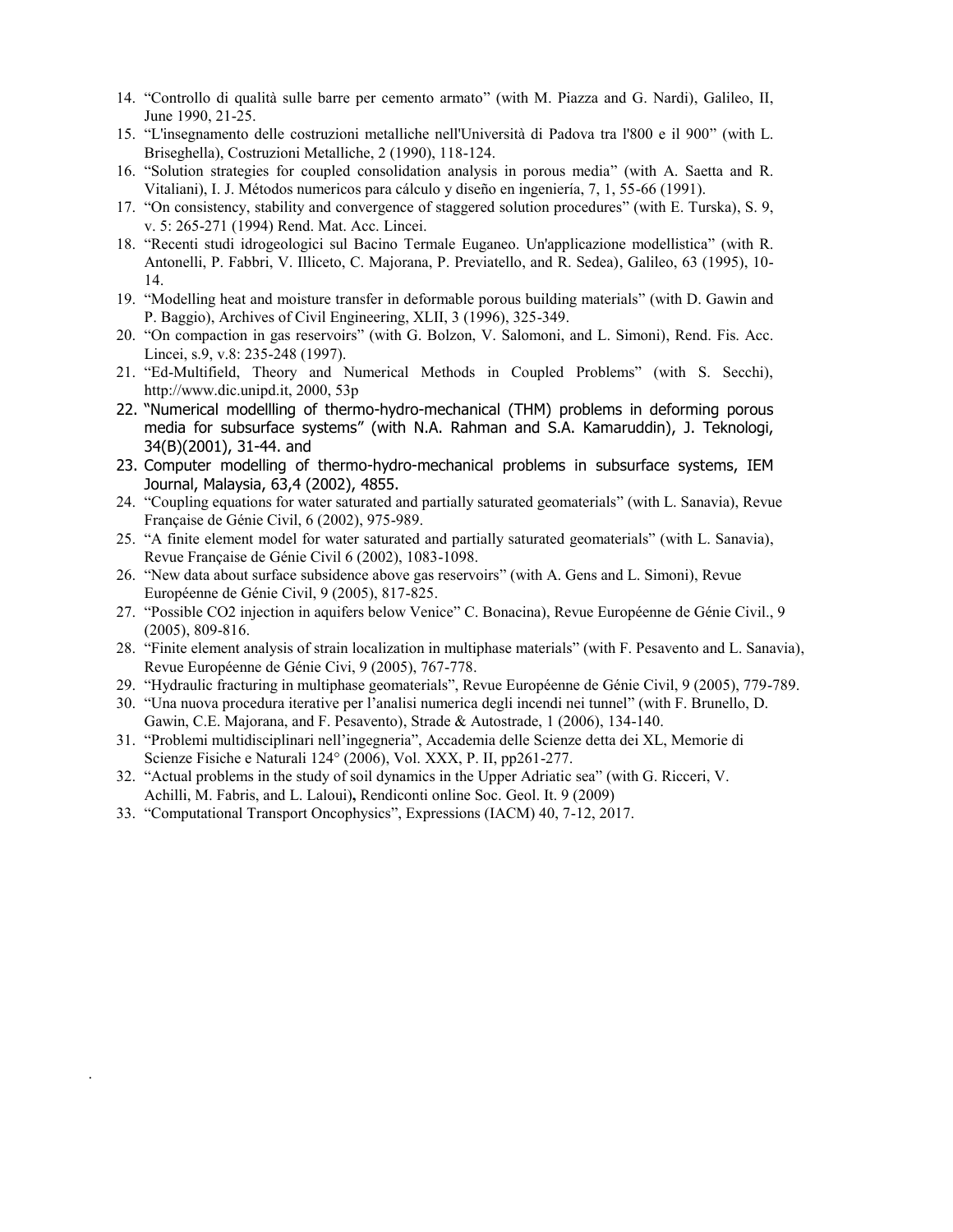### **Books (Authored/Co-Authored, Edited/Co-Edited)**

- 1. "Tables for rectangular plates of variable thickness", Libreria Cortina, Padova, 1976.
- 2. "Calcolo automatico dei telai spaziali" (with R. Vitaliani), Cleup, Padua, 1978, 2nd. ed.CUSL Nuova Vita, Padua, 1989.
- 3. "Numerical Methods in Thermal Problems" (edited, with R.W. Lewis and K. Morgan) Vol. II, Proc. 2nd Int. Conf. on Num. Meth. in Thermal Problems, Swansea, Pineridge Press, 1981.
- 4. "Numerical Methods in Laminar and Turbulent Flow" (edited with C. Taylor), Proc. 2nd Int. Conf. on Num. Methods in Laminar and Turbulent Flow , Swansea, Pineridge Press, 1981.
- 5. "Numerical Methods in heat transfer" (edited, with R.W. Lewis and K. Morgan), Vol. II, Chichester, John Wiley, 1983.
- 6. "Engineering Software for Microcomputers" (edited, with R.W. Lewis and S. Odorizzi), Proc. Int. Conf. on Engineering Software for Microcomputers, Swansea, Pineridge Press, 1984.
- 7. "Numerical Methods in Transient and Coupled Problems" (edited, with R.W. Lewis, E. Hinton, and P. Bettess), Proc. 2nd Int. Conf. on Num. Meth. in Transient and Coupled Problems, Swansea, Pineridge Press, 1984.
- 8. "Microcomputers in Engineering Applications" (edited, with R.W. Lewis), John Wiley, Chichester, 1986.
- 9. "Microcomputers in Engineering" (edited, with R.W. Lewis), Proc. Int. Conf. on Microcomputers in Engineering: Development and Application of Software, Swansea, Pineridge Press, 1986.
- 10. "Numerical Methods for Transient and Coupled Problems" (edited, with R.W.Lewis, P. Bettess, and E. Hinton), J. Wiley, Chichester, 1987.
- 11. "The Finite Element Method in the Deformation and Consolidation of Porous Media" (with R.W. Lewis), J. Wiley, Chichester, 1987"Microcomputers in Engineering-Development and Application of Software", Special Issue of Communications in Applied Numerical Methods, 3(5), 359-452 (1987).
- 12. "Computer Modelling in Ocean Engineering" (edited, with O.C. Ziekiewicz), Proc. Int. Conf. on Computer Modelling in Ocean Engineering, A.A. Balkema, Rotterdam, 1988.
- 13. "Ocean Engineering", Special issue of International Journal of Numerical Methods in Engineering 27 (I) 1-230 (1989).
- 14. "Computer Aided Training in Science and Technology" (edited, with E. Onate, B. Suarez, D.R.J. Owen, B. Kroeplin, and M. Kleiber), Proc. Int. Conf. on Computer Aided Training in Science and Technology, CIMNE-Pineridge Press, 1990.
- 15. "Analisi per Elementi Finiti: Modellazione Strutturale e Controllo dei Risultati" (edited, with A.A. Cannarozzi), CISM IS 8, UDINE 1991.
- 16. "Computer Modelling in Ocean Engineering 91" (edited, with A.S. Arcilla, M. Pastor, and O.C. Zienkiewicz), Proc. Int. Conf. on Computer Modelling in Ocean Engng., A.A. Balkema, Rotterdam, 1991.
- 17. "Computational Mechanics of Composite structures" (edited), Special Issue of Computational Mechanics, 14, 1, 1-99 (1994).
- 18. "Numerical Methods in Thermal Problems" (edited), Special Issue of International Journal for Numerical Methods in Fluids, 20 (1995), 421-602.
- 19. "Finite Elements in Fluids, New Trends and Applications" (edited, with M. Morandi Cecchi, K. Morgan, J. Periaux, and O.C. Zienkiewicz), Proc. Ninth Int. Conf. FEMIF, Dip. Matematica Pura e Applicata, University of Padua, 1995, Part I and II.
- 20. "Mechanics of Saturated and Non-saturated Geomaterials", (edited, with F. Darve), Special Issue of Engineering Computations, 13, 7 (1995), 1-112.
- 21. "Modern Issues in Non-Saturated Soils" (edited, with A. Gens, and P. Jouanna), CISM Courses and Lectures, 357, Springer Verlag, Wien, 1995.
- 22. "The Finite Element Method in the Static and Dynamic Deformation and Consolidation in Porous Media" (with R.W. Lewis), J. Wiley, Chichester, 1998.
- 23. "Computational Mechanics and the Use of Computers in Engineering" (edited, with A.J. Ferrante, M.V. Rodrigyez, and A. Natali), Univer Cidade, Brasil, 1998.
- 24. "Computational Geomechanics with special Reference to Earthquake Engineering" (with O.C. Zienkiewicz, A. Chan. M. Pastor, and T. Shiomi), J. Wiley, Chichester, 1999
- 25. "Géomécanique environnementale, risques naturels et patrimoine" (edited, with P. Dealge), Editions Hermes, Paris, 2001.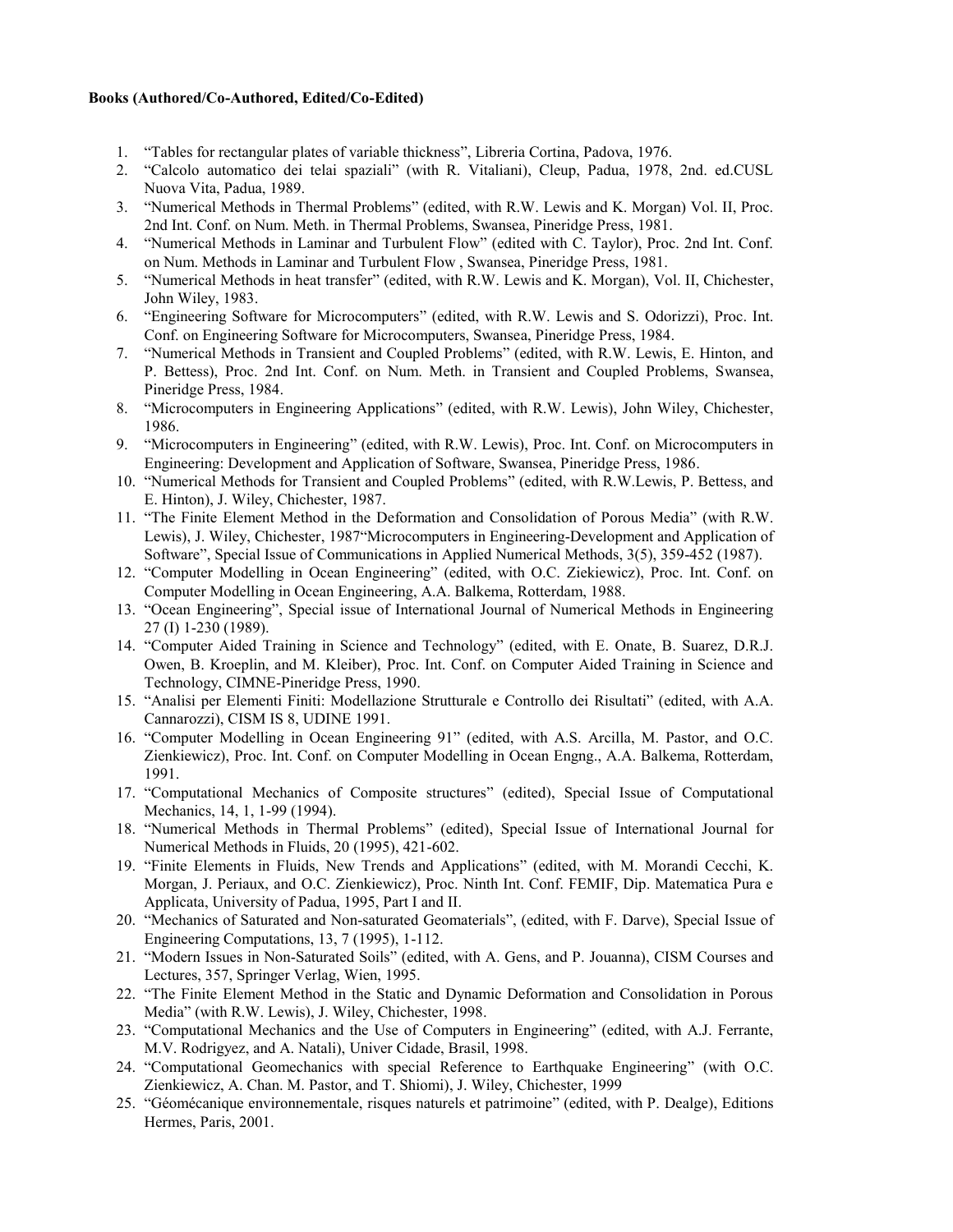- 26. "Environmental Geomechanics" (edited), CISM Courses and Lectures No 417, Springer Verlag Wien, New York, 2001.
- 27. "Environmental Geomechanics Monte Verità 2002" (edited, with L. Vulliet, and L. Laloui), EPFL Press, Lausanne, 2002.
- 28. "Géomécanique environmentale, sols pollués et déchets" (edited, with P. Delage), Editions Hermes, Paris, 2005.
- 29. "Computational Methods for Coupled Problems in Science and Engineering" (edited, with M. Papadrakakis, and E. Onate), CIMNE, Barcelona, 2005.
- 30. "Computational Methods for Coupled Problems in Science and Engineering II" (edited, with E. Onate, and M. Papadrakakis), CIMNE, Barcelona, 2007.
- 31. "WCCM8/ ECCOMAS 2008" (edited, with U. Perego), Proceedings of WCCM8/ ECCOMAS 2008, Venice, 29/6-4/7/2008, CIMNE 2008.
- 32. "Computational Methods for Coupled Problems in Science and Engineering III" (edited, with E. Onate, and M. Papadrakakis), CIMNE, Barcelona, and CD ISBN:978-84-96736-65-8, 2009.
- 33. "Computer Modeling in Engineering and Sciences", special issue, Vol. 53, 3, 2009.
- 34. "Computer Modeling in Engineering and Sciences", special issue, Vol. 55, 3, 2010.
- 35. "Environmental Geomechanics" (edited with P. Dealge), ISTE, Wiley, 2010, 544 pp.
- 36. "Computer Modeling in Engineering and Sciences", special issue, Vol. 57, 3, 2010.
- 37. "Computational Methods for Coupled Problems in Science and Engineering IV" (edited, with M. Papadrakakis and E. Onate), CIMNE, Barcelona, and CD ISBN:978-84-87867-59-0, 2011.
- 38. "Int. J. for Multiscale Computational Engineering" (with P. Trovalusci), special issue, Vol.10, 6, 2012, DOI:10.1615/IntLMultCompEng.v10.i6
- 39. "Computational Methods for Coupled Problems in Science and Engineering V" (edited, with S. Idelsohn and M. Papadrakakis), CIMNE, Barcelona, and CD ISBN:978-84-941407-5-4, 2013.
- 40. "ALERT Doctoral School 2015 Coupled and Multiphysics Phenomena" (edited with L. Sanavia and F. Collins), ALERT Geomaterials, INPG-3SR Grenoble, ISBN 978-2-9542517-6-9

### **Book Chapters (Authored/Co-Authored)**

- 1. "A finite element simulation of the subsidence of gas reservoirs undergoing a waterdrive" (with R.W. Lewis), in Finite Element in Fluids - Vol. 4 (ed. R.H. Gallagher. D.H. Norrie, J.T. Oden, O.C. Zienkiewicz), J. Wiley 1982, 179-199.
- 2. "Tensostrutture speciali: antenne strallate, attraversamenti con condotte" in "Tensostrutture, strutture pneumatiche e membrane", (ed. G. Maier), Clup, Politecnico di Milano, 8, 1983.
- 3. "Metodi di calcolo delle membrane" in Tensostrutture, strutture pneumatiche e membrane, (ed. G. Maier), Clup, Politecnico di Milano, 9, 1983.
- 4. "Determinazione della configurazione geometrica iniziale di tensostrutture e di membrane" in Tensostrutture, strutture pneumatiche e membrane, (ed. G. Maier), Clup, Politecnico di Milano, 10, 1983.
- 5. "Metodi di soluzione per partizione matriciale con l'integrazione temporale a tre livelli per lo studio dei problemi accoppiati retti da equazioni differenziali del primo ordine nel tempo", in Sandro Dei Poli, 1985, A Festschrift for the Seventieth Birthday, Politecnico di Milano, 1985, 543-550.
- 6. "L'impiego del microcomputer nel calcolo delle strutture di calcestruzzo armato" (with S. Odorizzi), in Il calcolo automatico delle strutture in cemento armato (ed. G. Del Piero), CISM, Udine, 1986, 211-247.
- 7. "Interactive design of tall buildings under static and dynamic loading", in Microcomputers in Engineering Applications (ed. B.A. Schrefler, R.W. Lewis), J.Wiley, Chichester, 1986, 165-185.
- 8. "Finite Element Analysis of Rubber Membranes" (with G. Bolzon, and R. Vitaliani), from Computational Mechanics of Nonlinear Behaviour of Shell Structures, (eds. W.B. Krätzig, E. Oñate), Springer, 1990, 348-377.
- 9. "Mechanics of partially saturated porous media" (with L. Simoni, X. Li, and O.C. Zienkiewicz), from Numerical Methods and Constitutive Modelling in Geomechanics" (C.S. Desai, G. Gioda eds.) CISM Courses and Lectures, No 311, Springer Verlag 1990, 169-209.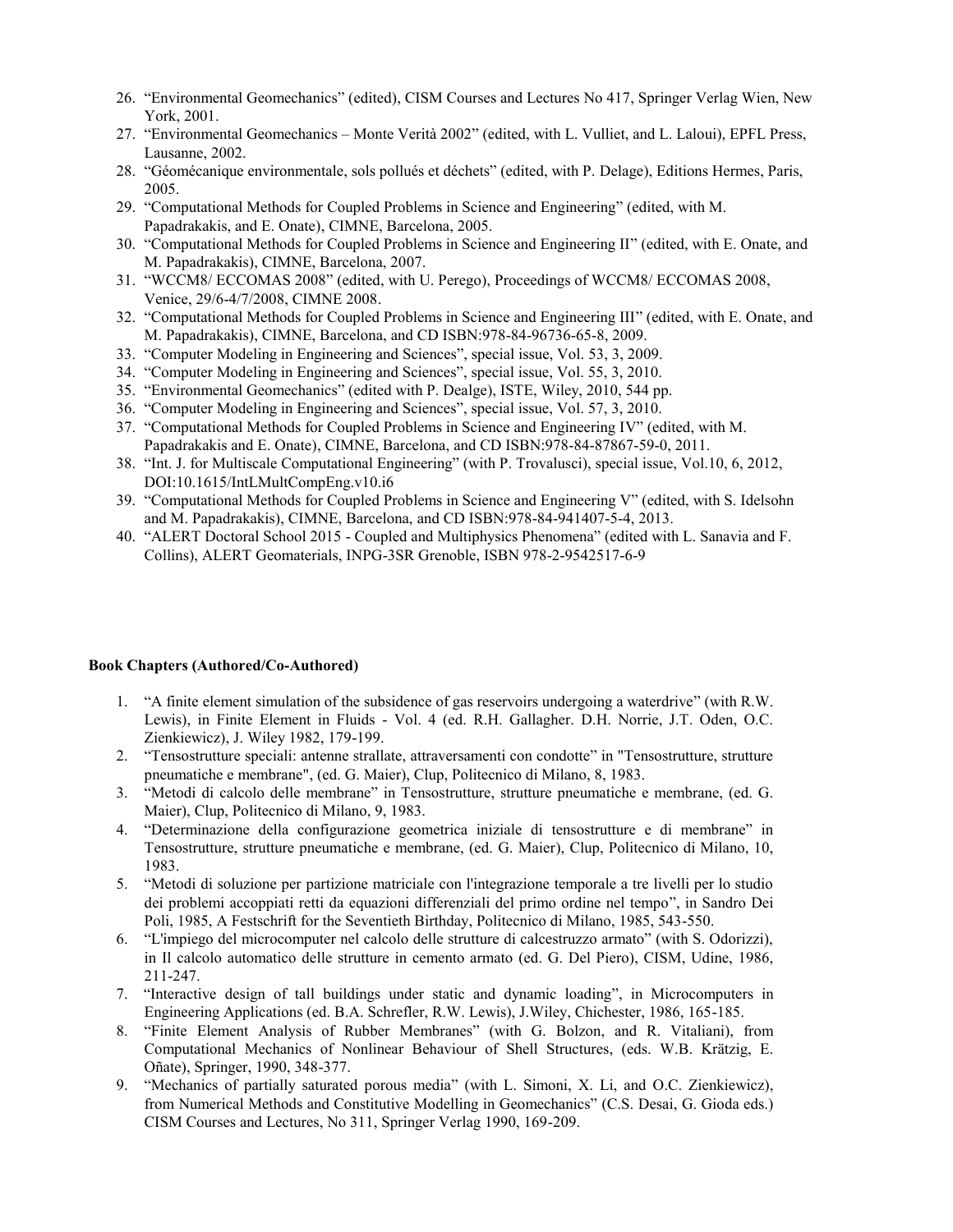- 10. "Controllo di qualità dei programmi di calcolo e dell'accettabilità dei risultati", from Analisi per Elementi Finiti: Modellazione Strutturale e Controllo dei Risultati (ed. B.A. Schrefler, A.A. Cannarozzi), CISM IS8, 1991, 25-68.
- 11. "Two and three phase behaviour in semi-saturated soil dynamics" (with O.C. Zienkiewicz, L. Simoni, Y.M. Xie, and X.Y. Zhan), invited chapter to Nonlinear Computational Mechanics-a State of the Art, (P. Wriggers and W. Wagner, eds.) Springer Verlag, 103-136, 1991.
- 12. "Error analysis of staggered predictor-corrector scheme for consolidation of porous media" (with K. Wisniewski, E. Turska, and L. Simoni), invited chapter to The Finite Element Method in the 1990's (E. Onate, J. Periaux, A. Samuelsson eds.), Springer Verlag, 1991, 192-201.
- 13. "Homogenized material coefficients for 3-D elastic analysis of superconducting coils" (with M. Lefik), from New Advances in Computational Structural Mechanics" (P. Ladeveze, O.C. Zienkiewicz eds.), Elsevier Science Publ., 1992, 435-446.
- 14. "Strain localisation modelling in saturated sand samples" (with L. Sanavia, and H.W. Zhang), from Beiträge zur Mechanik, Festschrift for the 60th birthday of de Boer , Forschungsberichte aus dem Fachbereich Bauwesen, Univ. Essen, 66(1995), 357-366.
- 15. "Numerical solutions of thermo-hydro-mechanical problems" (with L. Simoni), chapter 4 from Modern Issues in Non-Saturated Soils (A. Gens, P. Jouanna, B.A. Schrefler eds.), CISM Courses and Lectures 357, Springer Verlag, 1995, 213-275.
- 16. "Large strain static and dynamic hydro-mechanical analysis of porous media" (with E. Meroi), chapter 9 from Modern Issues in Non-Saturated Soils, (A. Gens, P. Jouanna, B.A. Schrefler, eds.) CISM Courses and Lectures No. 357, Springer Verlag, 1995, 397-447.
- 17. "Hygro-thermic and Mechanical behaviour of concrete at high temperatures" (with D. Gawin, and C.E. Majorana), invited chapter, from 'The Advances in Computational Mechanics', Int. Academic Publishers, Beijing, 1996, 221-242.
- 18. "Numerical Methods in Theories of Porous Materials, chapter 4 from "Kinetic and Continuum Theories of Granular and Porous Media", (K. Hutter and K. Wilmanski, eds.), CISM Courses and Lectures No. 400, Springer Verlag, Wien, New York, 1999, 186-244.
- 19. "Computational Environmental Geomechanics" chapter 5 from "Environmental Applications of Mechanics and Computer Science", (Giovanni Bianchi ed.), CISM Courses and Lectures No. 409, Springer Verlag, Wien, New York, 1999, 99-135.
- 20. "An asynchronous parallel algorithm for consolidation problems" (with X. Wang, R. Matteazzi, and O.C. Zienkiewicz), chapter 3 from Modeling in Geodynamics, M. Zaman, J.R. Booker, G. Gioda, eds., Wiley, Chichester, 2000, 51-64.
- 21. "Multiphysics problems in thermo-hydro-mechanical analysis of partially saturated geomaterials" (with F. Pesavento, L. Sanavia, and D. Gawin), from Enginering Structures under Extreme Conditions, (A. Ibrahimbegovic and B. Brank, eds.) IOS Press, NATO Science Series, Series III: Computer and Systems Sciences, Vol. 194, 2000, 351-382.
- 22. "Subsidence due à l'extraction d'eau" (with L. Simoni), from Géomécanique environnementale risques naturels et patrimoine, (B.A. Schrefler and P. Delage, eds) Hermes Paris, 2001, 113-138.
- 23. "Subsidence due à l'extraction de combustibles fossiles" (with Ch. Schroeder, and Y.J. Cui), from Géomécanique environnementale risques naturels et patrimoine, (B.A. Schrefler and P. Delage, eds) Hermes Paris, 2001, 165-188.
- 24. "An elasto-plastic constitutive model for partially saturated soils" (with L. Simoni), from Handbook of Materials Behaviour Models (J. Lemaitre ed.), Academic Press, 2001, section 11.8, 1134-1145.
- 25. "Modelling of subsidence due to water or hydrocarbon withdrawal from the subsoil", chapter 6 from Environmental Geomechanics, (B.A. Schrefler ed.) CISM Courses and Lectures No 417 Springer Verlag Wien, New York 2001, 235-301.
- 26. "A mathematical and numerical model for finite elastoplastic deformations in fluid saturated porous media" (with L. Sanavia, and P. Steinmann), from Modeling and mechanics of granular and porous materials (G.Capriz, V.N. Ghionna and P. Giovine, eds.), Birkhaeuser, 2002, pp.293-340.
- 27. "A contact formulation for electrical and mechanical resistance", (with G. Zavarise and D. Boso), in Contact Mechanics (J.A.C. Martins, M.D.P. Monteiro Marques Eds.), Solid Mechanics and Its Applications, 103, 211-218, Kluwer academic publishers, Dordrecht 2002
- 28. "Geometrical and material non linear analysis of fully and partially saturated porous media" (with L. Sanavia and P.Steinmann), from Porous Media: Theoretical, Experimental and Numerical Applications, (W. Ehlers and J. Bluhm eds.), Springer Verlag, 2002, 341-381.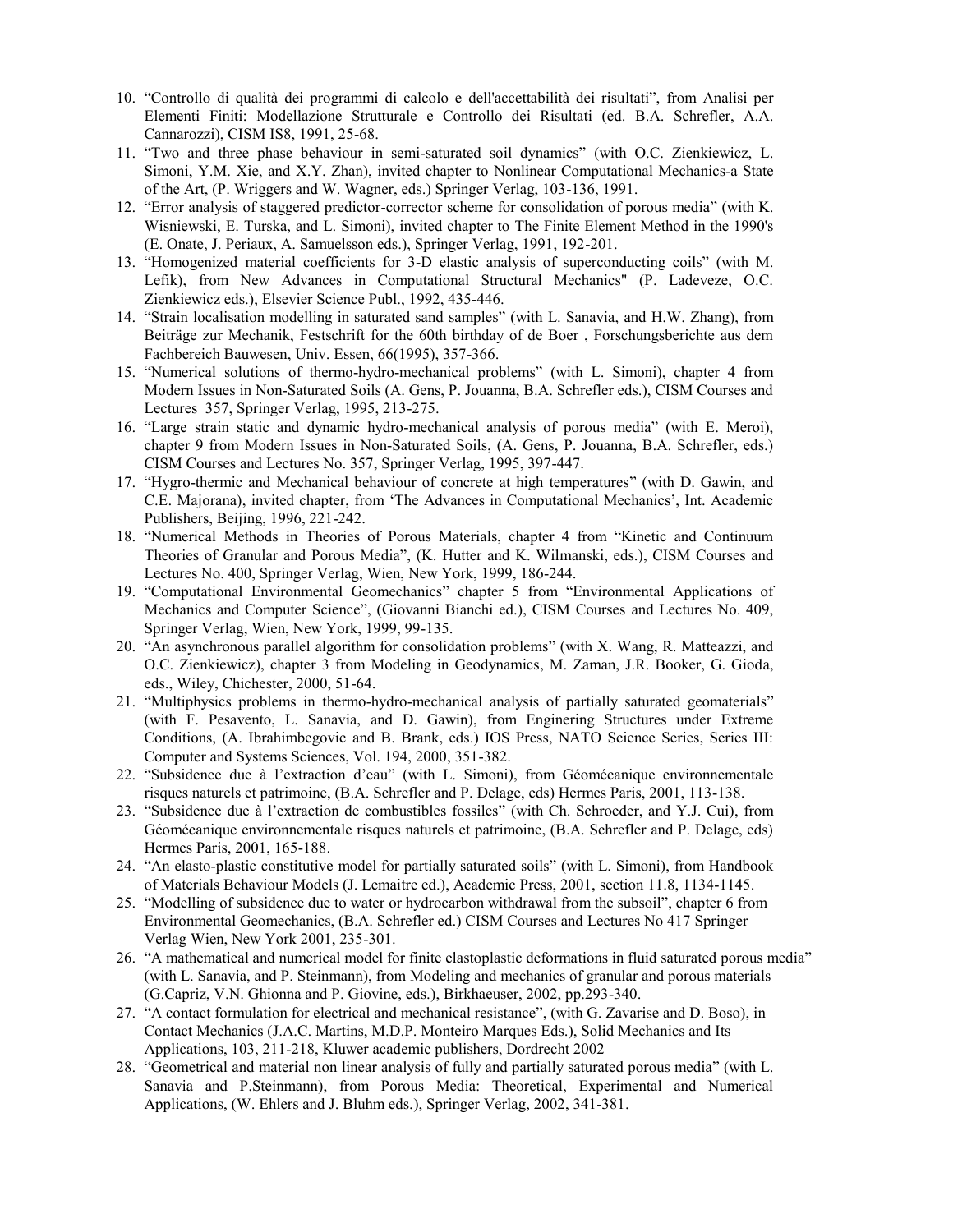- 29. "Multifield Problems", Encyclopedia of Computational Mechanics, Vol.2: Solids, Structures and Coupled Problems, (E. Stein, R. de Borst, and T.J.R. Hughes, eds.), J. Wiley & Sons, Chichester, 2004, 575-603.
- 30. "Rétention et transfert des pollutions par les hydrocarbures: mécanismes fondamentaux et modélisation numérique" (with P. Delage), Chapter 4 from Géomécanique Environnementale: Sols Pollués et Déchets, (P. Delage and B.A. Schrefler eds) Hermes Paris. 2005, 111-136.
- 31. "A multiphase approach for the analysis of hygro-thermo-mechanical interactions in concrete at early ages and at high temperatures" (with D. Gawin, and F. Pesavento), from Solid Mechanics and its Applications, (J.M. Huyghe, P.A.C. Raats and S.C. Cowin, eds.), Springer Dordrecht, 2005, vol. 125, 91-98.
- 32. "Multiscale modelling", Chapter 18 from The Finite Element Method for Solids and Structural Mechanics, 6th Edition O.C. Zienkiewicz and R.L. Taylor, Elsevier Butterworth Heinemann, Amsterdam 2005, 547-589.
- 33. "Modelling of cementitious materials by means of a multiphysics approach", (with F. Pesavento and D. Gawin) in "ECCOMAS Multidisciplinary Jubilee Symposium – New Computational Challenges in Materials, Structures, and Fluids, (J. Eberhardsteiner, C. Hellmich, H. A. Mang and J. Périaux eds.), Springer (Series: Computational Methods in Applied Sciences), DOI: 10.1007/978-1-4020- 9231-2\_8, Vol. 14, pp. 107-120, Netherlands, 2009.
- 34. "Multiscale approach for the thermomechanical analysis of hierarchical structures" (with M. J. Lefik, and D. P. Boso), from Computational and Experimental Methods in Structures – Vol.3: Multiscale Modelling in Solid Mechanics, (U. Galvanetto and M. H. Ferri Aliabadi, eds) Imperial College Press, 2010, 207- 250.
- 35. "Subsidence phenomena" (with L. Simoni), ch. 5 from Environmental Geomechanics, (B. Schrefler and P. Delage, eds), ISTE Wiley, 2010.
- 36. "Subsidence induced by fossil fuel extraction" (with C. Schroeder and Y.J Cui), ch. 7 from Environmental Geomechanics (B. Schrefler and P. Delage, eds) ISTE Wiley, 2010.
- 37. "Retention and Transfer of pollution by hydrocarbons: mechanisms and modelling" (with P. Delage), ch. 14 from Environmental Geomechanics (B. Schrefler and P. Delage, eds) ISTE Wiley, 2010.
- 38. "Multiscale/Multiphysics Model for Concrete" (with F. Pesavento and D. Gawin), from Multiscale Methods in Computational Mechanics (R. de Borst and E. Ramm, eds), Lecture Notes in Applied and Computational Mechanics 55, Springer, 2011, 381-404.
- 39. "Finite element analysis of the initiation of landslides with a non-isothermal multiphase model" (with L. Sanavia) from Mechanics, Models and Methods in Civil Engineering (Michel Fremond and Franco Maceri eds). Series: Lecture Notes in Applied and Computational Mechanics 2012. Springer Berlin / Heidelberg, vol. 61/2012, 123-146, Doi: 10.1007/978-3-642-24638-8\_6
- 40. "Finite Element Modelling in Musculoskeletal Biomechanics" (with Z. Sawacha) Chapter 22 from Modelling Methodology for Physiology and Medicine, Second Edition, (E. Carson and C. Cobelli, eds.), Elsevier Insights, London, 2014, 527-544.
- 41. "Hydraulic Fracture" (with P. Rizzato, S. Secchi), from Coupled and multiphysics phenomena, B.A. Schrefler, L. Sanavia, F. Collin eds. ©ALERT Geomaterials INPG – 3SR 46 avenue Felix Viallet, BP 53 38041 GRENOBLE CEDEX 9 FRANCE ISBN 978-2-9542517-5-2, 2015.
- 42. "Advances in Multiscale Modeling of Granular Materials", (with X. LI, Y. Liang, and Y. Du), from Materials with Internal Structure. Multiscale and Multifield Modeling and Simulation, P. Trovalusci (ed.), Springer Tracts in Mechanical Engineering, Springer Int. Publishing Switzerland, 2016 (on line 2015), 63- 74. (DOI 10.1007/978-3-319-21494-8; ISSN 2195-9862, 2195-9870 (electronic) ISBN 978-3-319-21493- 1; 978-3-319-21494-8 (eBook).
- 43. "Fracturing in dry and saturated porous media", (with E. Milanese, D.T. Cao, abd L. Simoni), from Advances in Computational Plasticity, E. Onate, D. Peric, E. de Souza Neto, M. Chiumenti (eds), Computational Methods in Applied Sciences, 46, 265-288, Springer 2018, ISBN 978-3-319-60885-3.
- 44. "Mechanics of Ageing from Building- to Biological Materials", (with F. Pesavento, R. Santagiuliana, and G. Sciumè) from The Aging of Materials and Structures, K. van Breugel, D. Koleva, and T. van Beek (eds), Springer 2018, 39-56, ISBN 978-3-319-70192-9
- 45. "Computational Methods of Coupled Problems", (with L. Simoni), from Encyclopedia of Continuum Mechanics, H. Altenbach, A. Ochsner (eds.), https://doi.org/10.1007/978-3-662-53605-6 23-1 Springer-Verlag GmbH Germany 2018, 15pp.
- 46. "Multiphase porous media models for mechanics in medicine. Applications to transport oncophysics and diabetic foot", (with P. Mascheroni, and R. Santagiuliana), Encyclopedia of Biomedical Engineering, R. Narayan ed., Elsevier, Vol 2, 155-166, 2019. <https://doi.org/10.1016/B978-0-12-801238-3.99925-2>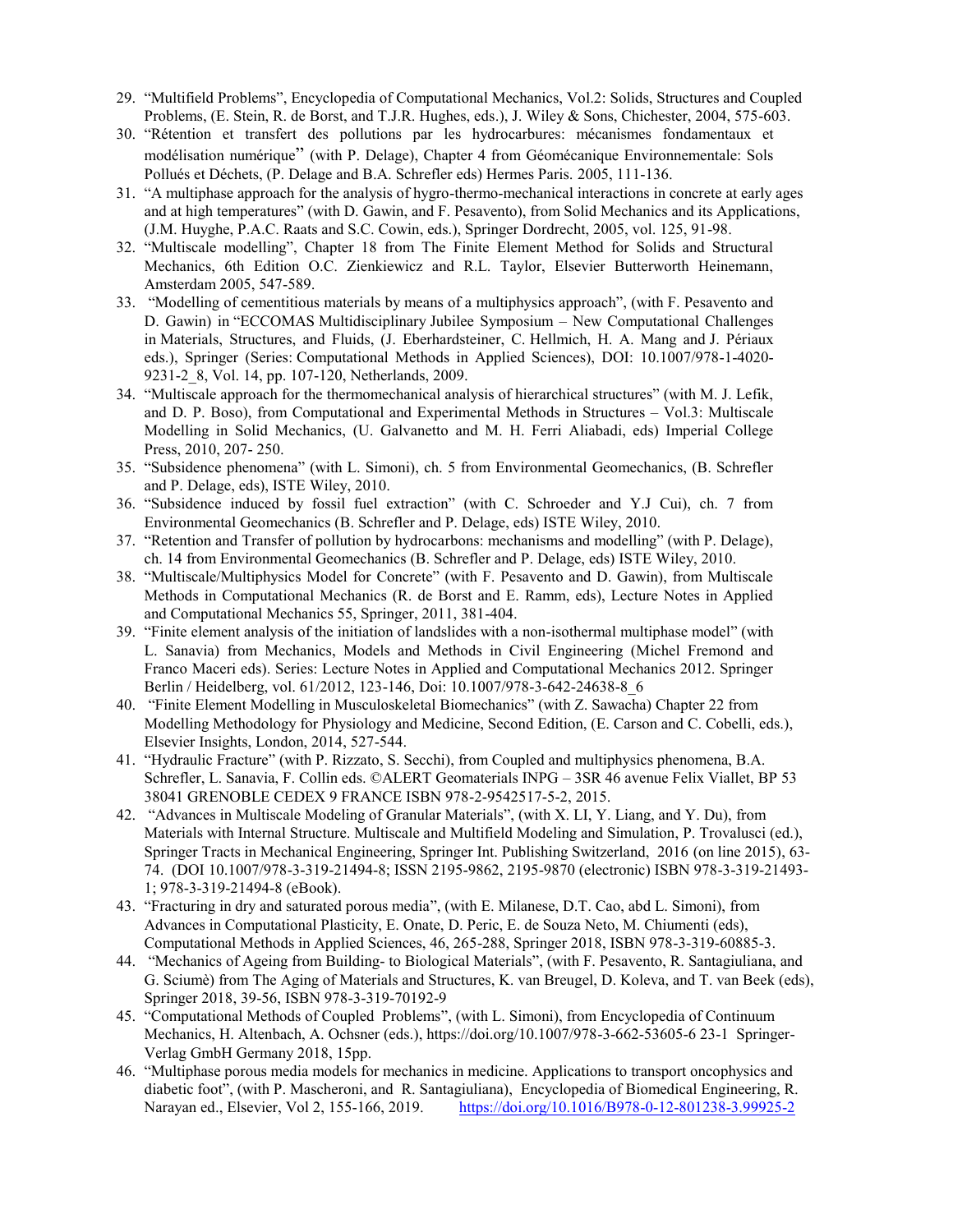47. "Multiscale models for transport and biodistribution for therapeutics in cancer",(with A. Ziemys, M. Kojic, M. Milosevic, M. Ferrari), chapter 7 from Computer Aided Chemical Engineering, Volume 42, ISSN 1570- 7946, D. Manca ed., 2018, 209-237, Elsevier B.V., https://doi.org/10.1016/B978-0-444-63964-6.00007-6

# **Refereed Conference Proceedings**

- 1. "Investigation of land subsidence in the lower Po valley using a F.E. consolidation model", Plenary lecture, Proc. XX I.C.E.S. Users Group Worlwide Conf., Vol. 1, EIDA, EUROCOPI, ISPRA, 1978.
- 2. "Studio della Subsidenza del Delta Padano" (with P. Mazzalai, G. Ricceri)**,** Atti del Convegno su "I problemi della subsidenza nella politica del territorio e della difesa del suolo", Pisa, 1978, Vol. 4, 50-64.
- 3. "Un programma di calcolo automatico per lo studio della consolidazione di mezzi porosi elastoplastici", with (P. Mazzalai, S. Odorizzi), Atti del 13^ Convegno Nazionale di Geotecnica, Vol. II, Cleup, Padova, 1978, 273-276.
- 4. "Un modello agli elementi finiti per lo studio della consolidazione dei grandi rilevati in terra", (with P. Mazzalai, S. Odorizzi), Atti 13^ Convegno Nazionale di Geotecnica, Cleup, Padova, 1978, 263-270.
- 5. "Condizioni al contorno, leggi costitutive e parametri geotecnici nella simulazione dei processi di subsidenza", (with G. Ricceri), Atti e Mem. dell'Accademia Patavina di Scienze Lettere ed Arti, Vol. XCI (1978-1979), Parte II, Classe di Scienze MM. e NN.
- 6. "A finite element analysis of surface subsidence" (with R.W. Lewis), Invited Lecture, Evaluation and Prediction of Subsidence, (ed. S.X. Saxena), New York, A.S.C.E., 1979, 400-416.
- 7. "Modelli numerici per lo studio del comportamento meccanico dei mezzi porosi elastoviscoplastici" in Metodologie Numeriche per la Soluzione di Equazioni Differenziali della Idrologia e dalla Idraulica, (ed. G. Casadei, G. Di Silvio, G. Gambolati, C. Minnaja), Patron Editore, Bologna-Padova, 1979, 249-286.
- 8. "Investigation of stability and dynamic behaviour of structures under multiparametric loading by means of Catastrophe Theory" (with D. Minozzi), Proc. XX ICES USERS Group Worlwide conf., Vol. 2, n. 23, EIDA, EUROCOPI, Dept. A.J.R.C. ISPRA Estab., ISPRA, 1979.
- 9. "Di un approccio lagrangiano totale per l'analisi agli elementi finiti di strutture speciali in acciaio, comprendenti funi, in grandi deformazioni" (with S. Odorizzi), Atti delle Giornate Italiane della Costruzione in acciaio, Torino, 1979, 129-140.
- 10. "Analisi tridimensionale ad elementi finiti di travi con asse curvo e sezione trasversale dispersa, pluriconnessa e variabile, in regime di grandi deformazioni" (with D. Minozzi, and S. Odorizzi), Atti delle Giornate Italiane della Costruzione in Acciaio, Torino, 1979, 577-587.
- 11. "Modello strutturale spaziale, solido-liquido dei conglomerati cementizi" (with L. Contri), Atti dell'Ist. Ven. S.L.A., Tomo CXXXVIII, (1979-1980), Classe di Scienza ff. mm.nn., 11-37.
- 12. "A consolidation analysis of a waterdrive gas reservoir" (with R.W. Lewis), Proc. of the Third Int. Conf. on Finite Elements in Flow Problems, Banff, Alberta, 1980, 237-247.
- 13. "A geometrically non-linear analysis of pipelaying in an ocean environment" (with S. Odorizzi), 80-C2/PVP-125, Century 2 Pressure Vessel and Piping Conf., San Francisco, Ca., 1980.
- 14. "Mechanical design of the poloidal coils for a large RFP experiment" (with S. Odorizzi, C.E. Majorana, R. Romaro), in "Fusion Technology 1980", Proc. of the Eleventh Symposium on Fusion Technology, Pergamon Press, Oxford, 1981, 505-510.
- 15. "A microstructural multiphase composite material model for concrete" (with L. Contri), in "Numerical Methods in Laminar and Turbulent Flow, (ed. C. Taylor, B.A. Schrefler), Pineridge Press, Swansea, 1981, 877-891.
- 16. "Comparison of numerical solutions of the shell stress analysis for a large RFP experiment" (with C.E. Majorana), Proc. 9th Symposium of Engineering Problems of Fusion Research, IEEE, New York, 1981, 1955-1958.
- 17. "A structural multiphase inhomogeneous material model for concrete at early ages" (with L. Contri, and C.E. Majrana), Proc. Int. Conf. on Concrete at Early Ages, Editions Anciens ENPC, Vol. I, Paris, 1982, 193-198.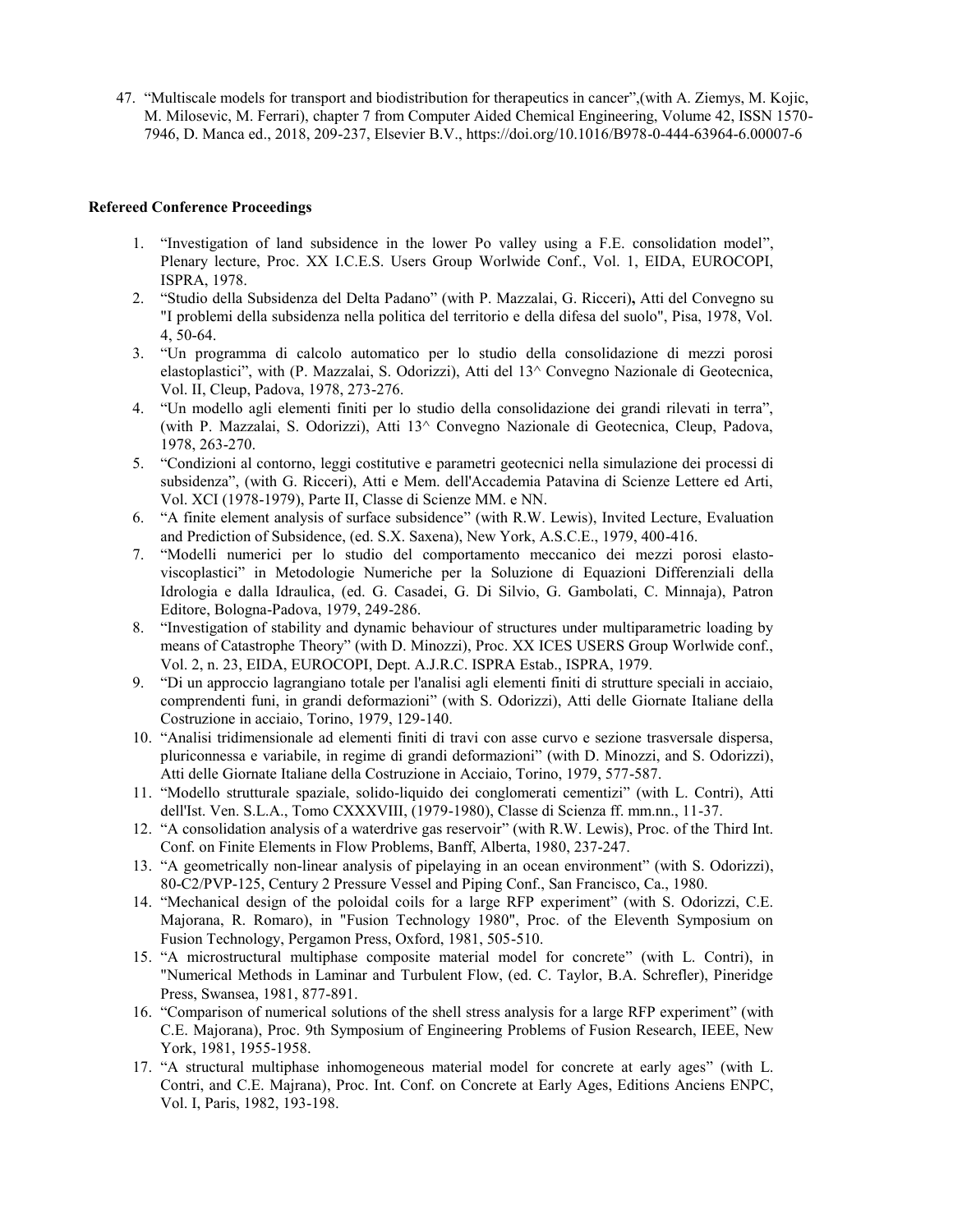- 18. "The problem of rebound in subsidence models" (with R.W. Lewis, and C.E. Majorana), in Finite Element Flow Analysis, (ed. T. Kawai), University of Tokio Press, 1982, 689-696.
- 19. "A geometrically non-linear analysis of combined beam and cable structures in space" (with S. Odorizzi), Proc. Int. Conf. on Finite Element Methods, Shanghai, Science Press., Beijing, China, 1982, 235-240.
- 20. "Electrical, thermal and mechanical aspects in the design of the RFX vacuum vessel" (with C.E. Majorana, A. Maschio, and F. Brunello), Proc. 12th SOFT, Pergamon Press, Oxford, Vol. 1, 1982, 333-338.
- 21. "Finite element analysis of thermal stresses in steel welding processes" (with C.E. Majorana, and S. Odorizzi), Invited Lecture, Proc. Euromech colloquium 174 "Inelastic structures under variable loads", (ed. C. Polizzotto, A. Sawczuk), Cogras, Palermo 1983, 285-298.
- 22. "Numerical formulation of a multiphase composite material model for concrete" (with L. Contri, and C.E. Majorana), Invited Lecture, Proc. Int. Conf. on Concrete at Early Ages, Vol. II, Paris, ENCP, 1983, 203-213.
- 23. "Numerical analysis of a thermomechanical problem of the RFX experiment" (with C.E. Majorana, nd S. Odorizzi), Proc. 10th Symposium on Fusion Engineering, Vol. 1, I.E.E.E., New York, 1983, 459-463.
- 24. "Static and dynamic analysis of three dimensional tall buildings on microcomputers" (with S.A. Odorizzi, and L. Puce), in Engineering Software for Microcomputer", (ed. B.A. Schrefler, R.W. Lewis, S.A. Odorizzi), Pineridge Press, Swansea, 1984, 163-173.
- 25. "A composite material model for concrete" (with L.Contri), in "Numerical Methods in Coupled Systems", (ed. R.W. Lewis, P. Bettes, E. Hinton), John Wiley, Chichester, 1984, 255-291.
- 26. "The RFX Project: A design Review" (with R. Rostagni, I. Benfatto, J.L. Browning, F. Brunello, A. de Lorenzi, L. Fellin, F. Gnesotto, J.W. Gray, M.Guarnieri, T.A. Mace, C.E. Majorana, R. Martone, A. Maschio, C.Modena, A. Paolucci, R. Piovan, G. Rubinacci, P. Sonato, A. Satella, P. Tenti, G.L. Varley, and F. Zaupa), Proc. 13th Symposium on Fusion Technology, Vol. 1, Pergamon Press, Oxford, 1984, 189-201.
- 27. "Investigation of viscoelastic continua by means of the electromagnetic analogy" (with C.E. Majorana, and R. Vitaliani), Proc. of the Conf. on Progress of the Structural Analysis Problem since Castigliano, Politecnico di Torino, 1984, 47-59
- 28. "Partitioned solution procedures for educational software on microcomputers: the case of a coupled consolidation analysis" (with R. Vitaliani), Invited Lecture, Proc. of the Int. Conf. on Education, Practice and Promotion of Computational Methods in Engineering Using Small Computers, Macao, 1985.
- 29. "Mechanical Analysis of viscoelastic continua by means of the electrodynamic analogy" (with C.E. Majorana, and R. Vitaliani), Proc. JSST Conf. on Recent Advances in Simulation of Complex Systems, Tokio, 1986, 358-363.
- 30. "Dynamic and buckling analysis of a toroidal vessel for fusion experiments" (with F. Elio, C.E. Majorana, R.M.Pauletti, and P. Zaccaria), Proc. MSC/NASTRAN European Users conf. Munich, 1986.
- 31. "A comparison between different simulators for non-isothermal consolidation" (with R.W. Lewis, and C.E. Majorana), Proc. of the European Conf. on Num. Methods in Geom., Stuttgart, 1986, 16 pp.
- 32. "Land subsidence analysis using mapped infinite elements" (with L. Simoni), in "Microcomputers in Engineering" (ed. B.A. Schrefler, R.W. Lewis), Swansea, Pineridge Press, 1986, 189-202.
- 33. "Progress in the NET toroidal field coil mechanical design" (with G. Malavasi, N. Mitchell, E. Salpietro, R. Gori, T. Kaltner, R. Pöhlchen, J. Klok, J. Lühning, C., Marinucci, and C. Wassermann), Proc. 14th SOFT, 1986, HP 28.
- 34. "A CAL program for static 3-D finite element analysis with p-refinement on a microcomputer" (with R. Vitaliani), Invited Lecture, Proc. 2nd Int. Conf. EPMESC, Guangzhou, South China Inst. of Technology, 13-17, 1987.
- 35. "An energetic approach for modelling heat sources in welding processes" (with G. Navarro, and C.E. Majorana). Design of Advanced Energy Systems: Applications (M.J. Moran, S.S. Stecco, G.M. Reistad eds.) AES-vol. 3-2, ASME, New York, 1987, 67-73.
- 36. "A unified approach to the analysis of saturated-unsaturated elastoplastic porous media" (with L Simoni), in Numerical Methods in Geomechanics, (ed. G. Swoboda), A. BALKEMA, Rotterdam, 1988, 205-212.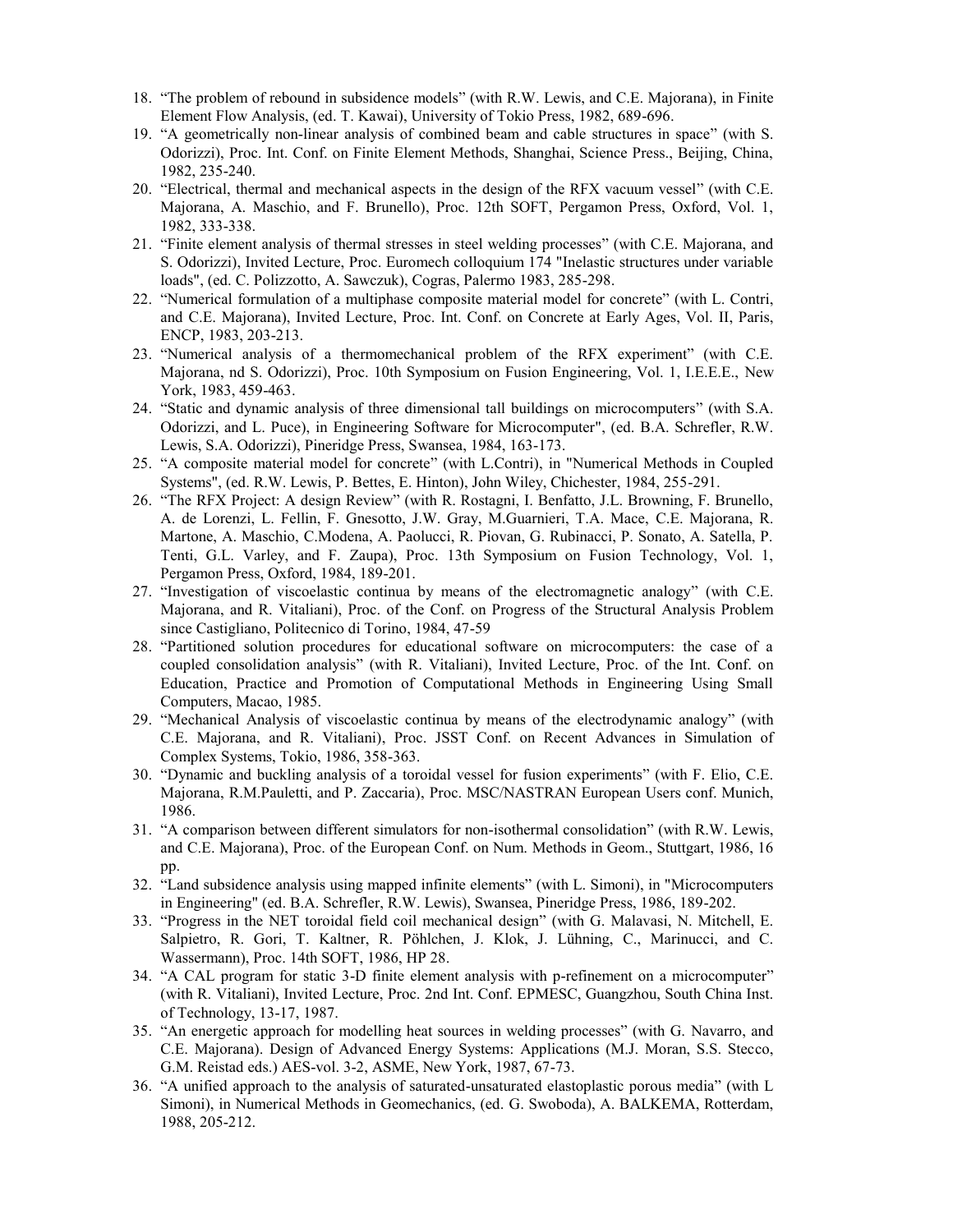- 37. "A 3-D geometrically non linear analysis of inflated cord reinforced membranes of rubber like materials" (with G. Bolzon, and R. Vitaliani), in COMPUTATIONAL MECHANICS '88 (ed. S.N. Atluri, G. Yagawa), Vol. 2, Springer Verlag, Berlin, 1988, 59ii 1-5.
- 38. "Generalized Biot formulation for the mechanics of saturated unsaturated porous media" (with L. Simoni), in COMPUTATIONAL MECHANICS '88 (ed. S.N. Atluri, G. Yagawa), Vol. 1, Springer Verlag, Berlin, 1988, 27ii 1-4.
- 39. "Structural study of the Columbus Telescope" (with C.EW. Majorana, G. Zavarise, and C. Del Vecchio), Eso Conf. and Workshop Proc. 30, 1988, 225-235.
- 40. "Finite element analysis of flexible dams made by rubbertextile composites" (with G. Bolzon, and R. Vitaliani), in Computer modelling in ocean engineering, (eds. B.A. Schrefler and O.C. Zienkiewicz), A. Balkema, Rotterdam 1988, 591-596.
- 41. "Structural analysis of superconducting coils for fusion reactors taking into account the slip between conductors" (with R. Gori), Proc. 10th Int. Conf. SMIRT, Anaheim, 1989, N. 43-48.
- 42. "Two-dimensional finite element model for thermal dispersion in bays" (with X.Y. Zhan, and C. Chen), in "Numer. Methods in Thermal Problems", Vol. VI, (R.W. Lewis and K. Morgan eds.), Pineridge Press, 1989, 469-475.
- 43. "An a-posteriori error check in finite element structural analysis" (with R.E. Gori, and D. Farnetani), Proc. ICENSOFT '89, III, New Delhi, India, 1989, 709-716.
- 44. "Partitioned solution procedure and infinite elements in the mechanics of porous media", Invited Lecture, Proc. VIII Conf. Computer Methods in Structural Mechanics, JADWISIN, Poland, 1987, Vol. III, Krakow, 1990, 103-135.
- 45. "Recent advances in numerical modelling of geomaterials", Invited Lecture, III° EPMESC, Macao, August 1990,
- 46. "An example of technology transfer between University and Industry in the Veneto area" (with C. Saint-Blancat), Invited paper, Proc. Int. Symposium on New Technologies and Socioeconomic Challenge, Barcelona, 1990, 345-355.
- 47. "Two-dimensional finite element model for tidal flow in bays" (with C. Chen,and X.Zhan), in Comp. Methods in Surface Hydrology (G. Gambolati, A. Rinaldo, C.A. Brebbia, W.G. Gray and G.F. Pinder eds.), CMP, Springer Verlag, 85-90, 1990.
- 48. "A knowledge based tool for T.A.B.U.: a seismic analysis package for tall buildings" (with F. Gardi, and F. Tesi), in Computer Aided Training in Science and Technology (ed. E. Onate, B. Suarez, D.R.J. Owen, B. Schrefler, B. Kröplin, M. Kleiber), Pineridge Press, Swansea, 1990, 486- 490.
- 49. "Barre di acciaio da cemento armato. Considerazioni sulla normativa e sul controllo di qualità" (with M. Piazza), Proceedings of Convegno di studio sulle normative tecniche nazionali sulle Costruzioni, Milan, June 1990.
- 50. "Strategie di soluzione nella meccanica dei mezzi porosi parzialmente saturi" (with L. Simoni), Proceedings X. Congresso Nazionale AIMETA, ETS. Editrice, Pisa 1990, 825-830.
- 51. "L'insegnamento delle costruzioni metalliche nell'Università di Padova tra l'800 e il 900" (with L. Briseghella), Proceedings Conf. on "Le Costruzioni Metalliche a Padova nell'Ottocento" (M. Berti e C. Majorana eds.), Ed. Libreria Progetto, Padova, 1991, 7-16.
- 52. "Comparison between different finite element solutions for immiscible two phase flow in deforming porous media" (with L. Simoni), in Computer Methods and Advances in Geomechanics, Proc. IACMAG 91, (G. Beer, J.R. Booker, J.P. Carter, Eds.), Balkema, 1991, 1215-1220.
- 53. "Steel bars for reinforced concrete: quality control and safety of construction" (with M. Piazza, and G. Zavarise), Proc. 2nd Int. Symposium, on Quality Control of Concrete Structures, Rilem Proc. 14, Chapman & Hall, 1991, 551-559.
- 54. "A composite finite element for the structural analysis of superconducting coils" (with R. Gori), Proc. European Conf. on New Advances in Struct. Comp. Mech., GRECO-GIS Calcul des Structures, GIENS, April 1991, 271-278.
- 55. "A composite beam element for the structural analysis of magnet pancakes for fusion reactors" (with R. Gori), SMIRT 11 Transactions, Vol. SD1, 97-102, 1991.
- 56. "An efficient thermomechanically coupled contact element based on macroscopic physical behaviour of surfaces" (with G. Zavarise, P. Wriggers, and E. Stein), from Numerical Methods in Thermal Problems, Vol. VII, Part. 2, (R.W. Lewis, J.H. Chin, G.M. Homsy eds.) Pineridge Press, 1991, 1217-1227.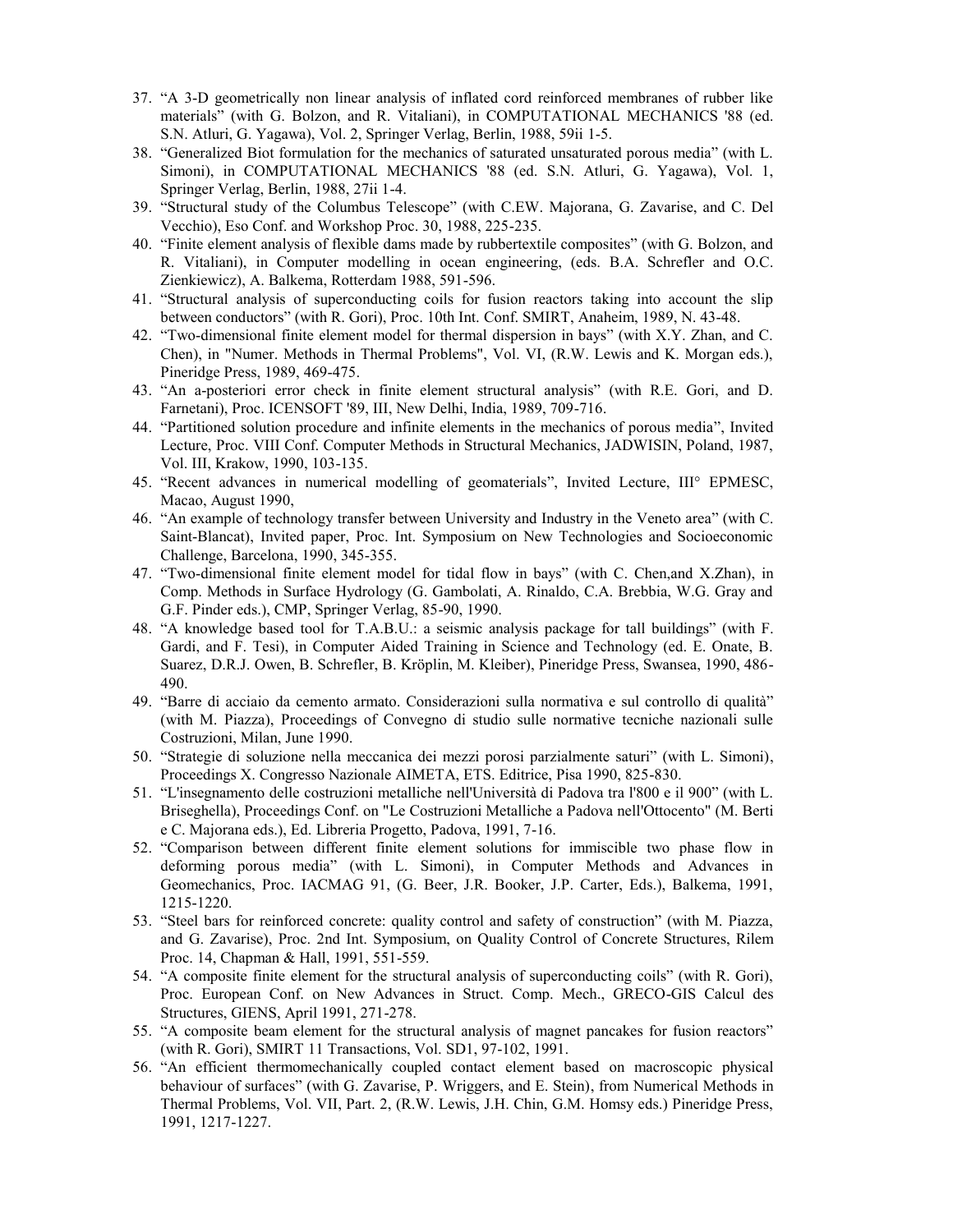- 57. "Numerical simulation of tidal flow and contaminant transport in shallow water bays" (with X. Y. Zhan, and D. Li), from Computer Modelling in Ocean Engineering 91, (A.S. - Arcilla, M. Pastor, O. C. Zienkiewicz, B.A. Schrefler eds.), Balkema, Rotterdam 1991, 43-48.
- 58. "Zur Berechnung von Konsolidations Problemen im Grundbau: gesättigte und ungesättigte Konsolidationen", Invited paper, Proc. Conf. FEM '91, Finite Elemente-Anwendungen in der Baupraxis, Wilhelm Ernst & Sohn, Berlin, 1992, 139-152.
- 59. "A fully coupled model for the mechanical analysis of semi-saturated geomaterials" (with L. Simoni, and X.Y. Zhan), Invited Lecture FEMSA '92, Proc. 11th Symp. on Finite Elements in South Africa, 1992, 59-78.
- 60. "On contact problems with thermomechanical coupling" (with G. Zavarise). Invited lecture, Proc. EPMESC IV, Dalian, the Dalian University of Technology Press 1992, 728-734.
- 61. "F.E. analysis of heat and mass transfer in deformable saturated-unsaturated porous media" (with L. Simoni, and X.Y. Zhan), Invited lecture, Proc. of the Int. Congress on Num. Methods in Engineering and Applied Sciences, Chile, CIMNE, Barcelona, 1992, 86-95.
- 62. "Consistent formulation for thermomechanical contact based on microscopic interface laws" (with G. Zavarise, and P. Wriggers), Proc. 3rd Int. Conf. on Computational Plasticity (D.R.J. Owen, E. Onate and E. Hinton, eds.), Pineridge Press, 1992, 349-360.
- 63. "Analisi dei fenomeni di diffusione di sostanze aggressive all'interno delle strutture di calcestruzzo armato" (with A.V. Saetta, and R. Vitaliani), from Studi e Ricerche, 13, Italcementi Spa-Bergamo Editrice, 1992, 421-444.
- 64. "Advances in heat and mass transfer simulation in deforming porous media" (with L. Simoni, and X.Y. Zhan), Invited lecture, Proc. 2nd Asian-Pacific Conf. on Comp. Mech., Balkema, 1993, 605- 610.
- 65. "Identificazione dinamica strutturale" (with L. Briseghella), Invited lecture Proc. Conf. Evoluzione nella Sperimentazione per le Costruzioni, Rovinj-Istria, Ed. CIAS Bolzano, 15-31, 1993.
- 66. "Pollutant transport in deformable semi-saturated geomaterials" (with L. Simoni, and X.Y. Zhan), Invited lecture, Proc. Seminar on Impact of Computational Mechanics on Eng. Problems, (V.A. Pulmano & V. Murti, eds.) Sydney, 1993, Balkema, 141-146, 1993.
- 67. "Advanced finite element model for 3-D analysis of composite beams" (with M. Lefik), Invited lecture, Proc. 2nd Conf. Métodos Numéricos en Ingenieria, La Coruña, Semni, 1993, 41-50.
- 68. "Partitioned solution procedure and convergence" (with A. Saetta, and R. Vitaliani), from New Developments in Structural Mechanics, Proc. Int. Conf. Catania, July 1990, University of Catania, 1993, 519-531.
- 69. "Simulation of thermomechanical contact problems" (with G. Zavarise), Proc., EUROSIM '92, (F.Maceri, and G. Iazeolla, eds.) North Holland Publishing Company, Amsterdam, 1993, 401-406.
- 70. "Fatigue tests on conductor Mg0 insulation for active control coils for fusion reactors" (with R.E. Gori, F. Pesavento), from Fusion Technology 1992 (C. Ferro, M. Gasparotto, H. Knoepfel eds.), Elsevier Science Publishers, 1993, 857-861.
- 71. "Application de la méthode d'homogénéisation à l'analyse statique d'une bobine superconductrice" (with M. Lefik), Proc. Colloque National en Calcul des Structures, Editions Hermès, Paris, 1993, 143-150.
- 72. "Thermohygrometic and mechanical analysis of concrete by a Finite Element Method" (with P. Baggio, and C.E. Majorana), from Numerical Methods in Thermal Problems, Vol. VIII (R.W. Lewis, ed.), Pineridge Press, 1993, 847-859.
- 73. "Heat and mass transfer in deformable porous media" (with P. Baggio, and L. Simoni), from Finite Elements in Fluids (K. Morgan E. Onate, J. Periaux, J. Peraire and O.C. Zienkiewicz, eds.) CIMNE/Pineridge Press, 1993, 846-855
- 74. "On consistency, stability and convergence of staggered solution procedures" (with E. Turska), Proc. 11 Polish Conf. on Comp. Mech., Kielce-Cedzyna, May 11-15, 1993, 911-918
- 75. "Finite strain localization in dynamics of multiphase materials" (with C.E. Majorana, and L. Sanavia), Plenary lecture, MECOM'94, Mar del Plata, from Mecànica Computacional (S. Idelsohn & V. Sonzogni eds.), AMCA, Santa Fe, Argentina, 1994, 147-154.
- 76. "Impiego di modelli numerici nel controllo del degrado e nel restauro di edifici monumentali" (with A.Saetta, and R. Vitaliani), from "Dalla Morfologia del Degrado alla Morfologia della Conservazione", (G.A. Popescu and G. Dalla Porta eds.), CNR, 1994, 121-132.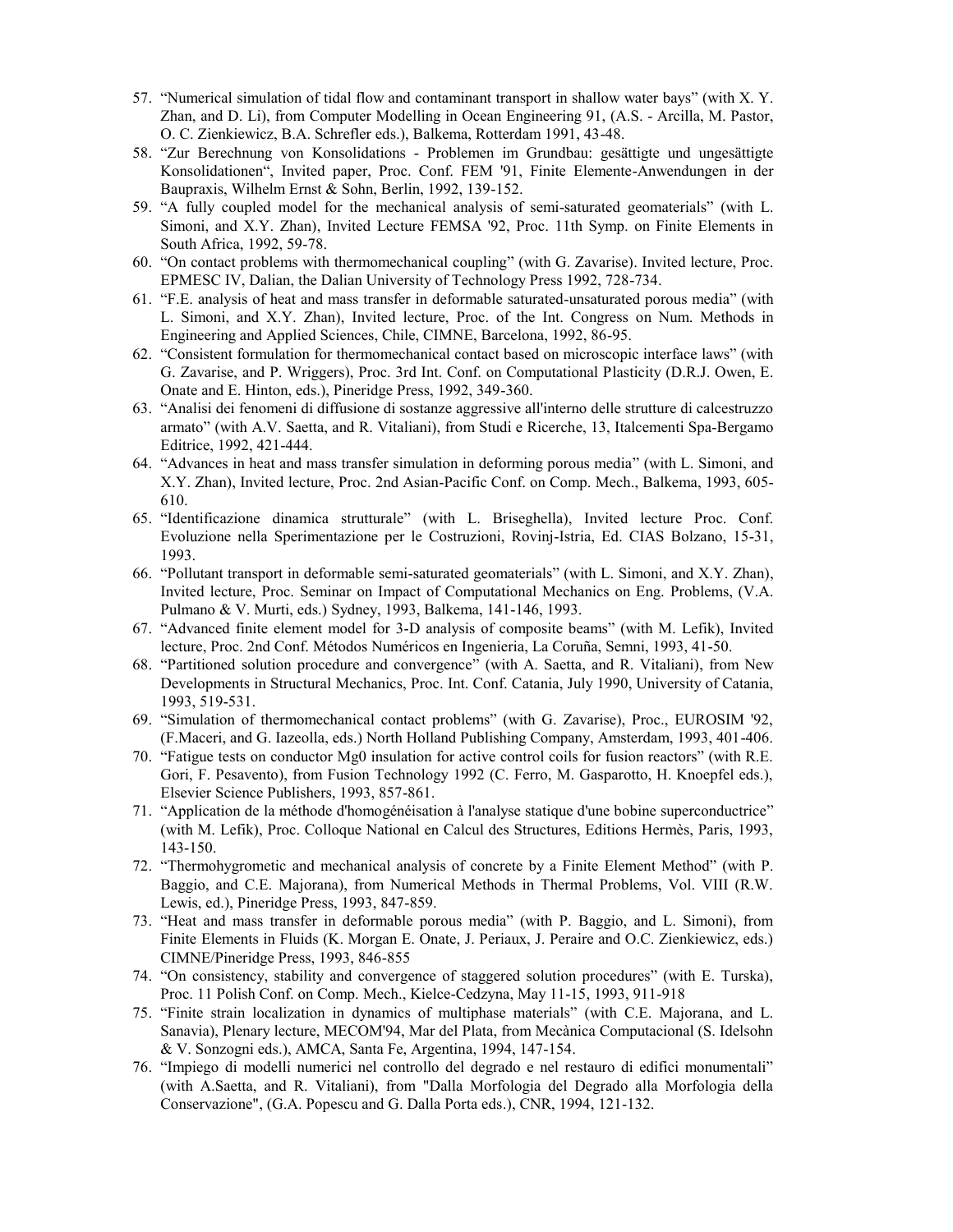- 77. "On numerical analysis of thermomechanical contact problems" (with G. Zavaris, and P. Wriggers), from Advances in Simulation and Interaction Techniques, (M. Papadrakakis and B. H.V. Topping eds.), CIVIL-COMP Ltd, Edinburgh, 1994, 157-163.
- 78. "The geothermal Euganean field: a modelling approach" (with R. Antonelli P. Fabbri, V. Illiceto,C. Majorana, P. Prviatello, and R. Sedea), Proc. World Geothermal Congres, Florence. 1995, 1263-1268.
- 79. "Thermo-hydro-mechanics of partially saturated porous media. Numerical approach" (wih D. Gawin), Invited lecture, Proc. Workshop on Homogenization, Theory of Migration and Granular Bodies, (E. Dembicki, J.-L. Auriault, Z. Sikora, eds), Gdansk, 1995, 175-184.
- 80. "Use of homogenization method to build elements which capture microscale properties" (with M. Lefik), Keynote lecture, Proc. V. EPMESC, Macau, Vol. 1, 177-188, 1995.
- 81. "Shear band localization in partially saturated porous media" (with L. Sanavia, and C.E. Majorana), invited lecture, Proc. NUMOG V, from Numerical Models in Geomechanics, (G.N. Pande, S. Pietruszczak eds.), Balkema, Rotterdam, 1995, 147-152.
- 82. "Solution strategies for pollutant transport modelling in Geomaterials" (with L. Simoni), invited lecture at ICES'95, from Computational Mechanics '95 Vol. 1 (S.N. Atluri, G. Yagawa, T.A. Cruse eds.), Springer Verlag, 1995, 773-778.
- 83. "Finite Element simulation of multiphase flow, heat flow and solute transport in deformable porous media" (with X.Y. Zhan, and L. Simoni", Proc. Int. Conf. Finite Elements in Fluids, (M.Morandi Cecchi, K. Morgan, J. Periaux, B.A. Schrefler, O.C. Zienkiewicz, eds.) Dip. Matematica Pura e Applicata, University of Padua, 1995, part II, 1283-1290.
- 84. "F.E. Application of homogenization theory to thermoelastic analysis of composite superconducting coils for nuclear fusion device" (with M. Lefik), from Num. Methods in Thermal Problems, Vol. IX, Part 2, (R.W. Lewis, P. Durbetaki, eds.), Pineridge Press, Swansea, 1995, 1183-1194.
- 85. "Numerical investigation on the parameters affecting heat and mass transfer in building structures" (with P. Baggio, and D. Gawin), from Num. Methods in Thermal Problems, Vol. IX, Part. 2, (R.W. Lewis, P. Durbetaki eds.), Pineridge Press, Swansea, 1995, 979-990
- 86. "Soil behaviour under suction and temperature changes" (with G. Bolzon), from Computational Mechanics '95, Vol. 1 (S.N. Atluri, G. Yagawa, T.A. Cruse eds.) Springer Verlag, 1995, 785-790.
- 87. "Numerical analysis of microscopically elastic contact problems" (with G. Zavarise), Contact Mechanics, M. Raous, M. Jean, J.J. Moreau, eds. Plenum Press, New York, 305-312, 1995.
- 88. "Anisotropic elasto-plastic and stick-slip effective behaviour of periodic composite materials" (with U. Galvanetto, and M. Lefik), invited lecture, Proc. Int. Conf. on Composite Science and Technology, (S. Adali, V. Verijenko, eds) Univ. of Durban, S.A., 1996, 457-462.
- 89. "Comportamento ad alta temperatura di calcestruzzi ad elevata resistenza" (with C.E. Majorana, and V. Salomoni), invited lecture, Proc. Conf. Evoluzione nella sperimentazione per le costruzioni, Malta, CIAS ed. Bolzano 1996, 207-224.
- 90. "Homogenised constitutive relations for elastoplastic composite materials" (with U. Galvanetto, and M. Lefik), invited lecture, Proc. III APCOM, C.K. Choi, C.B. Yun, D.G. Lee, eds, TechnaPress, Taejon, 1996, Vol. 2, 1549-1554.
- 91. "Mechanics of Saturated-Unsaturated Porous Materials and quantitative solution", Sectional Lecture, XIX ICTAM, 1996, Kyoto, Japan, from 'Theoretical and Applied Mechanics' T. Tatsumi, E. Watanabe and T. Kambe, eds., Elsevier Science E.V., 1997, 481-496.
- 92. "A poroelastic approach to the analysis of spinal motion segment" (with E.A. Meroi, and A.N. Natali), Proc. 2nd Int. Symp. Comp. Meth. Biomech. & Biomedical Eng., J. Middleton, M.L. Jones, G.N. Pande, eds., Gordon & Breach Publishers, 325-338, 1996.
- 93. "Birifrangenza in cavi ottici realizzati con fibre a nastro" (with A. Galtarossa, C.G. Someda, M. Schiano, A. Tommasini, and G. Zavarise), Proc. XI Riunione Naz. Eletromagnetismo, CNR, Firenze, 1996, 555-558.
- 94. "Modelling of the saturated-unsaturated transient in deformable porous medium" (in Polish, with D. Gawin), Proc. II Workshop on Heat and Moisture Transfer, Szklarska Poreba, Poland, April 1996, 14-25.
- 95. "A model of cavitation in saturated isothermic porous medium" (in Polish, with D. Gawi, and L. Sanavia), Proc. II Workshop on Heat and Moisture Transfer, Szklarska Poreba, Poland, April 1996, 4-13.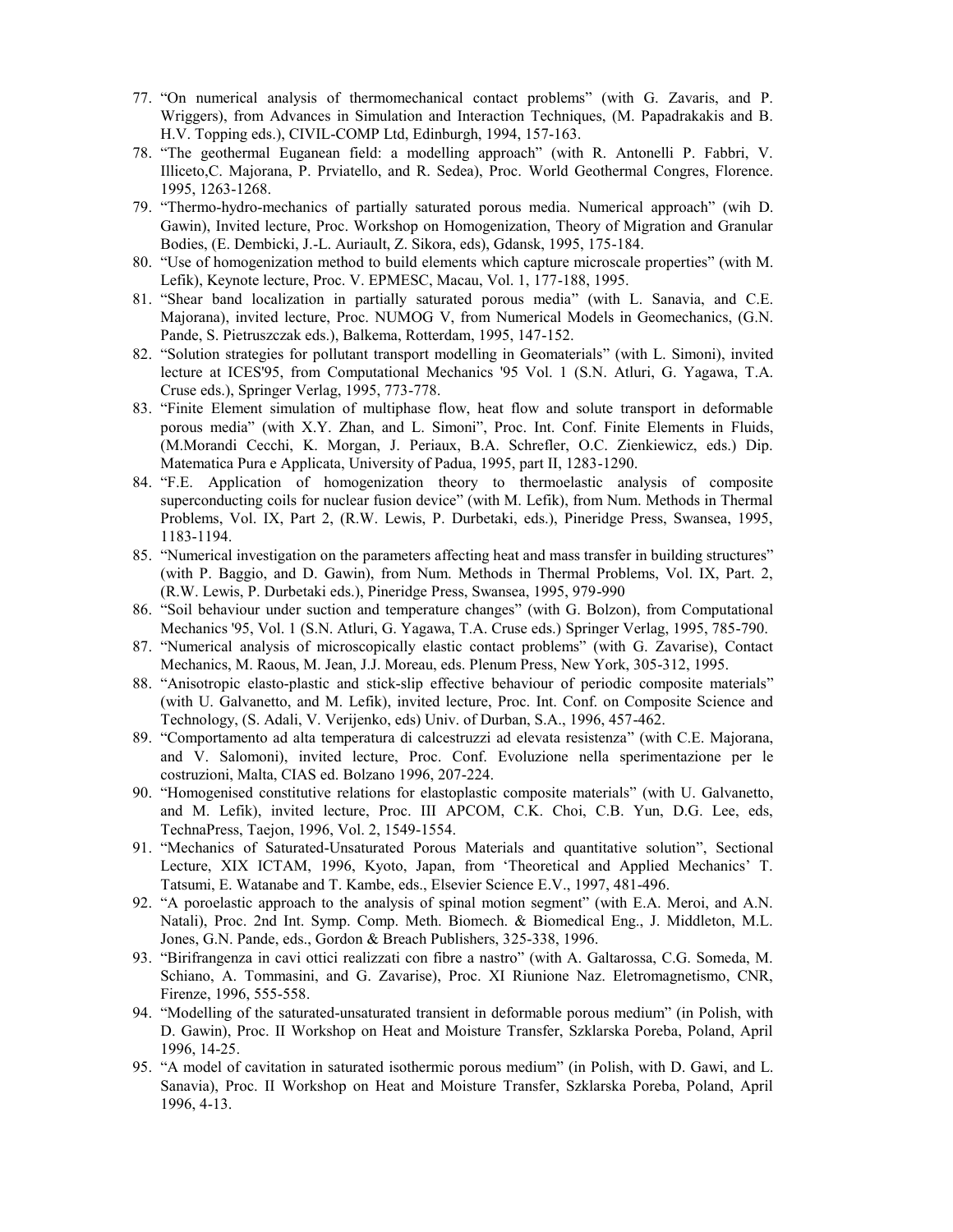- 96. "Comparison of partitioned solution procedures for transient coupled problems in sequential and parallel processing" (with R. Matteaszzi, and R. Vitaliani), from 'Advances in Finite Element Technology', B.H.V. Topping, ed., Civil-Comp. Press. Edinburgh, 1996, 351-357.
- 97. "Compaction in gas reservoirs due to capillary effects" (with G. Bolzon), invited lecture, Proc. COMPLAS V, Barcelona, from 'Computational Plasticity', D.R.J. Owen, E. Onate and E. Hinton, eds., CIMNE, 1625-1630, 1997.
- 98. "Strain localisation modelling in fully and partially saturated porous media" (with L. Sanavia, and D. Gawin), keynote lecture COMPLAS V, Barcelona, from Computational Plasticity, D.R.J. Owen, E. Onate and E. Hinton, eds., CIMNE, 88-100, 1997.
- 99. "Elasto-plastic behaviour and interfacial sliding in periodic composite structures" (with C. Pellegrino, and U. Galvanetto), Invited lecture, Proc. ICES'97, May 1997.
- 100."Modelling of soil deformation induced by offshore and onshore gas recovery" (with L. Simoni, and V. Salomoni), invited lecture, Proc. Workshop Baugrund-Tragwerk-Interaktion, Mitteilungen Inst. Versuchanstalt Geotechnik Techn. Univ. Darmstadt, Heft 38, 1997, 27-38.
- 101."La subsidenza sopra i giacimenti di gas naturale" (with L. Simoni), Atti e Memorie dell'Accademia Patavina SS.LL.AA., Vol CIX, 2, 85-113, 1997.
- 102."Un modello di plasticita' generalizzata per lo studio della deformazione di giacimenti di gas naturale" (with L. Simoni, and G. Bolzon), Proc. XIII Conf. AIMETA, Ed. ETS Siena, Vol.3, 103-108, 1997.
- 103."Effect of a heat pump on hydro-thermal state of a ground" (in Polish, with D. Heim, and D. Gawin)), Proc. 6th Conf. on Building Physics in Theory and Practice, P. Klemm, ed., Technical University of Lodz, 123-129, 1997.
- 104."Multiphase flow in porous media: a numerical benchmark" (with C. Jommi, J. Vaunat, A. Gens, and D. Gawin), Proc. NAFEMS World Congress '97, Stuttgart, April 1997, NAFEMS, 1338- 1349, 1997.
- 105."Computational Techniques for composite materials with elasto-plastic components" (with C. Pellegrino, and U. Galvanetto), Proc. COMPLAS V, Barcelona, 1229-1236, 1997.
- 106."Numerical Model for hydro-mechanical behaviour in deformable porous media: A benchmark problem" (with D. Gawin, and L.Simoni), from Computer Methods and Advances in Geomechanics, Yan (ed.), Balkema, Rotterdam, 1143-1148, 1997.
- 107."Capillary effects and compaction of gas reservoirs" (with L. Simoni), Invited Lecture, Proc 10th Int. Conf. Finite Element in Fluids, M. Hafez and J.C. Heinrich, eds., University of Arizona, Tucson, Arizona, 1998, 70-75.
- 108."Linear and non-linear behaviour of composite materials with periodic structure" (with L. Lefik, and U. Galvanetto), keynote lecture, WCCM IV, Argentina, from Computational Mechanics - New Trends and Applications, S. Idelsohn, E. Onate and E. Dvorkin (eds), CIMNE, Barcelona, 1998, 1-20.
- 109."Dynamic strain localisation of gradient dependent multiphase geomaterials" (with H.W. Zhang, and L. Sanavia), invited lecture, from Plasticity '99, Constitutive and Damage Modelling of Inelastic Deformation and Phase Transformation, A.S. Khan ed., NEAT Press, Fulton, Maryland, 1998, 601-604.
- 110."Modelling of strain localisation in fully saturated soils" (with L. Sanavia, and D. Gawin), invited lecture, Proc. IV Workshop on Localisation and Bifurcation Theory of Soils and Rocks, Balkema, Rotterdam, 1998, 305-312.
- 111."Prediction of surface subsidence above gas reservoirs" (with L. Simoni, and V. Salomini), Invited lecture, Proc. Symposium on Civil Infrastructure Systems: Intelligent Renewal, F. Casciati, F. Maceri, M.P. Singh, P. Spanos, eds., World Scientific, Singapore, 1998, 315-327.
- 112."Mechanics of semisaturated spinal motion segment in large defortmations" (with E.A. Meroi, and A.N. Natali), from Computational Mechanics and the Use of Computers in Engineering, A.J. Ferrante, M.V. Rodriguez, B.A. Schrefler, A. Natali (eds.), Univer Cidade, Brasil, 1998, 25-32.
- 113."Recovery of stresses in composite materials: a three-dimensional approach" (with C. Pellegrino, U. Galvanetto, and M. Taeschner), from Computational Mechanics and the Use of Computers in Engineering, A.J. Ferrante, M.V. Rodriguez, B.A. Schrefler, A. Natali (eds.), Univer Cidade, Brasil, 1998, 89-95.
- 114."Finite element simulation of the behaviour of moist concrete in the temperature range up to 100 C" (with D. Gawin, and P.Baggio), Proc. Xth Int. Conf. Finite Elements in Fluids, M. Hafez, J.C. Heinrich, eds., Univ. of Arizona, Tucson, 1998, 241-246.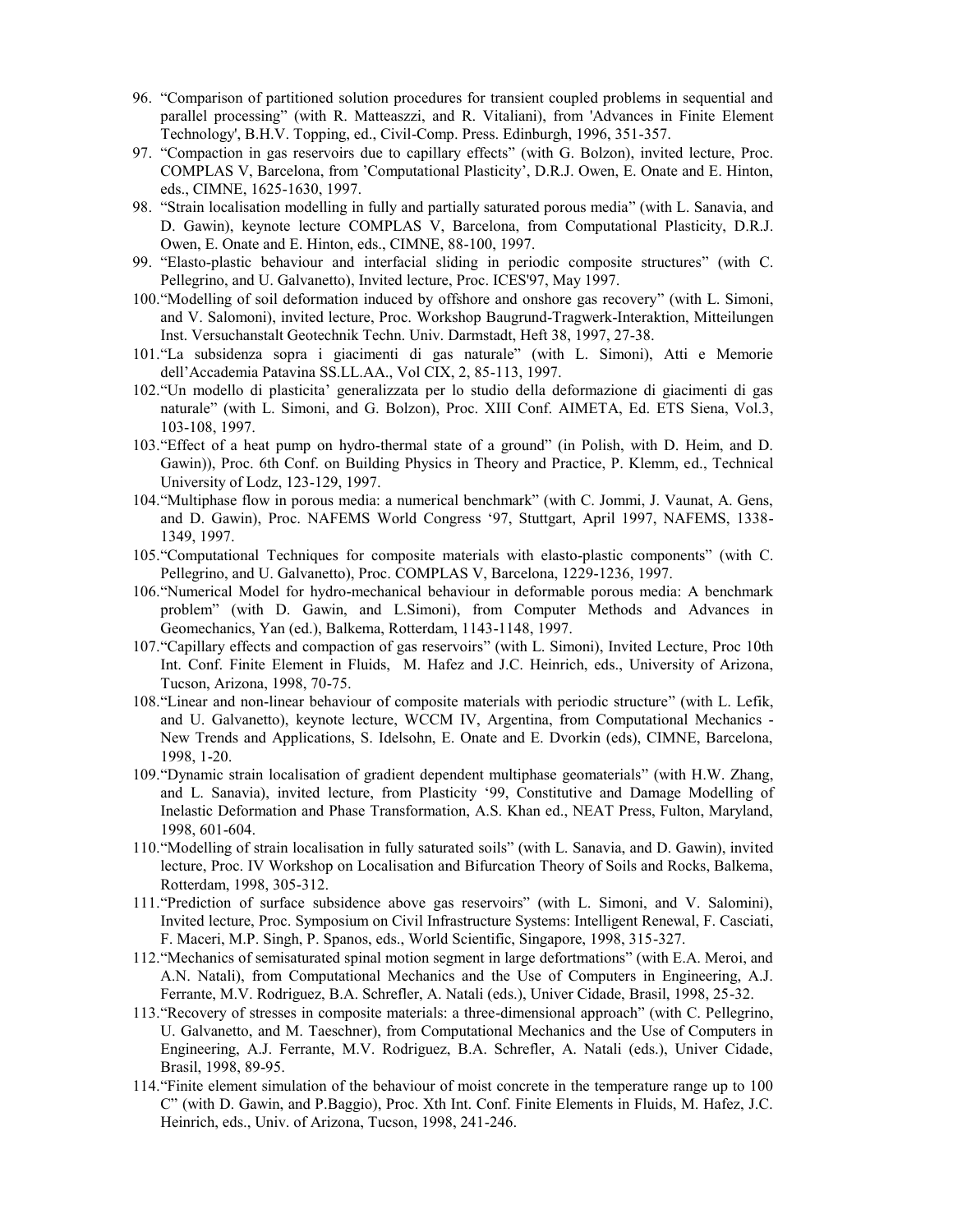- 115."A constitutive relationship for high performance and ultra high performance concrete" (with C.E. Majorana, and V.A. Salomini), from Comp. Modelling of Concrete Structures, de Borst, Bicanic, Mang and Meschke, eds., Balkema, Rotterdam, 1998, 203-208.
- 116."Modelling of strain localisation in fully saturated soils" (with L. Sanavia, and D. Gawin), Proc. IV Workshop on Localisation and Bifurcation Theory of Soils and Rocks, Balkema, 1998, 305- 312.
- 117."Global non-linear behaviour of periodic composite materials" (with U. Galvanetto, C. Pellegrino, and F. Ohmenhaeuser), Proc. IUTAM/IACM Symposium on Discretization Methods in Structural Mechanics H.A. Mang and F.G. Rammerstorfer, eds., Kluwer Acc. Publ. 1999, 265-272.
- 118."Dynamic strain localization of gradient dependent multiphase geomaterials" (with H.W. Zhang, and L. Sanavia), invited lecture, from Plasticity'99, Proc. Seventh Int. Symp. On Plasticity and its Current Applications, A.S. Kahn ed., NEAT PRESS, Fulton, Maryland, 1999, 601-604.
- 119."Computational environmental geomechanics, invited lecture", Proc. 30th Anniversary Conference on Environmental Applications of Mechanics and Computer Science G. Bianchi, ed., CISM Courses and Lectures No. 409, Springer Verlag, Wien, 1999, 99-135.
- 120."Partially saturated soil dynamics including water and airflow" (with R. Scotta), invited lecture, Proc. 3rd Nat. Congress on Comp. Mech., University of Thessaly Press, Volos, Greece 1999, 83- 92.
- 121."Surface subsidence models including capillary effects in hydrocarbon reservoirs" (with L. Simoni), General lecture, Proc. EPMESC VII Computational Methods in Engineering and Science, (J. Bento, E. Arantes e Oliveira, E. Pereire, eds.), Elsevier, Amsterdam, 1999, 53-61.
- 122."Environmental geomechanics and quantitative solutions", sectional lecture, Proc. ECCM'99, Munich, September 1999.
- 123."Homogénisation numérique d'assemblages périodiques d'éléments élastiques en contact" (with U. Galvanetto, and H.W. Zhang), Proc. 4éme Colloque Nat. en Calcul des Structures, Giens, C.S.M.A./Teknea, Toulouse, 1999, 805-810.
- 124."Global behaviour of periodic assemblies of elastic contact bodies" (with H.W. Zhang, and U. Galvanetto), Proc. Int. Workshop on Nondestructive Testing and Computer Simulations in Science and Engineering, A.I. Melker, ed., SPIE (Int. Soc. Optical Engineering), Vol. 3687, 1999, 382-390.
- 125."Danneggiamento di materiali compositi a struttura periodica" (with C. Pellegrino, and U. Galvanetto), AIAS'99, Proc. XXVIII Nat. Conf. Ass. It. Analisi delle Sollecitazioni, SGEditoriali, Padua, 1999, 727-735.
- 126."Scientific summary of the HITECO research BRITE Programme" (with G. Khoury, S. Algar, C. Majorana, P. Kalifa, M. Cheyrezy, M. Behloul, B. Aarup, M. Giannuzzi, and F. Corsi), ACI Int. Conf. on "State-of-the-art in High performance concrete", Chicago, 1999.
- 127."Analisi sismica di dighe in terra con modello multifase" (with L. Briseghella, and L. Sanavia), Atti IX Convegno Nazionale "L'Ingegneria Sismica in Italia", Torino, Settembre 1999, on CD.
- 128."Dynamics of partially saturated soils" (with R. Scotta), Nondestructive Testing and Computer Simulations in Science and Engineering (A.I. Melker, ed.), SPIE Proceedings, Vol. 4064 (2000), 410-413.
- 129."The modification of the elastoplastic one-dimensional rheological model" (with U. Galvanetto, V.N. Naumov, and V. Palmov), Nondestructive Testing and Comp. Simulation in Science and Engng. (A.I. Melker, ed.), SPIE Proceedings, Vol.4064 (2000), 368-374.
- 130."Capillary effects in reservoir compaction and surface subsidence" (with L. Simoni, and H.W. Zhang), from Land Subsidence, vol.II (L. Carbognin,G. Gambolati,A.I. Johnson, eds),CNR,GNDCI, 2000,267-279.
- 131."Numerical simulation of a concrete tunnel segment exposed to high temperature" (with C.E. Majorana, and F. Pesavento), Proc. IASS-IACM 2000, Chania-Crete, 2000, 1-13.
- 132."A numerical Method for coupled electro-mechanical contact problems" (with F. Bellina, D.P. Boso, and G. Zavarise), Proc. GIMC2000 XIII It. Conf. Of Computational Mechanics, Brescia, 2000, 282-287.
- 133."A new approach in the hygro-thermo-mechanical analysis of concrete at high temperature" (with D. Gawin, C.E. Majorana, and F. Pesavento), Proc. VII Int. Conf. On Computing in Civil and Building Engineering, ASCE, 2000, 457-464.
- 134."Modelling thermo-hygro-mechanical behaviour of high performance concrete in high temperature environment" (with D. Gawin, C.E. Majorana, and F. Pesavento), from Fracture Mechanics of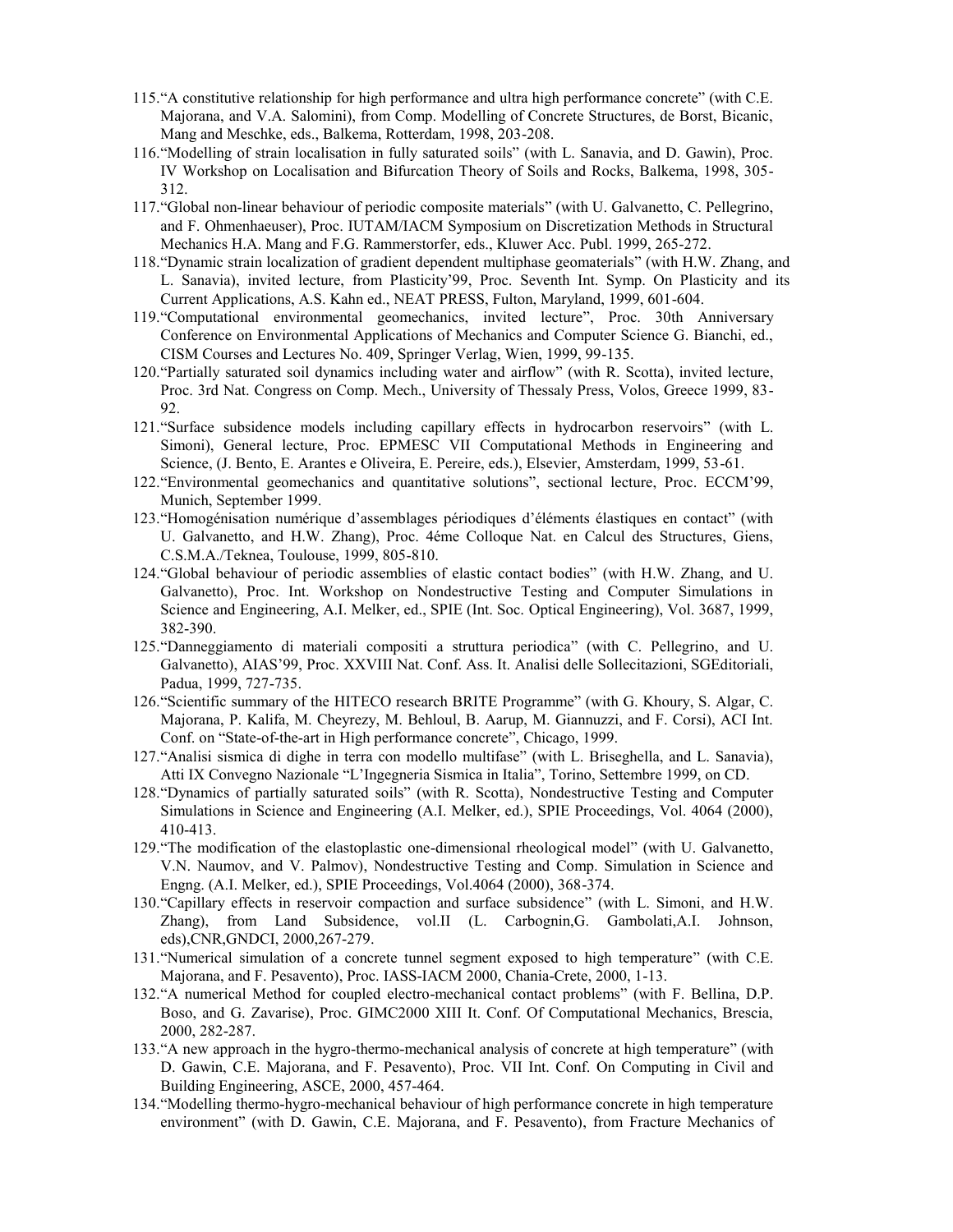Concrete Structures, vol.1, R. de Borst, J.Mazars. G. Pijaudier-Cabot J.G.M. van Mier, eds. Swets & Zeitlinger B.V., 2000, 199-206.

- 135."2-D Localisation analysis of saturated porous media" (with H.W.Zhang), Invited lecture, IUTAM Symp. Theor. and Num. Methods in Continuum Mech. of Porous Materials, W. Ehlers (ed), Kluwer, 2001, 13-18.
- 136."Modelling of localisation at finite elastic strains in fluid saturated porous media" (with L. Sanavia, E. Stein, and P. Steinmann), Invited lecture, IUTAM Symp. on Theor. and Num. Methods in Continuum Mech. of Porous Materials, W. Ehlers (ed), Kluwer, 2001, 239-244.
- 137."Modelling of hygro-thermal and mechanical performance of concrete tunnel during fire" (with P. Brunello, D. Gawin, C.E. Majorana, and F. Pesavento), invited lecture, Proc. 9<sup>th</sup> Annual Conference of the Assoc. for Comp. Mech. in Engineering. (A.H.C. Chan. ed.), The University of Birmingham, 2001, 1-4.
- 138. "Thermodynamics of saturated-unsaturated porous materials and quantitative solutions: the isothermal case", general lecture, Proc. ECCM-2001, European Conference on Computational Mechanics, June 2001, Cracow, Poland.
- 139."Concrete as a multiphase material with applications to high temperatures, durability and concrete at early ages" (with D. Gawin, and F. Pesavento), Topical Keynote Lecture, from Creep, Shrinkage and Durability, Mechanics of Concrete and other Brittle Materials (F.J. Ulm, Z.P. Bazant, F.H. Wittmann, eds.)Elsevier, 2001, 149-158.
- 140."Finite element modelling of concrete at high temperature" (with D. Gawin, C.E. Majorana, and F. Pesavento), keynote paper Proc. EPMESCVIII, Shanghai Sian Lian Publisher, 2001, 241-252.
- 141."LATIN strategy for coupled fluid-solid problems in the domain" (with D. Dureisseix, and P. Ladeveze), from Computational Fluid and Solid Mechanics, Vol.2 (K.J. Bathe ed.) Elsevier, 1143- 1146, 2001.
- 142."LATIN computational strategy for multiphysics problems" (with D. Dureisseix, and P. Ladeveze), Proc. ECCM-2001, European Conference on Computational Mechanics, June 2001, Cracow, Poland.
- 143. "Modeling of hygro-thermal behaviour of 2-D concrete structures" (with D. Gawin), Proc. 8<sup>th</sup> Int. Conf. Performance of the Exterior Envelopes of whole Buildings VIII, ASHRAE (ed), 1-12 (CD-ROM), Clearwater, USA, December 2001.
- 144. "FE analysis of Thermo-Hydro-Mechanical behaviour of Concrete at High Temperature" (with D. Gawin, C.E. Majorana, and F. Pesavento), Invited Paper, Proc. of APCOM'01, "New Frontiers for New Millennium", First Asian-Pacific Congress on Computational Mechanics, Sidney, S. Valliappan & N. Khalili Eds, Elsevier, 2001, 829-836.
- 145. "Parameter identification versus fully non-symbolic ANN representation of a constitutive law – engineering example and a comparative study" (with M. Lefik), Proceedings of AI-MECH 2001 - Methods of Artificial Intelligence in Mechanics and Mechanical Engineering, Gliwice, Poland, 2001, 81-86.
- 146. "Mathematical and numerical modelling of concrete as multiphase porous material in high temperature environment" (with F. Pesavento, C.E. Majorana, and D. Gawin), General Lecture, from Metodos numericos en ingenieria y ciencias aplicadas (E. onate, F. Zarate, G. Ayala, S. Botello, M.A. Moreles eds.), CIMNE, Barcelona, 2002, 21-30.
- 147."Multiphase Flow in deforming porous media", Semiplenary lecture, Proc. WCCM V,(H.A. Mang, F.G. Rammerstorfer J. Eberhardsteiner eds.), July 2002.
- 148."A computational model for mechanical and durability assessment of high performance concrete" (with C. Majorana, F. Pesavento, and D. Gawin), Invited paper, WCCM V,(H.A. Mang, F.G. Rammerstorfer J. Eberhardsteiner eds.), July 2002.
- 149."Geomechanics and quantitative solutions: application to environmental problems", Keynote Paper from Environmental Geomechanics – Monte Verità (L. Vulliet, L. Laloui, B. Schrefler, eds.), EPFL Press, Lausanne, 2002, 137-159.
- 150."An accurate and efficient frontal solver for fully coupled non-linear hygro-thermo-mechanical problems" (with M. Bianco, G. Bilardi, F. Pesavento, and G. Pucci), Proc. International Conference on Computational Sciences ICCS 2002 (P.M.A. Sloot, C.J.K. Tan, J.J. Dongarra A.G. Hoekstra eds.)Springer-Verlag Berlin, 2002, 733-742.
- 151."Crisi strutturale di edifici di calcestruzzo soggetti a fuoco, alla luce di una nuova teoria di comportamento basata sulla meccanica dei materiali porosi multifase" (with C.E. Majorana, F.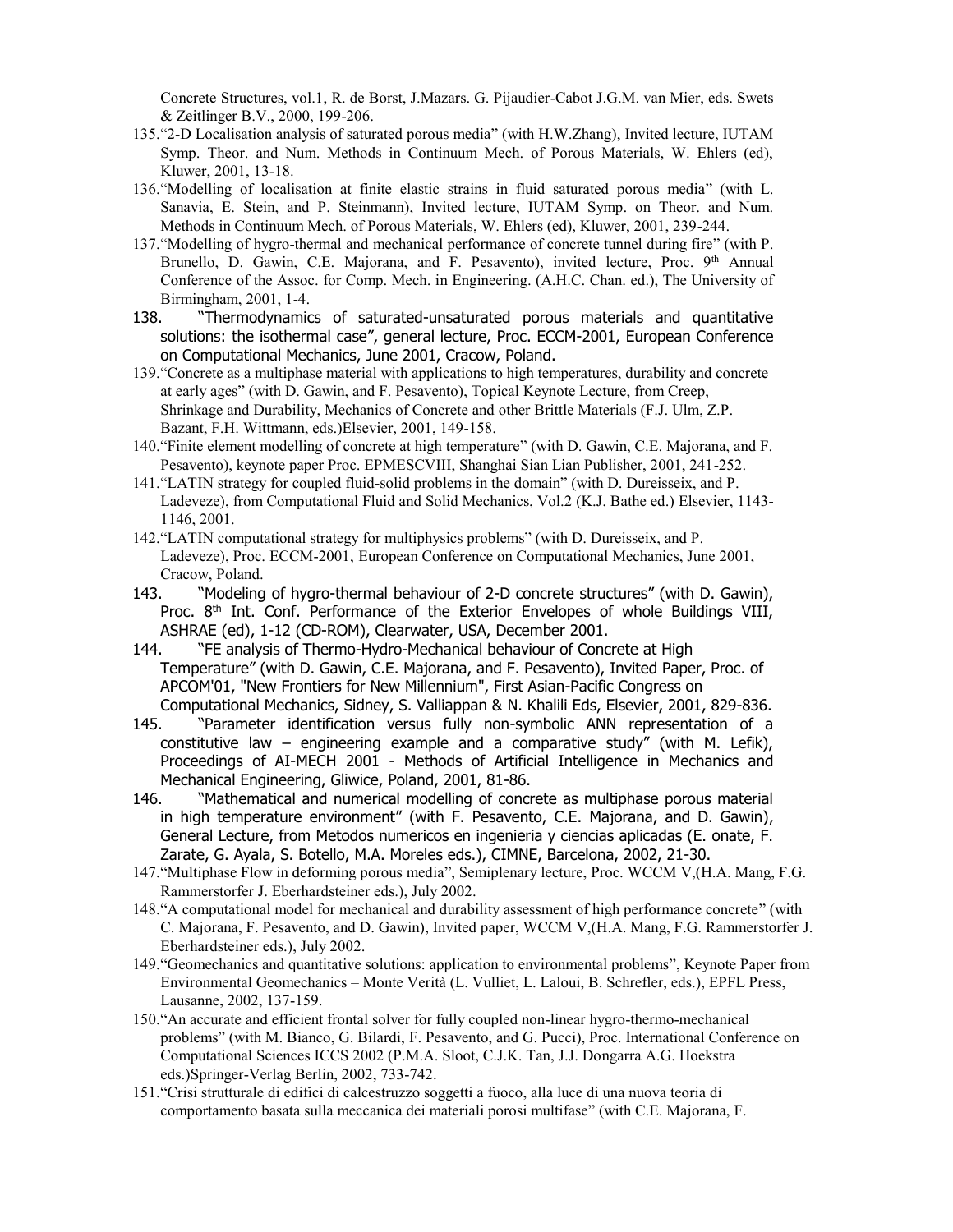Pesavento, and D. Gawin), from Structural Failures and Reliability of Civil Structures, R. Gori ed., Ed. Libreria Cortina, Padua, 2002, 427-436.

- 152."A proposal for a modified CBS (MS) algorithm for saturated porous media" (with V.A. Salomoni, and S. Secchi), Proc. WCCM V,(H.A. Mang, F.G. Rammerstorfer J. Eberhardsteiner eds.), July 2002.
- 153."A multiphase approach in the analysis of behaviour of concrete as porous-viscous material" (with D. Gawin, and F. Pesavento), Proc. WCCM V (H.A. Mang, F.G. Rammerstorfer J. Eberhardsteiner eds.), July 2002.
- 154."A coupled electric-mechanical approach for contact problems" (with D.P. Boso, and G. Zavarise), Proc. WCCM V (H.A. Mang, F.G. Rammerstorfer J. Eberhardsteiner eds.), July 2002.
- 155."A computational strategy suitable for multiphysics problems" (with D. Dureisseix, P. Ladeveze, and D. Neron), Proc. WCCM V (H.A. Mang, F.G. Rammerstorfer J. Eberhardsteiner eds.), July 2002.
- 156. "A contact formulation for electrical and mechanical resistance" (with (G. Zavarise, and D. Boso) from Contact Mechanics (J.A.C. Martins and M.D.P. Monteiro Marques, eds.), Kluwer Acaemic Publishers, 2002, 211-218.
- 157. "Concrete structures subject to high temperatures" (with C.E. Majorana, D. Gawin, and F. Pesavento), from Computational Structures Technology, B.H.V. Topping and Z. Bittnar, eds., Saxe-Coburg Publications, Stirling, Scottland, 2002, 63-91.
- 158. "Adaptive Refinement Techniques for Cohesive Fracture in Multifield Problems" (with S. Secchi, L. Simoni), Proc. International Conference on Adaptive Modeling and Simulation ADMOS 2003, N.-E. Wiberg, P. Diez, eds., ISBN: 84-95999-30-7, CIMNE, Barcelona, 2003
- 159. "Multiscale modelling and computational tools for the analysis of super-conducting coils for a thermonuclear fusion device" (with M. Lefik), keynote lecture , Proc. VII COMPLAS 2003, E. Onate and D.R.J. Owen, eds. CIMNE, Barcelona 2003.
- 160. "Numerical Analysis of non-isothermal multiphase geomaterials with application to strain localisation simulation of initially water saturated soils" (with L. Sanavia, D. Gawin, F. Pesavento and M. Rossetto), Proc. VII COMPLAS 2003, E. Onate and D.R.J. Owen, eds. CIMNE, Barcelona 2003, 1-20.
- 161. "Modelling of thermal damaging of concrete structures during fire" (with F. Pesavento, D. Gawin, C.E. Majorana, and A. Witek), Proc. VII COMPLAS 2003, E. Onate and D.R.J. Owen, eds. CIMNE, Barcelona 2003.
- 162. "A multiscale model for superconducting strands" (with D.P. Boso, and M. Lefik), Proc. VII COMPLAS 2003, E. Onate and D.R.J. Owen, eds. CIMNE, Barcelona 2003.
- 163. "A multiphase model for concrete: numerical solutions and industrial applications" (with D. Gawin, and F. Pesavento), plenary lecture, Proc. of The 13-th Conference on Mathematics in Industry, "Progress in Industrial Mathematics at EMCI 2004", Eindhoven, The Netherlands, (A. Di Bucchianico. R.M.M. Mattheij, M.A. Peletier eds.), Springer- Verlag, (ISBN-10 3-540-28072- 3), pp. 337-350, 2004.
- 164. "Multi-physics problems in thermo-hydro-mechanical analysis of partially saturated geomaterials" (with F. Pesavento, L. Sanavia, and D. Gawin), keynote lecture, Proc. NATO Advanced Workshop Multi-physics and Multi-scale Computer Models in Non-linear Analysis and Optimal Design of Engineering Structures Under Extreme Conditions, A. Ibrahimbegovic, B. Brank (eds.), pp.351-382, June 13-17, 2004.
- 165. "Some aspects on basic theories of strain localization analysis of multiphase porous media regularized constitutive model" (with H.W. Zhang, J.M. Qin, and L.Sanavia), invited lecture, Proc. WCCM VI, Sept. 5-10, 2004, Beijing, on CD.
- 166. "Mechanical and durability model of high performance concrete as multiphase porous material" (with F. Pesavento, D. Gawin, and C.E. Majorana), Proc. of WCCM VI in conjunction with Apcom '04, pp.10, September 5-10, 2004, Beijing, China.
- 167. "Effect of LITS on hygro-thermo-chemo-mechanical behaviour of HPC concrete at high temperature" (with F. Pesavento, and D. Gawin), Proc. of The 17th Engineering Mechanics Conference of the American Society of Civil Engineers, pp.10, June 13–16, 2004 – University of Delaware, Newark, DE – U.S.A., 2004.
- 168. "Mechanical and durability model of high performance concrete subjected to high temperature" (with C.E. Majorana, F. Pesavento, and D. Gawin) keynote lecture, Proc. of 2nd International Conference on "Protection of Structures against Hazards", 2-3 December 2004, Singapore.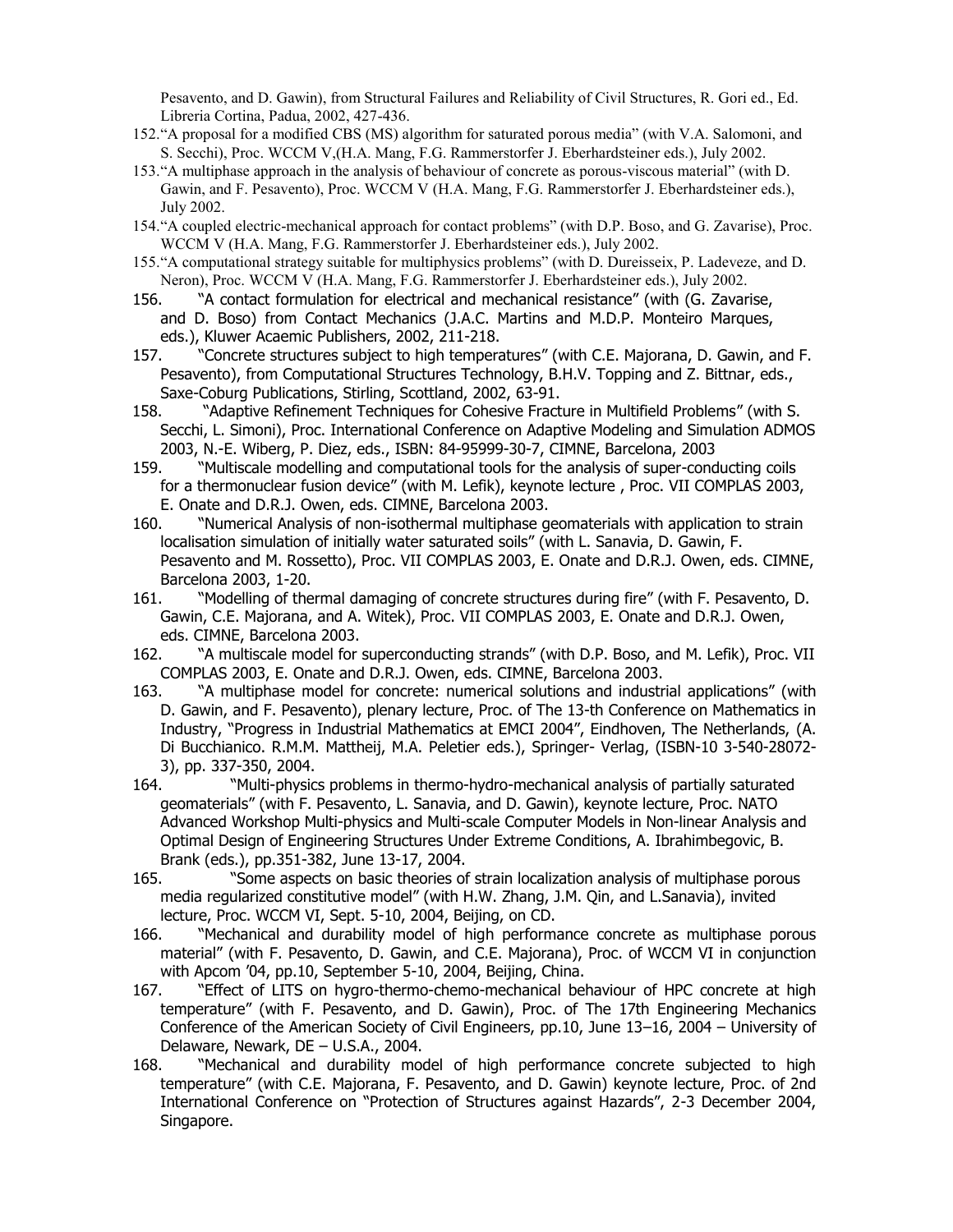- 169. "FE modelling of concrete subjected to high temperature" (with F. Pesavento, D. Gawin, and C.E. Majorana), keynote lecture, Proc. of Workshop of FIB Task Group 4.3 "Fire Design of Concrete Structures", 2-4 December 2004, Milano, Italy.
- 170. "Four scale bridging for the nonlinear analysis of composites including continuum to discrete linkage" (with D. Boso, and M. Lefik), plenary lecture from Computational Plasticity/COMPLAS VIII, D.R.J. Owen, E. Onate, and B. Suarez, eds., CIMNE, Barcelona 2005, 51-54.
- 171. , B.A. Schrefler, "Multi-physics approach to model concrete at high temperature" (with F. Pesavento, D. Gawin, and C.E. Majorana), Proc. of 8th Int. Conf. on Computational Plasticity "COMPLAS VIII", D.R.J. Owen, E. Onate and B. Suarez (eds), ISBN: 84-95999-80-3, pp. 189- 192, CIMNE, Barcelona, 2005.
- 172. "Mechanics of multiphase porous media at high temperature: analysis of thermal spalling of concrete" (with D. Gawin, and F. Pesavento), Proc. 6th Int. Congress on Thermal Stresses: 'Thermal Stresses'2005', Vol.1, pp. 309-312, May 26-29, Vienna, Austria, 2005.
- 173."Effect of LITS on assessment of the thermal spalling risk for HPC structures at high temperature" (with D. Gawin, and F. Pesavento), Proc. 5th Int. Conf. Analytical Models and New Concepts in Concrete and Masonry Structures, Gliwice - Ustroń (Poland), June 12 -14, 2005.
- 174."Multi-physics problems in thermo-hydro-mechanical analysis of partially saturated geomaterials" (with F. Pesavento, L. Sanavia, and D. Gawin), keynote lecture, Proc. NATO Advanced Workshop Multiphysics and Multi-scale Computer Modelsin Non-linear Analysis and Optimal Design of Engineering Structures under Extreme Conditions, (A. Ibrahimbegovic, B. Brank eds.), pp.351-382, June 13-17, 2004.
- 175."A Computational Formulation for Coupled Response of Trabecular Meshwork in Human Eye" (with E.A. Meroi, and M.T. Dorigo), Computational Methods for Coupled Problems in Science and Engineering (eds. M. Papadrakakis, E. Onate, B. Schrefler), p47, CIMNE, Barcelona, 2005, 11pp.
- 176."Mechanics of multiphase porous media at high temperature: analysis of thermal spalling of concrete"(with D. Gawin, and F. Pesavento), Proc. 6th Int. Congress on Thermal Stresses: 'Thermal Stresses'2005', Vol.1, pp. 309-312, May 26-29, Vienna, Austria, 2005.
- 177.B.A. Schrefler, D. Gawin, F. Pesavento, "Modelling of concrete as a multiphase viscous porous material" (with D. Gawin, and F. Pesavento), Proc. of 7th Int. conf. on creep, shrinkage and durability of concrete and concrete structures 'Concreep 7', (G. Pijaudier-Cabot, B. Gerard and P. Acker, eds), ISBN: 1 905209 50 9, pp. 77-82, 2005.
- 178."A rational approach for preventing and repairing fire damage in concrete structures" (with C.E. Majorana, D. Gawin, G.M. Giannuzzi, F. Pesavento), keynore lecture, in Concrete Solutions, M.G. Grantham, R. Jaubertie and C. Lanos (eds.), BRE Press, Garston, Watford, ISBN 1-86081-915-X, (Proc. 2nd Int. Conf. Concrete Solutions, St. Malo, France, 27-29 June, 2006), pp. 413-425, 2006.
- 179."A multiphase model for concrete: numerical solutions and applications" (with F. Pesavento, D. Gawin), invited lecture, 2nd WSEAS International Conference on Applied and Theoretical Mechanics (MECHANICS '06), Venice, Italy, November 20-22, 2006, Ass. Eds: D. Mijuca, S. Maksimovic), ISSN: 1790-5095, ISSN: 1790-5117, ISBN: 960-8457-56-4, 2006.
- 180.F. Pesavento, B.A. Schrefler, D. Gawin, "Modelling of coupled multifield problems in concrete by means of porous media mechanics" (with F. Pesavento, and D. Gawin), Fracture Mechanics of Concrete and Concrete Structures, Vol. 1: New Trends in Fracture Mechanics of Concrete (A. Carpinteri, P. Gambarova, G. Ferro, G. Plizzari, eds.), pp. 485-493, ISBN 978-0-415-44065-3, Taylor & Francis, London, 2007 (Proc. 6th Int. Conf. on "Fracture Mechanics of Concrete and Concrete Structures" - 'FRAMCOS-6', Catania, Italy, June 17-22, 2007).
- 181."A General Framework for Modelling Long Term Behaviour of Earth and Concrete Dams" (with F. Pesavento, S. Secchi, L. Simoni), Keynote Lecture, LTBD09, 2<sup>nd</sup> International Conference on Long Term Behaviour of Dams, Graz, Austria, October 12-13, 2009.
- 182."Steps towards real time solution of fire in tunnels" (with F. Pesavento, F. Chinesta, and A. Leygue), plenary lecture, Proc. ThermaComp 2011, (X K Li, N Massarotti, P Nithiarasu, eds), Dalian, China, September 5-7, 2011.
- 183."Identification of steady state flow in porous media using Artificial Neural Networks" (with M. Lefik and D.P. Boso), paper ESDA2012-82948, ESDA2012, ASME 2012 111<sup>th</sup> Biennial Conference of Engineering Systems Design and Analysis, Nantes, July 2-4, 2012.
- 184.**"**Modelling chemical processes in cement based materialsby means of multiphase porous media mechanics" (with F.Pesavento, D. Gawin, M. Koniorczyk), paper ESDA2012-82932, , ESDA2012,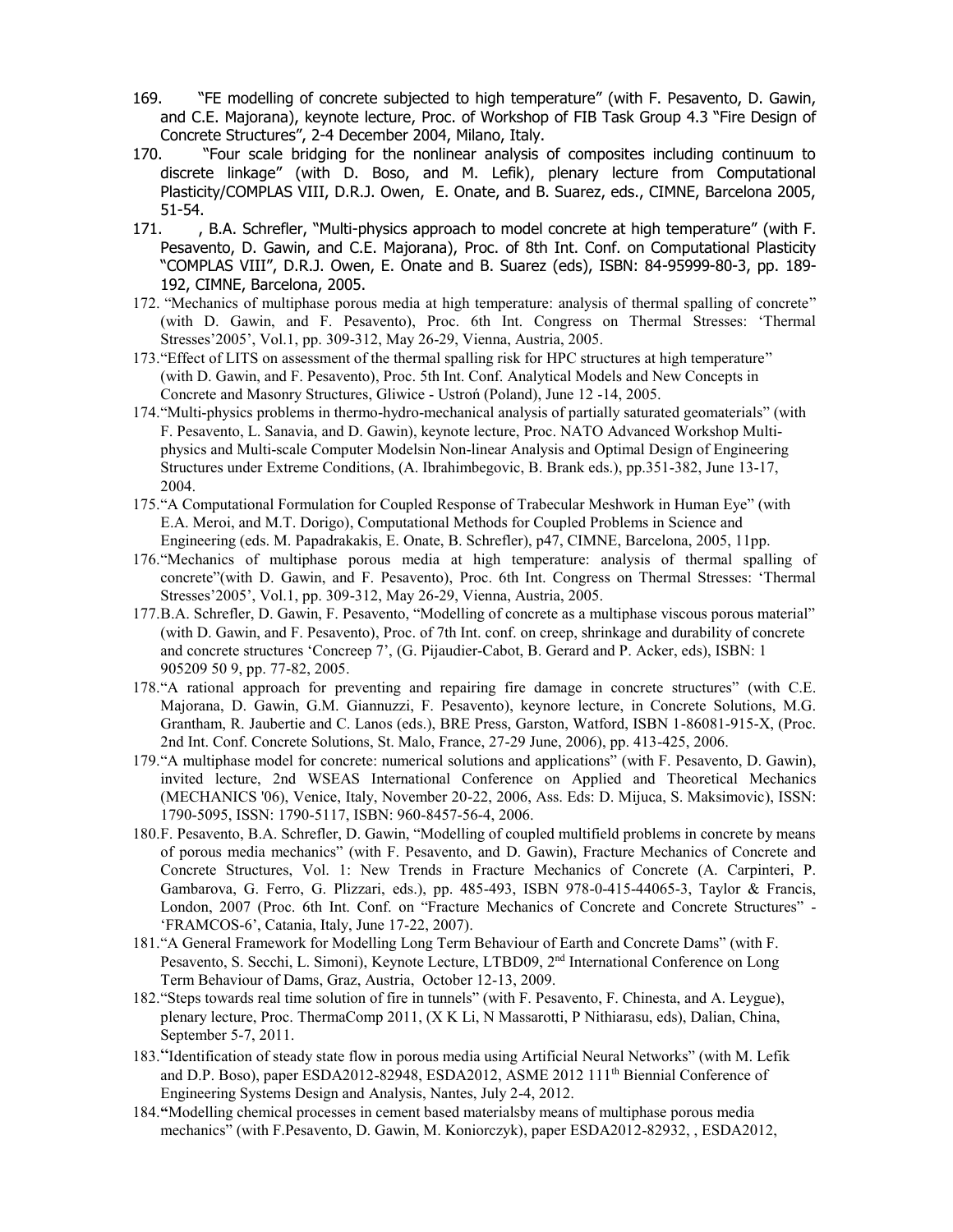ASME 2012 111<sup>th</sup> Biennial Conference of Engineering Systems Design and Analysis, Nantes, July 2-4,, 2012.

- 185."2D and 3D Numerical Analysis of Fluid Pressure Induced Fracture" (with S. Secchi), Poromechanics V: pp. 2093-2102 ASCE, 2013, doi: 10.1061/9780784412992.247
- 186."The three-fluids model for concrete and beyond", Proceedings CONCREEP 10, Mechanics and Physics of Creep, Shrinkage, and Durability of Concrete and Concrete Structures, 2015, 68-77, September 21-13, Vienna, Austria

### **Oral presentations (from 2004)**

- 1. "To save or destroy Venice?" (with R. Bertani, A. Menin, F. Pesavento, G. Salemi, V. Salomoni), Invited lecture, Seminar FE im Schnee, January 14-18, 2004.
- 2. "A multiphase model for concrete with application to high temperature and young concrete" (with D. Gawin, and F. Pesavento), invited lecture, 7th National Congress on Mechanics, Chania, Crete, Greece, June 24-26, 2004.
- 3. "Multiphase models in dam engineering" Problemi strutturali nell'ingegneria delle dighe, Rome, Accademia dei Lincei, February 26-27, 2004.
- 4. "Cohesive fracture and multifield problems", seminar, CNAM, Paris, Mars 15, 2004.
- 5. "Concrete at high temperatures" MACSI-net final meeting, Brussels, DG12, May 18, 2004.
- 6. "Determination of soil constitutive laws through particle mechanics approach" (with A. Nardin), WCCM VI in conjunction with APCOM 04, Beijing, September 5-10, 2004.
- 7. "A Multiscale Model for Superconducting Strands and Triplets" (with D.P. Boso, and M. Lefik), Seminar, MIUR Centre of Excellence: Science and Applications of Advanced Computing Paradigms Workshop, Padua, October 28-29, 2004.
- 8. "Training of researchers" KMM-Noe Kick off meeting, Warszawa, November 6, 2004.
- 9. "Cracking in cohesive materials: a multifield approach" (with S. Secchi, and L. Simoni), Structural Safety Assessment of Dams, NW-IALAD workshop, CISM, Udine, December 14-17, 2004.
- 10. "Modelling of aging and deterioration phenomena" (with D. Gawin, and F. Pesavento), Structural Safety Assessment of Dams, NW-IALAD workshop, CISM, Udine, December 14-17, 2004.
- 11. "Multiscale analysis of superconducting coils" (with D.P. Boso, and M. Lefik), 1st KMM NoE Information Workshop, Seeheim, Germany, January 23-25, 2005.
- 12. "A multifield approach for cracking in plane concrete" (with S. Secchi, and L. Simoni), invited lecture, EUROMECH Colloquium 460 Numerical Modelling of Concrete Cracking, February 21- 23, 2005.
- 13. "Modelling of concrete at high temperatures with application to fire in tunnels" (with A. Bacchetto, D. Gawin, C.E. Majorana, and F. Pesavento), seminar, TNO, Delft, April 18, 2005.
- 14. "Multiphysics coulpling in tunnel fire modelling" (with A. Bacchetto, D. Gawin, C.ER. Majorana, F. Pesavento, R. Codina, and J. Principe), seminar, LMT, ENS Cachan, May 12, 2005.
- 15. "Multiphysic coupling: modelling of fires in tunnels", seminar, Université Marne la Vallée, May 16, 2005.
- 16. "Coupling strategy between a multiphase model for concrete and a stabilized CFD code to simulate fire effects in tunnels" (with A. Bacchetto, R. Codina, and J. Principe), Coupled Problems 2005, May 25-27, 2005.
- 17. "Multiscale Modelling for Composites Including Continuum to Discrete Linkage" (with D.P. Boso, and M. Lefik), keynote lecture, Euromech Colloquium 468: Multi-Scale Modelling in the Mechanics of Solids, St. Petersburg (Repino), June 29-July 1, 2005.
- 18. "Three-Scale bridging for the non linear analysis of composites" (with D.P. Boso, and M. Lefik), plenary lecture, Congress on Numerical Methods in Engineering, Granada, July 4-7, 2005.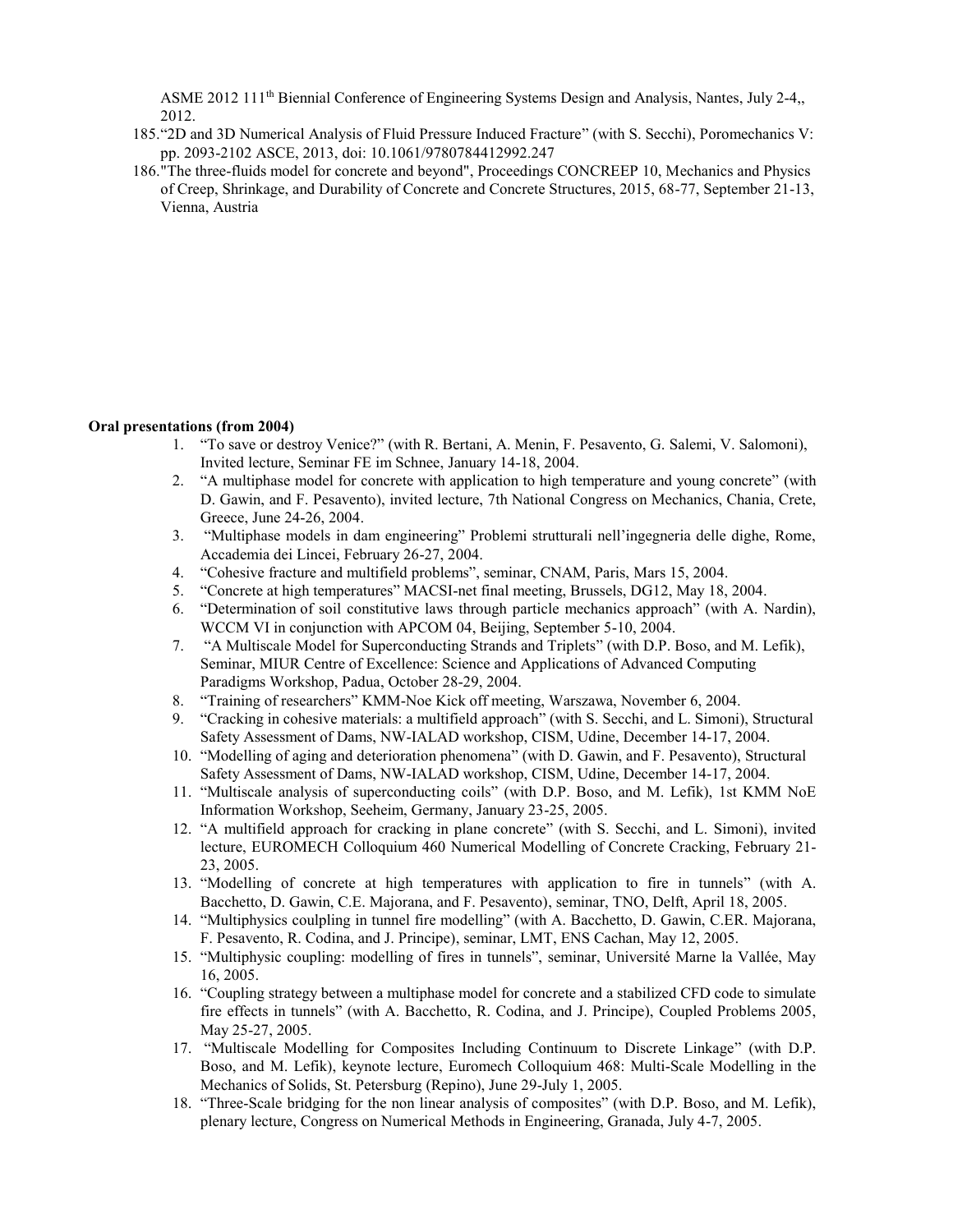- 19. "Multiscale methods for the thermomechanical analysis of composites" (with D.P. Boso, and M. Lefik), seminar, University of Wales, Cardiff, July 21, 2005.
- 20. "Superconducting intermetallics: properties and applications" (with D. P. Boso), KMM NoE First Integration Summer School, Udine, September 12-14, 2005.
- 21. "Hydraulic fracturing in multiphase geomaterials" Workshop on Modelling Coupled Processes, 19- 20 September, Utrecht, the Netherlands.
- 22. "Hydraulic fracturing in saturated geomaterials" (with S. Secchi, and L. Simoni), Alert School, Aussois, October 10-17, 2005.
- 23. "Finite element analysis of strain localization in multiphase materials" (with L. Sanavia), Alert-RJCGL-DIGA Graduate School, Aussois, October 13-16, 2005.
- 24. "New data about surface subsidence above gas reservoirs and  $CO<sub>2</sub>$  injection", Alert School, Aussois, October 10-17, 2005.
- 25. "Simulation von Tunnelbränden", invited lecture, VIATEC, Bolzano, February 8, 2006.
- 26. "Simulazione di incendi in galleria", invited lecture, Istituto Internazionale di Ricerca, Rome, March 8, 2006.
- 27. "Concrete at high temperatures", seminar, CEA, Saclay, France. March 29, 2006.
- 28. "Material modelling by means of molecular dynamics" (with D.P. Boso, C. Gambato, L. Colombo), invited lecture, Lausanne Technet Alliance Spring Forum, Lausanne, April 7-8, 2006.
- 29. "Four scale bridging in the simulation of superconducting coils", seminar, Universitè Marne la Valée, April 27, 2006.
- 30. "Thermo-Mechanics of Superconducting Coils for Fusion Reactors" (with D.P. Boso, and M. Lefik), invited lecture, Challenges in Computational Mechanics, Cachan, May 10-12, 2006.
- 31. "Large scale computing in civil and materials engineering", invited lecture, SEDS06, Bertinoro, Italy, May 15, 2006.
- 32. "Towards prediction of thermal spalling risk by means of porous media mechanics" (with F. Pesavento, D. Gawin), 3rd Conference on Computational Solid and Structural Mechanics ECCM2006, Lisbon 5-8 June, 2006.
- 33. "Hierarchical Homogenization Including Artificial Neural Networks for the Non Linear Thermo-Mechanical Analysis of Superconducting Coils" with (D.P. Boso, and M. Lefik), plenary lecture, Seventh World Congress on Computational Mechanics (WCCM VII), Los Angeles, California, July 16 - 22, 2006.
- 34. "Modelling creep and shrinkage of concrete by means of porous media mechanics" (with F. Pesavento, and D. Gawin), 6th European Solid Mechanics Conference ESMC2006, Budapest, Hungary, 28 Aug - 1 Sep 2006.
- 35. "Problemi pluridisciplinari nell' ingegneria", opening lecture, 2nd annual meeting of the Italian Academy of Sciences (detta dei XL), Lecce, October 3, 2006.
- 36. "New data about surface subsidence in Ravenna", invited lecture, Conference on Problems of Geo-Engineering, Piacenza, October 7, 2006.
- 37. "Gekoppelte Mehrfeldprobleme und ihre numerische Lösung", lectio doctoralis, Leibnitz University, Hanover, November 30, 2006.
- 38. "Multiscale analysis of ITER superconducting coils and tunnel behaviour during fires: two computing intensive multidisciplinary problems" (with D.P. Boso, F. Pesavento, M. Lefik, and R. Codina), invited lecture, 20th ORAP Forum High Performance Computing, Paris, December 13, 2006.
- 39. "ITER superconducting cable: from filament strain after cool-down to filament strain due to energisation" (with D.P. Boso, and M. Lefik), invited lecture, ITER Nb3Sn Conductor Modeling Workshop, Aix en Provence, January 15-17, 2007.
- 40. "Fluid pressure induced fracture", invited lecture, Hydrosim Reserch Committee, Fukuoka, Japan, January 31, 2007.
- 41. "Hydraulic fracturing", seminar, the University of Nagoya, February 2<sup>nd</sup>, 2007.
- 42. "Superconducting cable modelling" (with D.P. Boso), Cadarache, ITER meeting, February 22, 2007.
- 43. "Multidisciplinary problems in engineering and their solution", seminar, Doctoral School, Politecnico di Milano, March 15, 2007.
- 44. "Hydraulic fracturing", seminari leccesi di meccanica strutturale, University of Lecce, March 16, 2007.
- 45. "Modelling of fire in tunnel", seminar, ONERA, Paris, April, 18, 2007.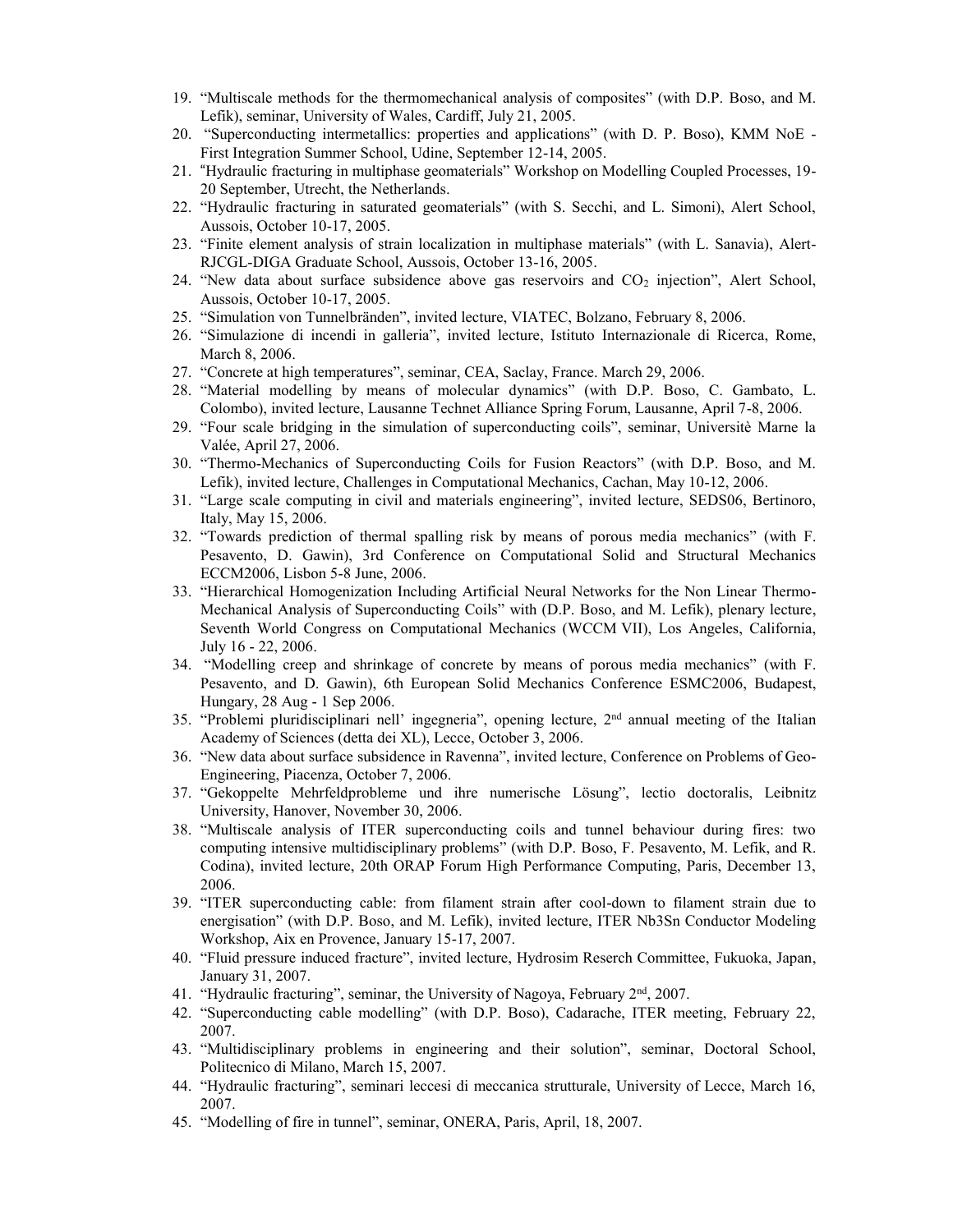- 46. "A time-discontinuous Galerkin Formulation for the mechanical behaviour of saturated porous media" (with S. Secchi, and L. Simoni), Int. ECCOMAS Conf. on Coupled Problems, Santa Eulalia, Ibiza, Spain, 21-23 May 2007.
- 47. "Computational problems in fusion technology" (with D.P.Boso, and M. Lefik), plenary lecture, CMNE / CILAMCE 2007, Congress on Numerical Methods in Engineering, Porto, June 13-15, 2007.
- 48. "Computational fusion technology: the superconducting coil analysis" (with D.P. Boso, and M. Lefik), plenary lecture, CMM-2007 – Computer Methods in Mechanics, Łódź–Spała, Poland, June 19–22, 2007.
- 49. "Multidisciplinary problems in civil, environmental and materials engineering", lectio professoralis, Dalian University of Technology, August 15, 2007.
- 50. "A multidisciplinary approach for the numerical simulation of fire in tunnels" (with F. Pesavento, R. Codina, J. Principe), invited lecture, in Proc. of EUROTUN 2007 "Computational Methods in Tunnelling", Vienna, Austria, August 27-29, 2007.
- 51. "Use of intermetallics for superconducting coils" (with D.P. Boso, and M. Lefik), KMM NoE 3rd Summer School, Udine, September 17-19, 2007.
- 52. "Multiscale thermo-electro-mechanical analysis of superconducting coils for ITER" (with D.P. Boso, and M. Lefik), keynote lecture, Tenth EM Symposium, Lunteren, October 11-12, 2007.
- 53. "Multidisciplinary problems in computational fusion technology" (with D.P. Boso, and M. Lefik), plenary lecture, COMPLAS 2007, IX International Conference on Computational Plasticity, Barcelona, September 5-7, 2007.
- 54. "Interdisciplinary problems in engineering", seminar, Chuo University, Tokyo, November 29, 2007.
- 55. "Stress measures in partially saturated porous media mechanics" seminar (with W. Gray, and F. Pesavento), Chuo University, Tokyo, November 29, 2007.
- 56. "Integrated model for fire in tunnels" seminar, Chuo University, Tokyo, November 30, 2007.
- 57. "Thermo-electro-mechanically coupled problems for superconducting coils" (with, D.P. Boso, and M. Lefik), plenary lecture, APCOM'07 in conjunction with EPMESC XI, Kyoto, December 3-6, 2007.
- 58. "Modeling of cementitious materials by means of a multiphysics approach" (with D. Gawin, and F. Pesavento), ECCOMAS Multidisciplinary Jubilee Symposium, EMJS 2008, Vienna, (Austria), February 18-20, 2008.
- 59. "Stress measures in partially saturated porous media mechanics" (with F. Pesavento and W.G. Gray), invited lecture, ICTAM 2008, XXII International Congress of Theoretical and Applied Mechanics, Adelaide, Australia, 24–30 August 2008.
- 60. "Multiphase model for concrete", seminar, Laboratoire Central des Ponts et Chaussées, Paris, Mars 3rd. 2008.
- 61. "Multiphase model for concrete and industrial applications", opening lecture of the doctoral school Bewertung gekoppelter numerischer Partialmodelle im Konstruktiven Ingenieurbau, Bauhausuniversität Weimar, June 6, 2008.
- 62. "Stress measures in partially saturated porous media mechanics and applications to concrete modelling", seminar, University of New South Wales, Sydney, September 1st, 2008.
- 63. "Stress measures in partially saturated soil mechanics", ALERT workshop, Aussois, October 6, 2008.
- 64. "Coupled problems in environmental engineering and in nuclear fusion technology", invited lecture, EC-ECCOMAS Delegation meeting, DG-12, Bruxelles, December 18, 2008.
- 65. "Modeling of cementitious materials by means of a multiphysics approach" (with F. Pesavento, and D. Gawin), Keynote Lecture, AFRICOMP'09, 1<sup>st</sup> African Conference of Computational Mechanics, Sun City, SouthAfrica, January 7-11, 2009.
- 66. "Integrated simulation of tunnel fires", Seminar, BG Engineering, Lausanne, February 9, 2009.
- 67. "Simulation of fire resistance and durability of concrete" (with F. Pesavento, and D. Gawin), invited lecture, SEDUREC2009, Safety and Durability of Constructions. Barcelona, February 25- 27, 2009.
- 68. "A multiscale/multiphysics model for concrete" (with F. Pesavento, and D. Gawin), MMCM 2009, Colloquium on Multiscale Methods in Computational Mechanics, Rolduc. The Netherlands, March 11-13, 2009.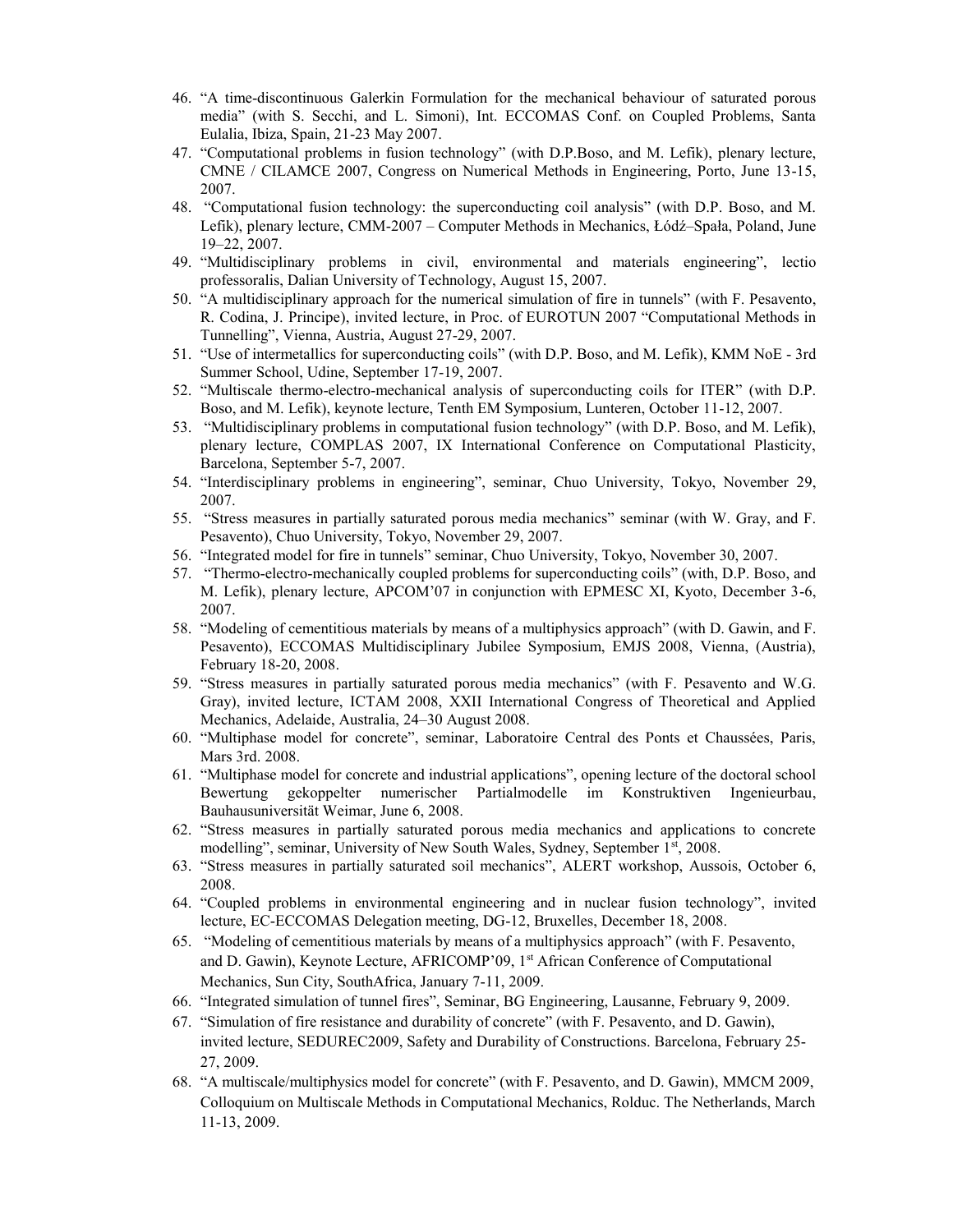- 69. "Modelling of cementitious materials by means of a multi physics approach", Seminar, EPFL, Lausanne, March 19, 2009.
- 70. "Large Scale Computation of Civil, Environmental and Material Engineering Problems "Invited Lecture, Colloquia for Scientific Computation, University of Padua, May 11, 2009.
- 71. "Numerical Modelling of Non-isothermal Calcium Leaching Process in Cementitious Materials" (with F. Pesavento, and D. Gawin), CMM 2009, 18th International Conference on Computational Methods in Mechanics, Zielona Gora, Poland, May 18-21, 2009.
- 72. "Large Scale Problems in Civil, Environmental and Material Engineering" Seminar, University of Technology, Lodz, Poland, May 22, 2009.
- 73. "Modelling of Structural Repairwork in Concrete Structures" Seminar, Brenner Motorways, Trento, June 19, 2009.
- 74. "A Multidisciplinary Approach in the Simulation of Concrete Modelling: Mathematical Model and Industrial Applications" (with F. Pesavento, D. Gawin, C.E. Majorana, and G. Sciumé), Concrete Solutions 2009,  $3<sup>rd</sup>$  International Conference on Concrerte Repair, Padua amd Venice, June 29 – July 2<sup>nd</sup>, 2009.
- 75. "Artificial Neural Networks to Model the Non-linear Behaviour of Hierarchical Composites" (with D.P. Boso, M.J. Lefik), COMPLAS X, X International Conference on Computational Plasticity, Barcelona, September 2-4, 2009.
- 76. "A Thermodynamically Consistent Multiscale and Multyphysics Model for Concrete" (with F. Pesavento, D. Gawin, and W.G. Gray), Plenary lecture, COMPLAS X, X International Conference on Computational Plasticity, Barcelona, September 2-4, 2009.
- 77. "Design and Construction of Scientific Apparatuses at the University of Padua", XXII CTA, Conference on Steel Constructions, Padua, September 28-30, 2009.
- 78. "A Thermodynamically Consistent Multiscale and Multyphysics Model for Concrete and its Offsprings for Industry" (with F. Pesavento, and D. Gawin), Seminar, Eindhoven University of Technology, October 6, 2009.
- 79. "Actual Problems in the Study of Soil Dynamics of the Upper Adriatic Sea" (with G. Ricceri, V. Achilli, M. Fabris, L. Laloui), Invited Lecture, Conference on the Nature and Geodynamics of the Lithosphere of the Upper Adiatic Sea, Venice, November 5-6, 2009.
- 80. "Subsidence above gas reservoirs and CO<sub>2</sub> injection", Seminar, LMS, ENAC, EPFL, Lausanne, November 20, 2009.
- 81. "Research at CISM",  $40<sup>th</sup>$  Anniversary of the Foundation of CISM, Udine, December 5, 2009.
- 82. "A general framework for TCHM modelling of concrete" (with F. Pesavento and D. Gawin), invited lecture, International Workshop on Control of Cracking in R.C. Structures: a major step towards serviceability, Paris, December 1-11, 2009.
- 83. "Ein thermo-chemo-hydro-mechanisches Betonmodell und seine Anwendungen in der Industrie", Seminar, IMWS, TU Vienna, January 27, 2010.
- 84. "TCHM modeling of porous media", Seminar, ACES, UT at Austin, March 2<sup>nd</sup>, 2010.
- 85. "Chemo-thermo-hydro-mechanical modeling of porous media", Aerospace Engineering Special Seminar, Texas A&M University, College Station, March 9, 2010.
- 86. "Capillary effects related to compaction of gas reservoirs and CO<sup>2</sup> injection", seminar, Center for Subsurface Modeling, ICES, UT at Austin, March 12, 2010.
- 87. "Multi-physics modelling of porous media", seminar, Department of NanoMedicine and BioMedical Engineering (nBME), Health Science Center at Houston, The University of Texas, March 19, 2010.
- 88. "Artificial Neural Networks for Modeling of Material Behaviour", Seminar Department of NanoMedicine and BioMedical Engineering (nBME), Health Science Center at Houston, The University of Texas, March 31, 2010.
- 89. "Interaction Problems between Different Fields and their Numerical Solution", Lectio Doctoralis, Ecole Normale Superieure, Cachan, France, April 9, 2010.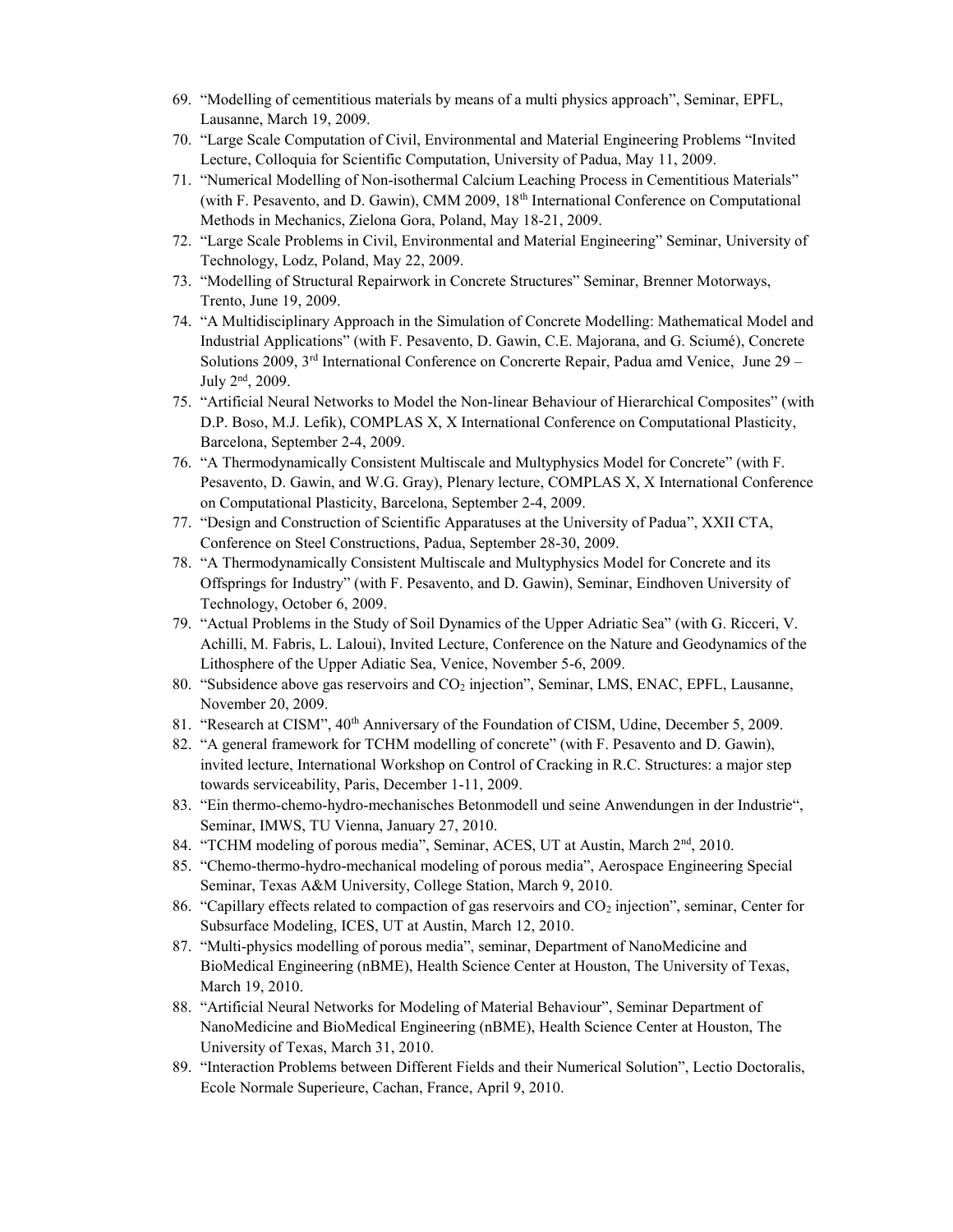- 90. "Numerical procedures for non linear analysis of composites" (with D. Boso), Invited Lecture, Session E-CAERO, ECCM2010, IV European Conference for Computational Mechanics, Paris, 17-21 May 2010.
- 91. "Three-dimensional staggered finite element modeling of thermo-hygro-mechanical behaviour in porous media with random properties" (with S. Dal Pont, F. Meftah), ECCM2010, IV European Conference for Computational Mechanics, Paris, 17-21 May 2010.
- 92. "Recent past, present and future of CISM",  $40<sup>th</sup>$  Anniversary of CISM foundation, CISM Past and Future of its Mission, Udine, May 15, 2010.
- 93. "Filament, strand and conductor analyses carried out at Padua" Seminar, Fusion for Energy F4E, Barcelona, June 4, 2010.
- 94. "Computationally intensive problems in structural, environmental, and fusion engineering" (with D. Boso, F. Pesavento, and L. Sanavia), workshop on Algorithms and Architectures for Computational Science and Engineering AACSE, University of Padua, July 1-2, 2010.
- 95. "Thermo-chemo-hydro-mechanical modelling of porous media", Seminar, Department of Civil Engineering, Center for Advanced Materials and Structures, National University of Singapore, July 12, 2010.
- 96. "A multiphase model for concrete: the reference model, possible simplifications and industrial applications" (with F. Pesavento, D. Gawin, A. Bertoldo, S. Dal Pont, F. Meftah, R. Nanhorngue, and G.Sciumè) Semiplenary Lecture WCCM 2010, Sydney, July, 19-23, 2010.
- 97. "Capillary effects in hydrocarbon exploitation and  $CO<sub>2</sub>$  injection", seminar, Department of Civil and Environmental Engineering, University of New South Wales, Sydney, August 5, 2010.
- 98. "Generalized selfconsistent like method and other procedures for the numerical homogenization of fibrous composites in the coupled thermo-mechanical field" (with D. Boso and M. Lefik), Session Keynote lecture, 37th Solid mechanics Conference SolMech2010, Warsaw, Poland, September 6- 10, 2010.
- 99. "Capillary effects in hydrocarbon exploitation and  $CO<sub>2</sub>$  injection and advanced constitutive models", Seminar, Faculty of Civil Engineering, Architecture and Environmental Engineering, Technological University of Lodz, September 9, 2010.
- 100."Numerical homogenization of fibrous composites using the generalized self-consistent method", (with D.P. Boso and M.J Lefik), XVIII Convegno Italiano di Meccanica Computazionale, Siracusa, September 22-24, 2010.
- 101."Numerical analysis of fluid induced fracture", Seminar, Ecole Centrale de Nantes, February 23, 2011.
- 102."Modelling alkali-silica reaction under non-isothermal conditions in partially saturated cementitious materials" (with F. Pesavento, L. Simoni, D. Gawin, and M. Wyrczykowski), Invited Lecture, Mechanics and Physics of Porous Media, A tribute to late Pr. Olivier Coussy, ENPC, Paris, April 18, 2011.
- 103."Fire in tunnels: steps towards a real time solution", Seminar, EPFL, ENAC, Lausanne, May 5, 2011.
- 104."Mathematical and numerical multiscale modelling" (with D.P. Boso, F. Pesavento, D. Gawin, and M. Lefik), Plenary Lecture, CMM 2011, Warsaw, Poland, May 9-13, 2011.
- 105."Steps towards a real time solution of fire in tunnels", Seminar, Faculty of Civil Engineering, Architecture and Environmental Engineering, Technological University of Lodz, May 14, 2011.
- 106."Ongoing research activities in structural and material engineering", workshop on Algorithms and Architectures for Computational Science and Engineering AACSE, University of Padua, June 30- July 1, 2011.
- 107."General multiphase model for concrete", Seminar, Bauhaus Summer School on Simulation and Model Validation, Weimar, August 16, 2011.
- 108."Concrete at early ages and structural repair", Seminar, Bauhaus Summer School on Simulation and Model Validation, Weimar, August 16, 2011.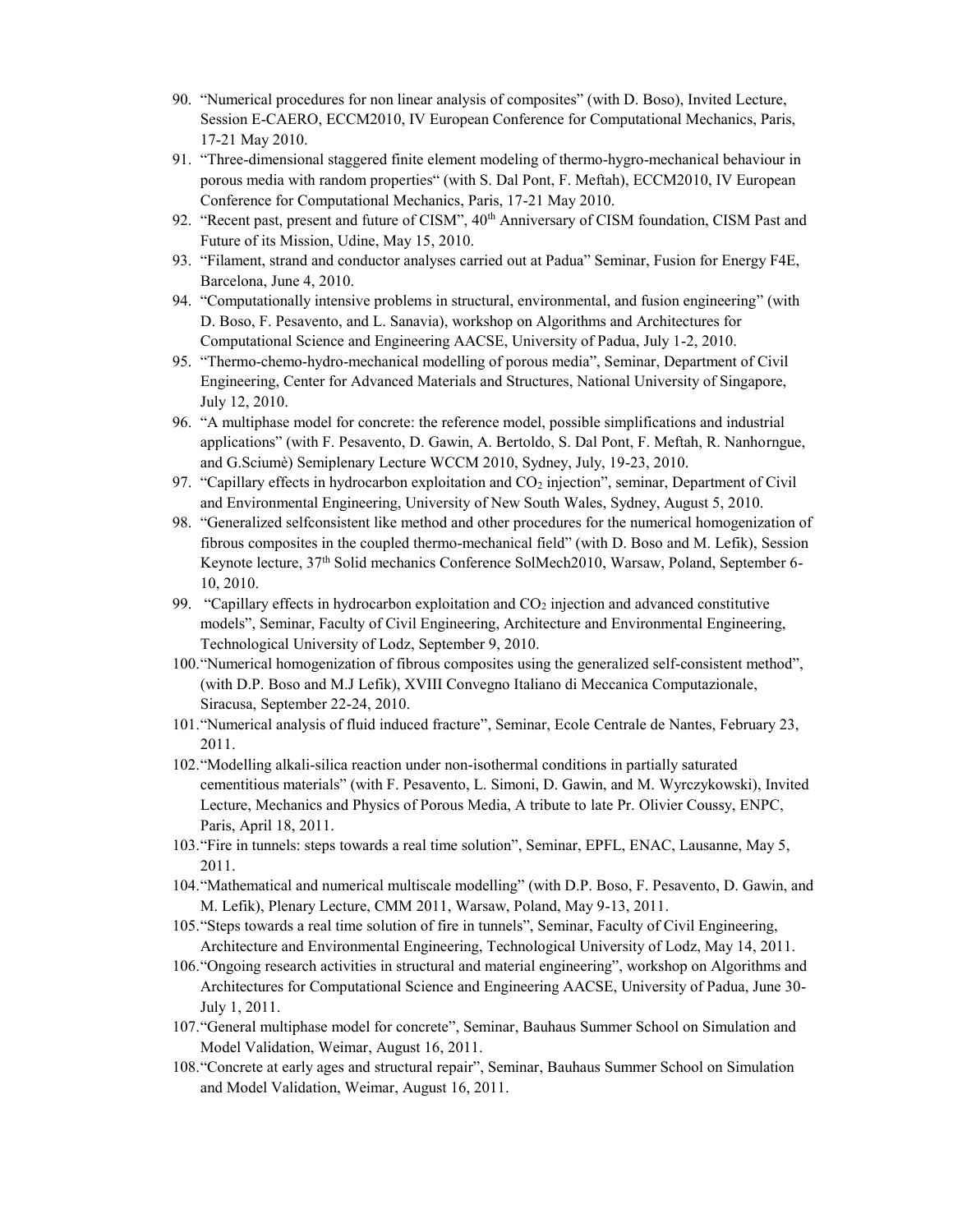- 109."Mechanics of porous media: from geomaterial to tumor growth modelling", (with G. Sciumè, S.A. Shelton, W.G. Gray, C.T. Miller, F. Pesavento, P. Decuzzi, and M. Ferrari), Plenary Lecture, COMPLAS XI, Barcelona, September 7, 2011.
- 110."A multiphase porous media mechanics model for tumor growth modeling", (with G. Sciumé, S.E. Shelton, W.G. Gray, C.T. Miller, M. Ferrari, and P. Decuzzi), Seminar, Research Highlights, The Methodist Hospital Reserch Institute, Houston, December 7, 2011.
- 111."A multiphase porous media mechanics approach to tumor growth modeling", (with G. Sciumé, S.E. Shelton, W.G. Gray, C.T. Miller, M. Ferrari, and P. Decuzzi), Seminar, University of Houston, January 13, 2012.
- 112."Tumor growth modeling from the perspectives of multiphase porous media mechanics", lecture, The Methodist Hospital research Institute, Houston, January 16, 2012.
- 113."Tumor growth modeling from the perspectives of multiphase porous media mechanics", private seminar, KTH, Stockholm, Campus Flemingsberg, School of Technology and Health, Division of Neuronic Engineering, February 9, 2012.
- 114."A multiphase porous media mechanics approach to tumor growth modeling", Seminar, EC-Nantes, March 1st, 2012.
- 115. "Tumor growth modeling from the multiphase porous medium mechanocs perspectives", Lecture, Department of Oncological and Surgical Sciences, University of Padua, March 15, 2012.
- 116."Thermodynamically Constrained Averaging Theory: An Application to Tumor Growth modelling" (with G. Sciumè, S.E. Shelton, W.G. Gray, C.T. Miller,F. Hussain, M. Ferrari, P. Decuzzi), Lifetime Achievement Award Lecture, Icces'12, Chania, Crete, May,1<sup>st</sup>, 2012.
- 117. "FEM Class of 42" Thank You Address, FEM 42 Meeting, Barcelona, May 8, 2012.
- 118."Modelling chemical processes in cement based materials by means of multiphase porous media medhanics" (with F. Pesavento, D. Gawin, M. Koniorczuk), Lecture, ESDA 2012, ASME 2012 111th biennial Conference of Engineering Systems Design and Analysis, Nantes, July 3, 2012.
- 119."Multiphysics modelling of flowslides initiation" (with R. N. Nanhornguè and L Sanavia), Lecture MS02 Mechanics of Natural Disasters, XXIII ICTAM, Beijing, August 21, 2012.
- 120."Tumor growth modelling fom the perspective of multiphase poroes media mechanics", (with G. Sciumè, S.E. Shelton, W.G. Gray, C.T. Miller,F. Hussain, M. Ferrari, P. Decuzzi), Lecture, Workshop on Virtual Materials, Peking University, Beijing, August 25, 2012
- 121."A tumor growth model based on the thermodynamically constrained averaging theory", (with G. Sciumè, S.E. Shelton, W.G. Gray, C.T. Miller,F. Hussain, M. Ferrari, P. Decuzzi), Semiplenary lecture, ECCOMAS2012, Vienna September 11, 2012.
- 122."Numerical and experimental analysis of fluid induced fracture", Seminar, University of Houston, December 6, 2012.
- 123."A multiphase model for three dimensional tumor growth: a step towards drug delivery modelling", Seminar, TU Wien, Januray 30, 2013.
- 124."A multiscale multiphysics model for prediction of tumor growth", invited lecture, Advances in Computational Mechanics, A Conference celebrating the  $70<sup>th</sup>$  Birthday of Thomas J.R. Hughes, San Diego, February 27, 2013.
- 125."A model for prediction of tumor growth based on three-phase flow in a deforming prous medium", Seminar, LadHyx, Ecole Polytechnique, Paris, Mars 28, 2013.
- 126."Fully coupled FE simulation of fire in tunnels: from fire scenario to structural response", (with F. Pesavento, M. Antonello, J. Principe, R. Codina), plenary lecture, EURO:TUN 2013 III Int. Conf. on Computational Methods in Tunneling and Subsurface Engineering, Bochum, April 17, 2013.
- 127."Structural effects in case of tunnel fires" invited lecture, Workshop iTUNNEL, GSA, Udine, July 3 and 4, 2013.
- 128."2D and 3D numerical and experimental analysis of fluid pressure induced fracture" (with S. Secchi, J.M. Huyghe, E.W. Remij), plenary lecture, Biot2013, Vienna, July 11, 2013.
- 129."A model for prediction of tumor growth based on three-phase flow in a deforming prous medium", Seminar, CRO –Center for Oncological Research, Aviano July 17, 2013.
- 130."Modeling of interaction phenomena in tumor growth", (with G. Sciumè), plenary lecture, XII COMPLAS, Barcelona, September 5, 2013.
- 131."2D and 3D numerical analysis of fluid induced fracture" (with S. Secchi), Lecture, Workshop High Performance Scientific Computing, Strategic Research Project AACSE – Algorithms and Architectures for Computational Science and Engineering, Padova, September 19, 2013.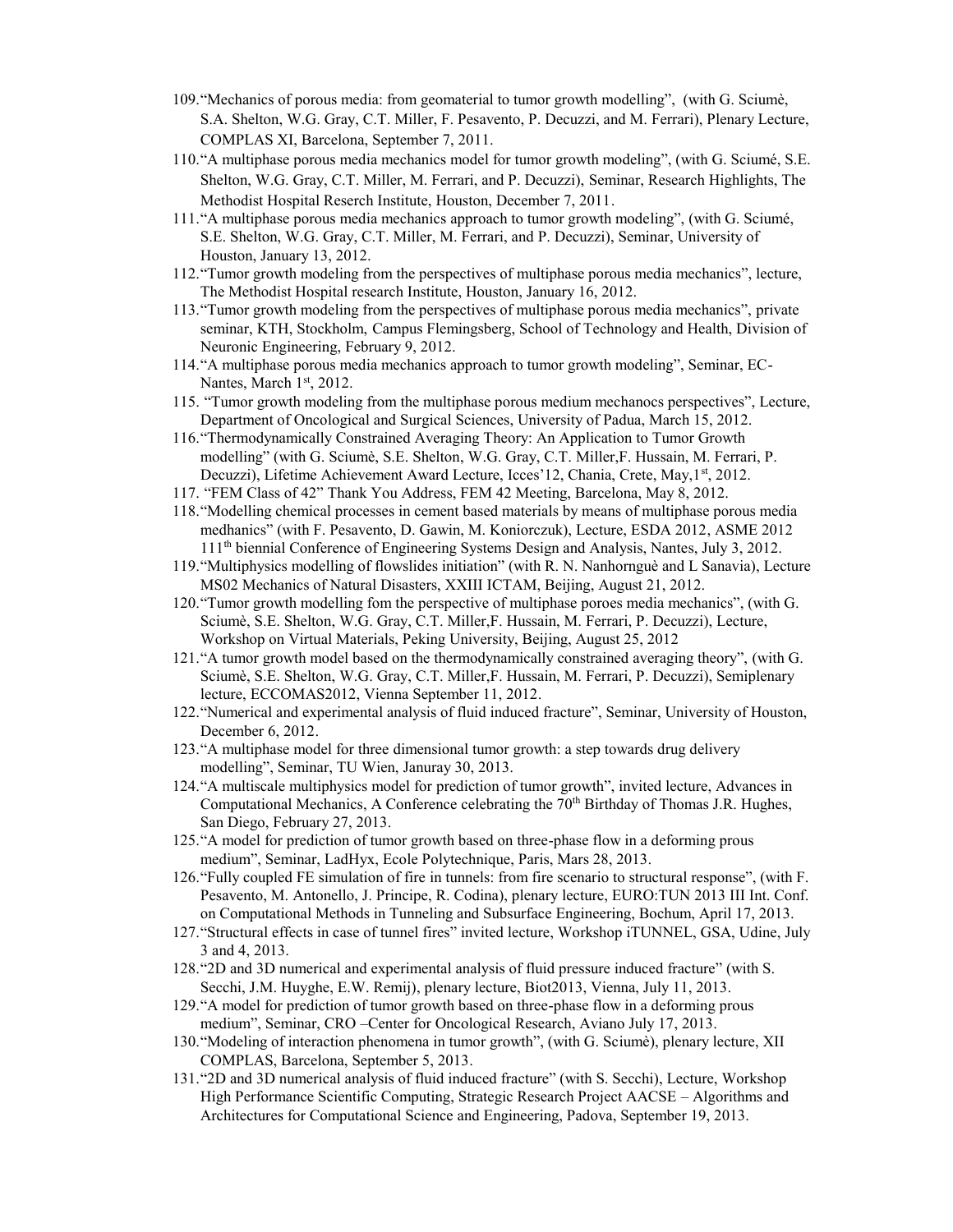- 132."A multiphase model for the prediction of tumor growth: a step towards drug delivery simulation" plenary lecture, Int. CAE Conference, Pacengo del Garda, October 21, 2013.
- 133."A multiphase model for tumor growth: interaction between tumor and host cells" (with G. Sciumè), lecture,Vinci II Workshop on Multiphysics Modelling of Concrete and Heterogeneous Materials, ENS Cachan, October 25, 2013.
- 134."Modeling of interaction phenomena in tumor growth", President's Distinguished Lecture Series in Engineering, Science and Medicine-2013, Texas Tech University, Lubbock, November 18, 2013.
- 135."Hydraulic fracture modeling and its peculiarities", Seminar, Cullen College of Engineering, Department of Civil and Environmental Engineering, University of Houston, November 26, 2013.
- 136."Modeling tumor growth with multiphase porous media mechanics" Seminar, SISSA Trieste, February 5, 2014.
- 137."Was hat Physik mit Krebsforschung zu tun?" Dissemination Lecture, Lions Club Meran Host, Meran, April 3, 2014.
- 138."Mechanics of Ageing: from Building- to Biological Materials" Plenary Key note, AMS'14, 1st International conference on Ageing of Materials and Structures, Delft, The Netherlands, May 27, 2014.
- 139."Beyond Geomaterials", Closing lecture, 6°ALERT Olek C. Zienkiewicz Course on, seminar Advanced Numerical Modelling in Geomechanics, ETS Caminos, Canales y Puertos, Madrid, June 6, 2014.
- 140."Multi-field and multi-scale problems in engineering" seminar, Ecole Nationale Superieure des Travaux Publics, Youndé, Cameroon, July 11, 2014.
- 141."Tip advancement and pressure distribution in hydraulic fracturing" (with S. Secchi, P. Rizzato, and J.M.R. Huyghe), lecture, WCCM XI, ECCM V, ECFD VI, Barcelona, July 20-25, 2014.
- 142."The role of the solid phase in tumor growth modeling", semi-plenary lecture, WCCM XI, ECCM V, ECFD VI, Barcelona, July 20-25, 2014.
- 143."Tip advancement and pressure distribution in hydraulic fracturing"seminar, SISSA, Trieste, September 23, 2014
- 144."Interaction between crack tip advancement velocity and fluid velocity in fracturing saturated porous media" seminar, University of Trento, December 16, 2015
- 145."Modelling of multi-field fracturing" (with L. Simoni), lecture, Africomp15, Marrakech, January 7, 2015.
- 146."Hydraulic fracture", lecture, Mumolade Winterschool, Marie Curie Training Network, Padua, January 20, 2015
- 147."Beyond geomaterials", lecture, Mumolade Winterschool, Merie Curie Traning Network, Padua, January 20, 2015
- 148."The role of the extracellular matrix in tumor growth modeling", seminar, Cullen College of Engineering, Department of Civil and Environmental Engineering, University of Houston, February 11, 2015.
- 149."Modelling of fracturing in fluid saturated porous media", President's Distinguished Lecture Series in Engineering, Science and Medicine-2015, Department of Mechanical Engineering, Texas Tech University, Lubbock, February 23, 2015.
- 150."Modelling of fracture in fluid saturated porous media" (with P. Rizzato, L. Simoni, S. Secchi, J.M. Huyghe, E. Milanese and J.F. Molinari) invited lecture, Interpore, Padua, May 20, 2015
- 151."Pressure and stress fluctuations around the crack tip in fracturing saturated porous media", (with J.M.R. Huyghe, E. Milanese, J.F. Molinari, E. Remij, P. Rizzato,S. Secchi, L. Simoni) invited lecture, ESMC 2015, Madrid, July 9, 2015
- 152."Meso- and macro-mechanical analysis of fracturing fluid saturated porous media", seminar, Cullen College of Engineering, Department of Civil and Environmental Engineering, University of Houston, November 5, 2015.
- 153."Meso- and macro-mechanical simulation of hydraulic fracturing", President's Distinguished Lecture Series in Engineering, Science and Medicine-2015, Bob L. Herd Department of Petroleum Engineering, Texas Tech University, Lubbock, November 13, 2015.
- 154."Meso- and macro-mechanical simulation of fracturing in fluid saturated porous media", Kolloquium über neuere Arbeiten auf dem Gebiete der Mechanik und Strömungslehre an der Technischen Universität Wien, TU Vienna, January 27, 2016.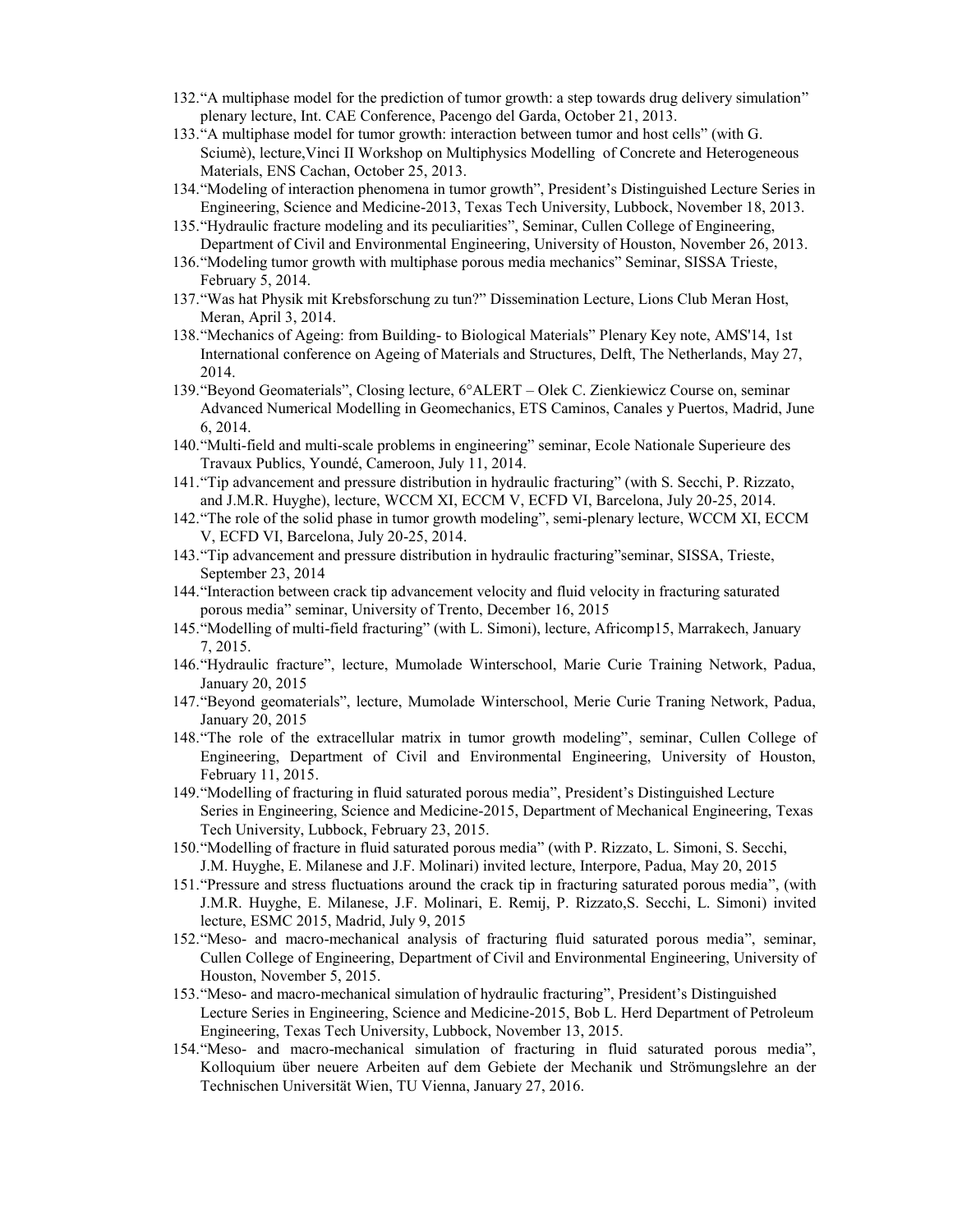- 155."Teaching and Experiments in Civil and Environmental Engineering", Inaugural lecture, Ecole Nationale Supérieure des Travaux Publics – University of Technology, Youndé, Cameroun, Mars 17, 2016.
- 156."Modeling vascular tumor growth and drug delivery", Seminar, Lehrstuhl für numerische Mechanik, TUM, July 4, 2016.
- 157."Oncologia e Fisica Nuove prospettive di ricerca" Dissemination lecture, Rotary Club Padova, July 13, 2016.
- 158."Transport Oncophysics: Modeling of vascular tumor growth and drug delivery" Invited lecture in Memory of Mr. Qian Lingxi, Symposium for the Inaugural Ceremony of The International Research Center for Computational Mechanics, Dalian Technical University, Dalian, Cina, July 22, 2016.
- 159."Shear and mixed mode fracture in disordered saturated porous media" (with E. Milanese, Y. Okan, and J.F. Molinari), lecture, XXIV ICTAM, August, 25, 2016, Montreal, Canada.
- 160."Was hat Physik mit Krebsforschung zu tun?" Public Lecture, Tag der offenen Tür, Technical University of Munich, IAS, Garching, 22 October 2016.
- 161."Fisica applicate all'oncologia" Lectio Magistralis (prolusione), Accademia Galileiana, Padova, November 6, 2016.
- 162."A multiphase porous media model for transport oncophysics", Seminar, Dipartimento di Ingegneria Civile ed Architettura, Università di Pavia, 1<sup>st</sup> February, 2017.
- 163."A multiphase porous media model for transport oncophysics", Seminar, Department of Mechanical Engineering, Technical University Eindhoven, February 16, 2017.
- 164."Transport oncophysics: drug delivery and tumor growth", Seminar, Faculty of Mechanical Engineering, Technical University of Munich, March 13, 2017.
- 165."Recent advances in tumor growth and drug delivery modeling", Seminar, Ferrari Group Meeting, Houston Methodist Research Institute, Houston, April 12, 2017.
- 166."A multiphase porous media model for tumor growth and drug delivery", Keynote lecture, Interpore, 9th International Conference on Porous Media, Rotterdam, May 10, 2017.
- 167."Ten years of ERC: a few thoughts", Invited lecture, Conference as a part of preparation for National Congress of Science (Narodowy Konges Nauki), Lodz, Poland, May 25, 2017.
- 168."A multiphase porous media model for transport oncophysics", Keynote lecture, 4th South-East-European Conference on Computational Mechanics, Krajucevak, Serbia, July 3rd, 2017.
- 169."Presentation of the University of Padua", Seminar, University DuyÜ Tan, Da Nang, Vietnam, July 31, 2017.
- 170." Research at the Department of Civil, Environmental and Architectural Engineering", Seminar, University Duy Tan, Da Nang, Vietnam, July 31, 2017.
- 171."Computational Transport Oncophysics", plenary lecture, ACOME 2017, PhuQuoc Island, Vietnam, August 2, 2017.
- 172."Fracturing in dry and saturated porous media" (with E. Milanese, D.T. Cao, and L. Simoni), plenary lecture, COMPLAS 2017, Barcelona, September 7, 2017.
- 173."Transport oncophysics: delivery and efficiency evaluation of cancer drugs", plenary lecture, 3rd Int. Conf. on Multiscale computational Methods in Solid and Fluids, September 22, 2017, Ljubljana, Slovenia.
- 174."A multiphase porous media model for vascular tumor growth and drug delivery", keynote lecture, 28th ALERT Workshop and School, Aussois, 2nd October, 2017.
- 175."I programmi ERC: dalla fuga alla circolazione di cervelli, mission impossible?", Seminar, workshop Nuove Collaborazioni tra l'Università di Udine e il CISM, Udine, October 12, 2017.
- 176."Ingenieurwissenschaftliche Modelle und Simulationen für die Krebstherapie" Seminar, Innolunch, TÜV SÜD, Munich, October 25, 2017.
- 177."An enhanced four or five phases model for tumor growth and drug delivery" Seminar, Ferrari Grants Meeting, Houston Methodist Research Institute, Houston, March 22, 2018.
- 178."Modeling drug delivery and efficiency in the tumor microenvironment", Internal Workshop of TUM-IAS Focal Period on Computational Modeling of Drug Delivery and Tumor Growth Prediction, Translatum, TUM, Munich, June 4, 2018.
- 179."Dynamics of fracturing saturated porous media" General Lecture, ESMC 2018, Bologna, July 6, 2018.